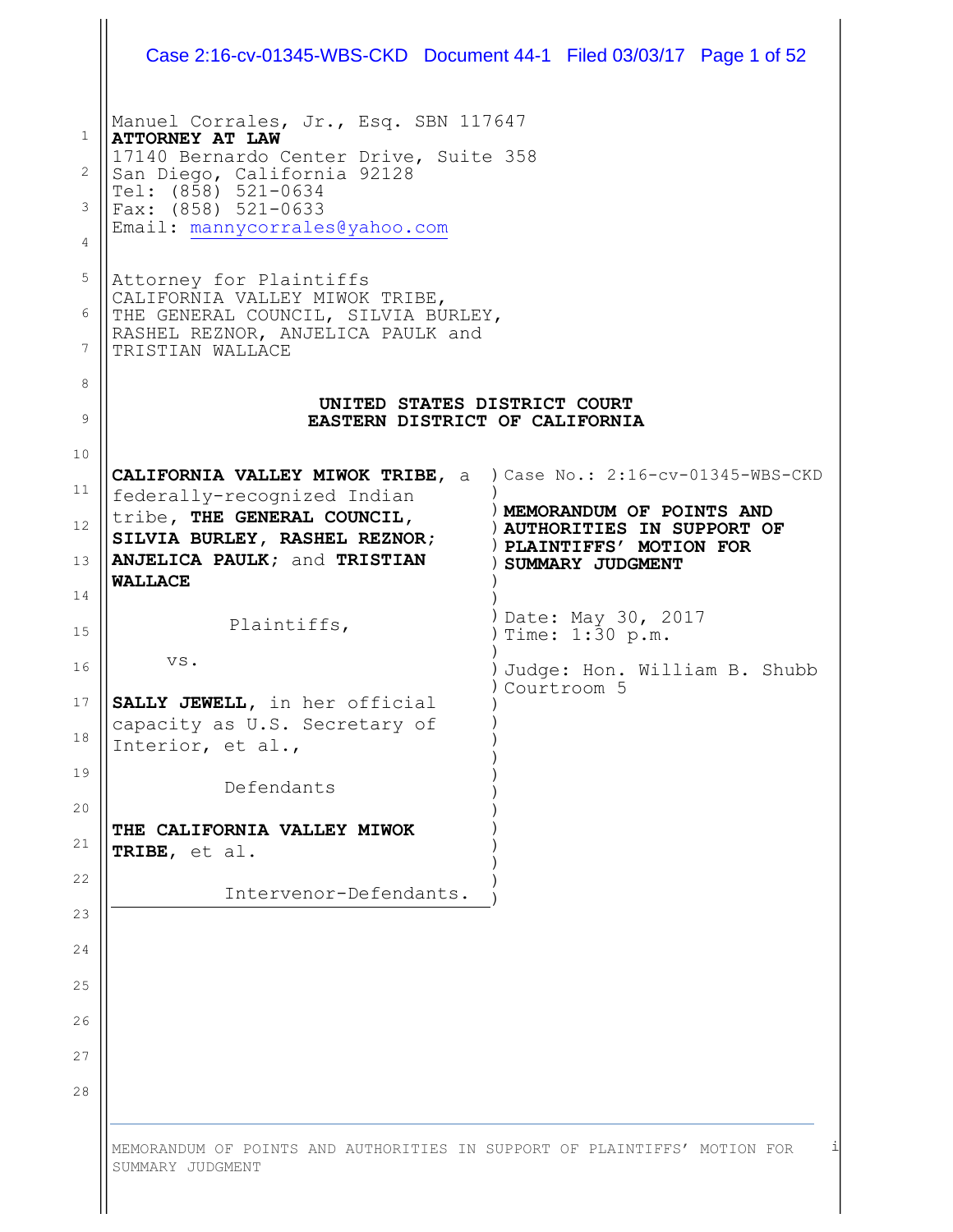Case 2:16-cv-01345-WBS-CKD Document 44-1 Filed 03/03/17 Page 2 of 52

#### **TABLE OF CONTENTS**

1

| 2              |    |                                                                                               |
|----------------|----|-----------------------------------------------------------------------------------------------|
| 3              | Ι. |                                                                                               |
| $\overline{4}$ |    | II. STATEMENT OF FACTS  4                                                                     |
| 5              |    | A. HISTORY OF THE TRIBE  4                                                                    |
| 6              |    | B. DIXIE'S FRAUD AND TRIBAL LEADERSHIP DISPUTE  9                                             |
| 7              |    | C. THE JANUARY 28, 2010 IBIA DECISION  10                                                     |
| 8<br>9         |    | D. AS-IA LARRY ECHO HAWK'S AUGUST 31, 2011                                                    |
| 10             |    |                                                                                               |
| 11             |    | E. U.S. DISTRICT COURT DECEMBER 2013 ORDER<br>REMANDING TO AS-IA FOR RECONSIDERATION  13      |
| 12             |    | F. THE BURLEY FACTION'S INABILITY TO APPEAL                                                   |
| 13             |    | THE DISTRICT COURT ORDER OF REMAND  15                                                        |
| 14             |    | G. AS-IA WASHBURN'S DECEMBER 30, 2015 DECISION  15                                            |
| 15             |    |                                                                                               |
| 16<br>17       |    | A. AS-IA WASHBURN'S 2015 DECISION IS<br>ERRONEOUSLY PREDICATED ON A TIME-BARRED               |
| 18             |    | CLAIM THAT THE 1998 RESOLUTION ESTABLISHING<br>THE GENERAL COUNCIL WAS INVALID AT THE         |
| 19             |    |                                                                                               |
| 20             |    | B. THE U.S. DISTRICT COURT IMPROPERLY DIRECTED<br>THAT THE AS-IA RECONSIDER HIS 2015 DECISION |
| 21             |    | BASED ON A TIME-BARRED CLAIM  27                                                              |
| 22             |    | C. PLAINTIFFS PRESERVED THE STATUTE OF<br>LIMITATIONS ISSUE BEFORE THE U.S                    |
| 23             |    | DISTRICT COURT IN DIXIE'S FEDERAL ACTION  28                                                  |
| 24             |    | D. THE ISSUE OF THE VALIDITY OF THE 1998                                                      |
| 25             |    | RESOLUTION ESTABLISHING THE GENERAL<br>COUNCIL WAS NEVER REFERRED TO THE AS-IA                |
| 26             |    | FOR REVIEW BY THE INTERIOR BOARD OF<br>INDIAN APPEALS  31                                     |
| 27             |    | E. THE 2015 DECISION ERRONEOUSLY CONCLUDED                                                    |
| 28             |    | THAT THE 1998 GENERAL COUNCIL WAS ESTABLISHED                                                 |
|                |    |                                                                                               |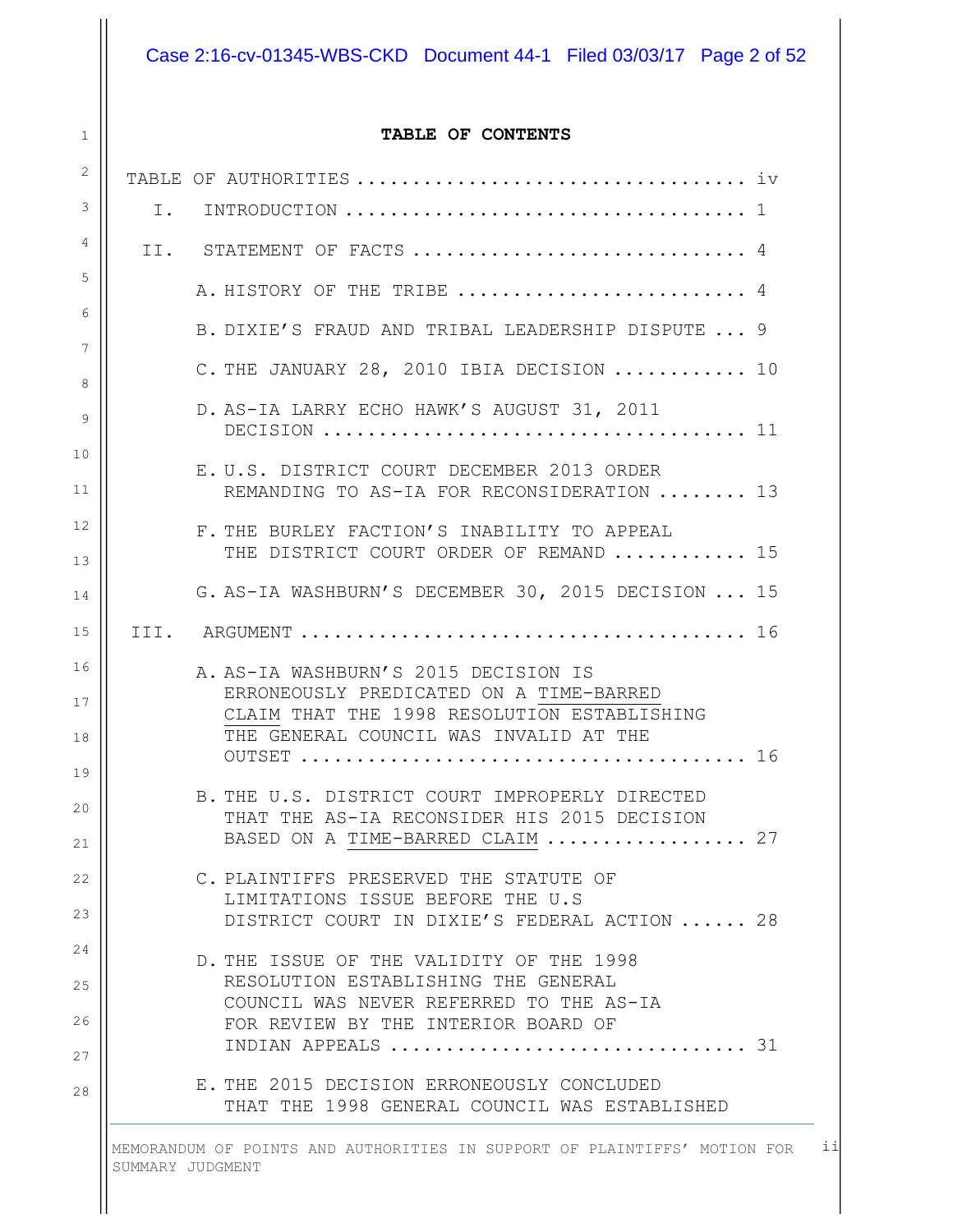|     | MERELY TO "MANAGE THE PROCESS "OR<br>REORGANIZING THE TRIBE"  33                                                                                                                                                                                   |
|-----|----------------------------------------------------------------------------------------------------------------------------------------------------------------------------------------------------------------------------------------------------|
|     | F. THE 2015 DECISION INCORRECTLY CONCLUDES<br>THAT PRIOR FEDERAL COURT DECISIONS HAVE<br>HELD THAT THE TRIBE'S MEMBERSHIP IS LARGER<br>THAN FIVE MEMBERS AND HAS MISCONSTRUED THE<br>HISTORY OF THE CALIFORNIA RANCHERIAS  35                      |
|     | G. THE "ELIGIBLE GROUP SYSTEM" IMPROPERLY<br>FORCES THE TRIBE TO "RE-ORGANIZE"  37                                                                                                                                                                 |
|     | H. THE DIXIE FACTION IS ESTOPPED FROM<br>CHALLENGING THE 1998 RESOLUTION  38                                                                                                                                                                       |
|     | I. AS-IA ECHO HAWK'S SHOULD BE REINSTATED<br>AND ADOPTED AS THE MOST LEGALLY CORRECT<br>DECISION ON THE TRIBE'S GOVERNING BODY<br>AND MEMBERSHIP  39                                                                                               |
|     | J. EVERONE AND THE DIXIE FACTION HAVE<br>COMMITTED FRAUD UPON THE COURT AND THE<br>BIA BY FALSELY CREATING A TRIBAL LEADERSHIP<br>DISPUTE TO JUSTIFY RE-ORGANIZING THE TRIBE  40                                                                   |
|     | 1. Dixie's Last Will and Testament.  44                                                                                                                                                                                                            |
|     | 2. Everone's team sought to influence<br>the Commission to "freeze" the Tribe's<br>44<br>RSTF money.<br>3. Everone is soliciting "investment<br>money" for the building of a casino,<br>and is offering the Tribe's RSTF<br>money as security.  45 |
| IV. |                                                                                                                                                                                                                                                    |
|     |                                                                                                                                                                                                                                                    |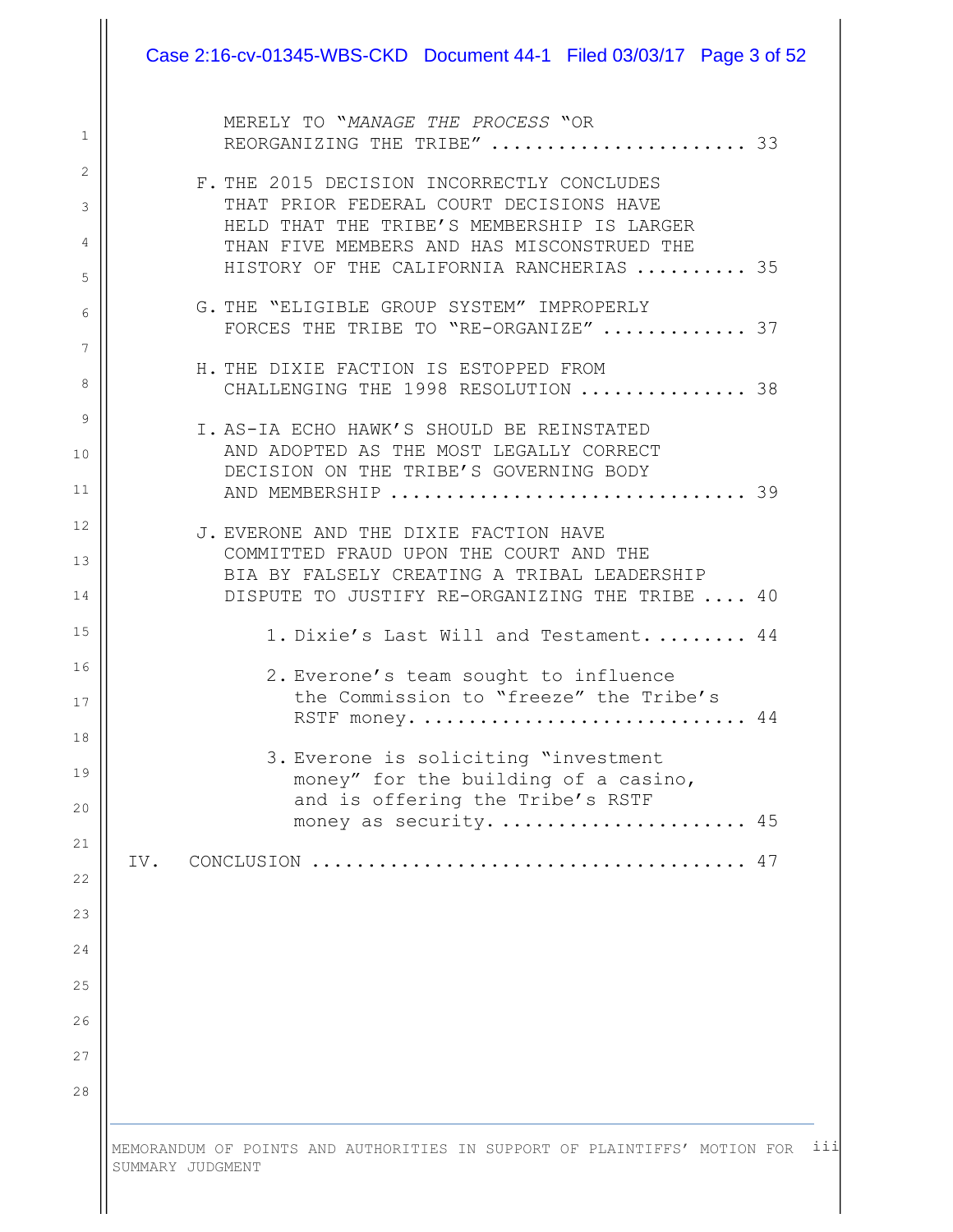# Case 2:16-cv-01345-WBS-CKD Document 44-1 Filed 03/03/17 Page 4 of 52

TABLE OF AUTHORITIES

| Acri v. Int'l Ass'n of Machinists & Aerospace Workers                       |
|-----------------------------------------------------------------------------|
| $(9th Cir. 1986) 781 F.2d 1393, 1396 \ldots \ldots \ldots \ldots \ldots 18$ |
| Alan-Wilson v. Sacramento Area Dir.                                         |
| (1997) 30 IBIA 241, 255 37                                                  |
| Alvarado v. Table Mountain Rancheria                                        |
| (N.D.Cal. July 28, 2005) 2005 WL 1806368 37                                 |
| California Valley Miwok Tribe v. Jewell                                     |
| (D.D.C.2013) 5 F.Supp.3d 86, 100 19, 28, 35                                 |
| California Valley Miwok Tribe v. Pacific Director, BIA                      |
| $(01/28/2010)$ 51 IBIA 103, 120 11,<br>$32 - 33$                            |
| Hardwick v. U.S.                                                            |
| (Dec. 22, 1983) Civ. No. C-79-1710 5-8                                      |
| Hopland Band of Pomo Indians v. United States                               |
| (Fed.Cir.1988) 855 F.2d 1573, 1576  26                                      |
| Lukovsky v. City and County of San Francisco                                |
| $(9th Cir. 2008) 535 F.3d 1044, 1052$                                       |
| Menominee Indian Tribe of Wisconsin v. Thompson                             |
| (W.D.Wis.1996) 943 F.Supp 999 39                                            |
| Muwekma Ohlone Tribe v. Salazar                                             |
| (D.D.C.2011) 813 F.Supp.2d at 191 18-19                                     |
| Santa Clara Pueblo v. Martinez                                              |
| $(1978)$ 436 U.S. 49, 55-56, 72, fn. 3238                                   |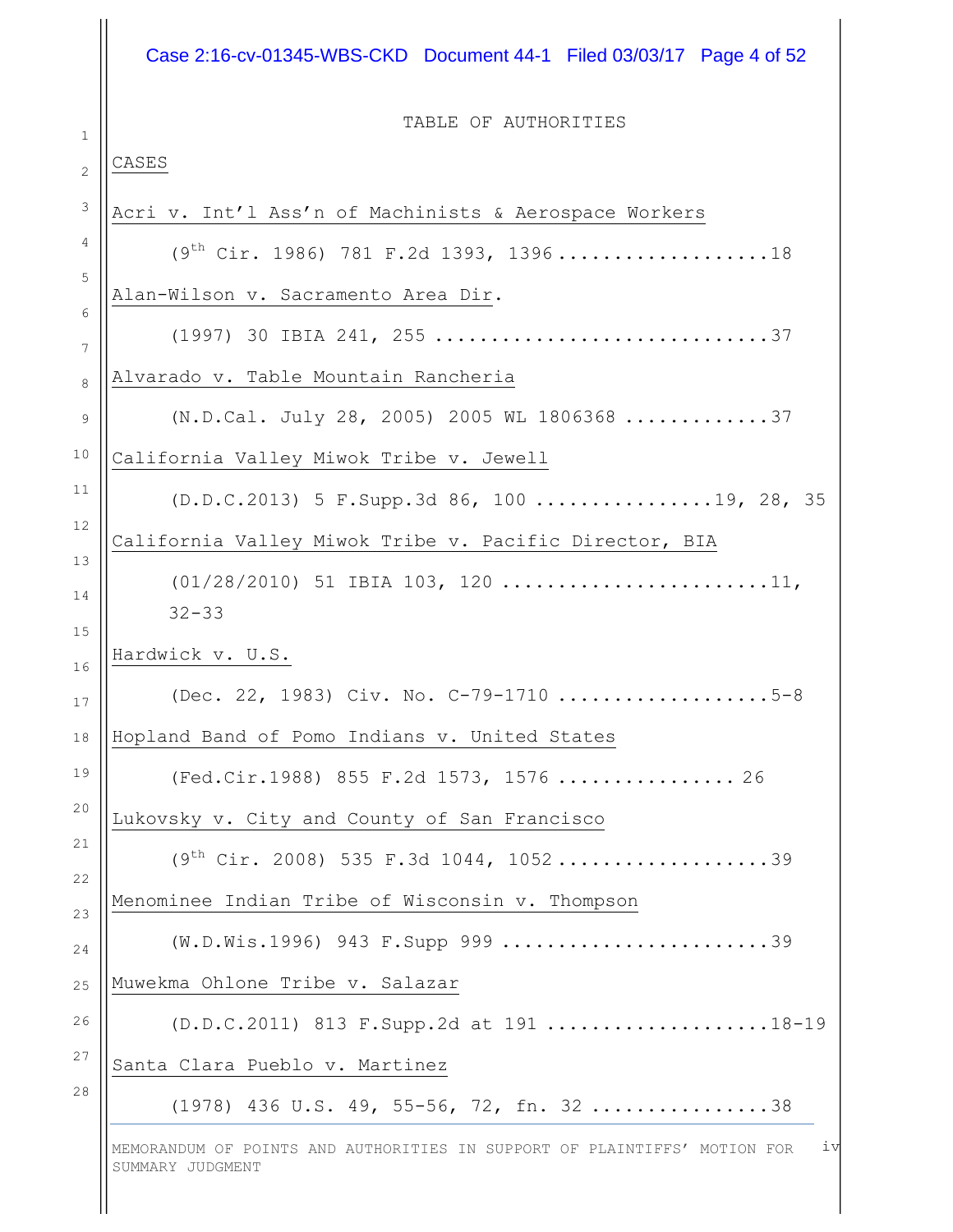| Shiny Rock Mining Corp. v. United States<br>2<br>Sissten-Wahpeton Sioux Tribe v. United States<br>$\mathsf 3$<br>$(9th$ Cir. 1990) 895 F.2d 588, 59226<br>4<br>5<br>Spannaus v. U.S. Dep't of Justice<br>6<br>(D.C.Cir.1987) 824 F.2d 52, 56 18<br>$\boldsymbol{7}$<br>United States v. Kubrick<br>Wilk v. Vencill<br>10<br>(1947) 30 Cal.2d 104, 107 39<br>11<br>12<br>Wilton Miwok Rancheria v. Salazar<br>13<br>(N.D.Cal. June 8, 2009) No. C-07-02681 36<br>Wind River Min. Corp. v. U.S.<br>15<br>$(9th Cir. 1991)$ 946 F.2d 710, 71317<br>16<br>17<br>18<br>OTHER AUTHORITIES<br>19<br>20<br>Act of Aug. 18, 1958, Pub.L. No. 85-671, 72 Stat. 6195<br>22<br>23<br>24<br>25<br>26<br>27 | Case 2:16-cv-01345-WBS-CKD Document 44-1 Filed 03/03/17 Page 5 of 52 |
|-----------------------------------------------------------------------------------------------------------------------------------------------------------------------------------------------------------------------------------------------------------------------------------------------------------------------------------------------------------------------------------------------------------------------------------------------------------------------------------------------------------------------------------------------------------------------------------------------------------------------------------------------------------------------------------------------|----------------------------------------------------------------------|
|                                                                                                                                                                                                                                                                                                                                                                                                                                                                                                                                                                                                                                                                                               |                                                                      |
|                                                                                                                                                                                                                                                                                                                                                                                                                                                                                                                                                                                                                                                                                               |                                                                      |
|                                                                                                                                                                                                                                                                                                                                                                                                                                                                                                                                                                                                                                                                                               |                                                                      |
|                                                                                                                                                                                                                                                                                                                                                                                                                                                                                                                                                                                                                                                                                               |                                                                      |
|                                                                                                                                                                                                                                                                                                                                                                                                                                                                                                                                                                                                                                                                                               |                                                                      |
|                                                                                                                                                                                                                                                                                                                                                                                                                                                                                                                                                                                                                                                                                               |                                                                      |
|                                                                                                                                                                                                                                                                                                                                                                                                                                                                                                                                                                                                                                                                                               |                                                                      |
|                                                                                                                                                                                                                                                                                                                                                                                                                                                                                                                                                                                                                                                                                               |                                                                      |
|                                                                                                                                                                                                                                                                                                                                                                                                                                                                                                                                                                                                                                                                                               |                                                                      |
|                                                                                                                                                                                                                                                                                                                                                                                                                                                                                                                                                                                                                                                                                               |                                                                      |
|                                                                                                                                                                                                                                                                                                                                                                                                                                                                                                                                                                                                                                                                                               |                                                                      |
|                                                                                                                                                                                                                                                                                                                                                                                                                                                                                                                                                                                                                                                                                               |                                                                      |
|                                                                                                                                                                                                                                                                                                                                                                                                                                                                                                                                                                                                                                                                                               |                                                                      |
|                                                                                                                                                                                                                                                                                                                                                                                                                                                                                                                                                                                                                                                                                               |                                                                      |
|                                                                                                                                                                                                                                                                                                                                                                                                                                                                                                                                                                                                                                                                                               |                                                                      |
|                                                                                                                                                                                                                                                                                                                                                                                                                                                                                                                                                                                                                                                                                               |                                                                      |
|                                                                                                                                                                                                                                                                                                                                                                                                                                                                                                                                                                                                                                                                                               |                                                                      |
|                                                                                                                                                                                                                                                                                                                                                                                                                                                                                                                                                                                                                                                                                               |                                                                      |
|                                                                                                                                                                                                                                                                                                                                                                                                                                                                                                                                                                                                                                                                                               |                                                                      |
|                                                                                                                                                                                                                                                                                                                                                                                                                                                                                                                                                                                                                                                                                               |                                                                      |
|                                                                                                                                                                                                                                                                                                                                                                                                                                                                                                                                                                                                                                                                                               |                                                                      |
|                                                                                                                                                                                                                                                                                                                                                                                                                                                                                                                                                                                                                                                                                               |                                                                      |
|                                                                                                                                                                                                                                                                                                                                                                                                                                                                                                                                                                                                                                                                                               |                                                                      |
|                                                                                                                                                                                                                                                                                                                                                                                                                                                                                                                                                                                                                                                                                               |                                                                      |
| 28                                                                                                                                                                                                                                                                                                                                                                                                                                                                                                                                                                                                                                                                                            |                                                                      |

 $\parallel$ 

v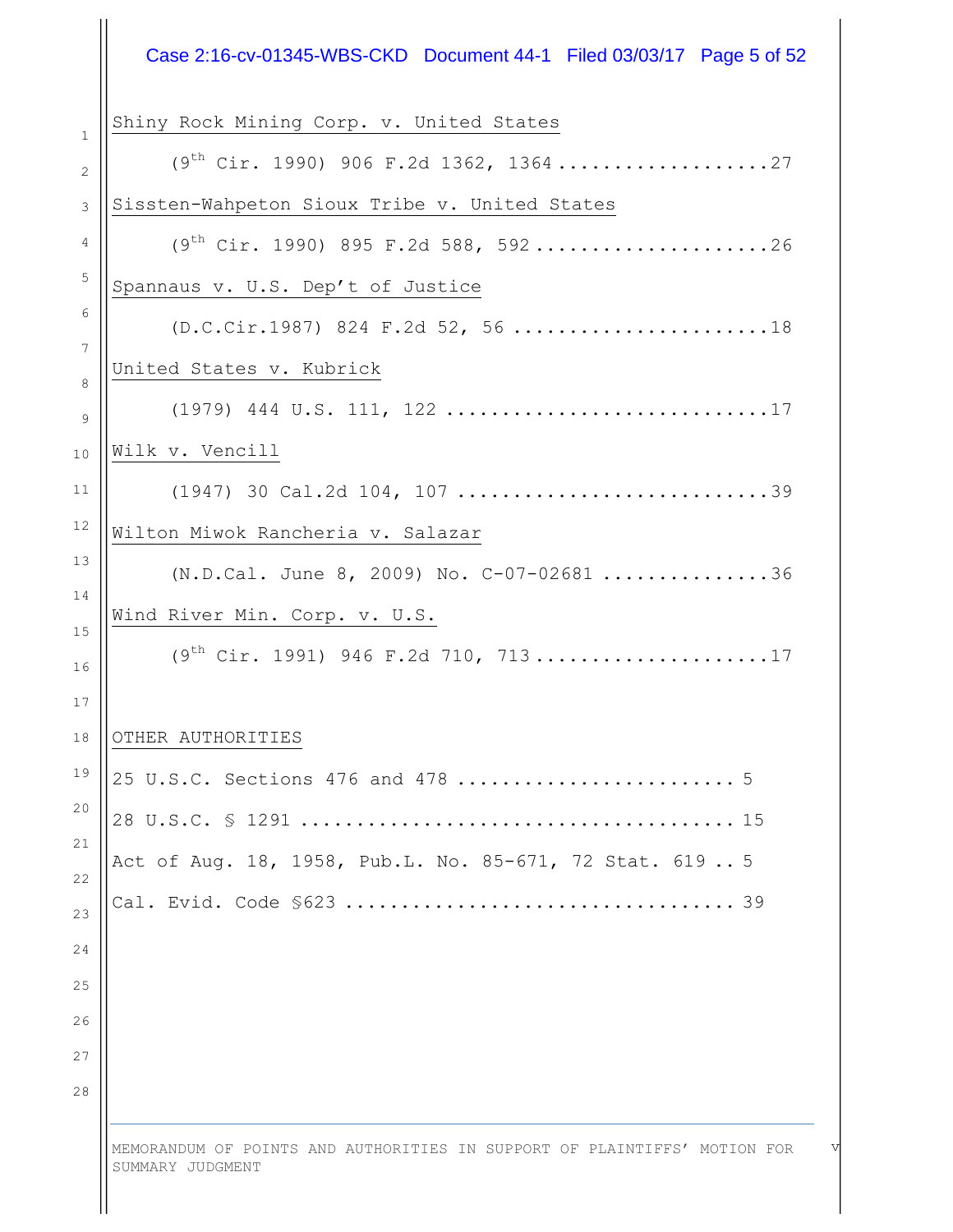#### Case 2:16-cv-01345-WBS-CKD Document 44-1 Filed 03/03/17 Page 6 of 52

Plaintiffs CALIFORNIA VALLEY MIWOK TRIBE ("the Tribe" or "the Miwok Tribe"), THE GENERAL COUNCIL, SILVIA BURLEY ("Burley"), RASHEL REZNOR ("Rashel"), ANJELICA PAULK ("Angelica"), and TRISTIAN WALLACE ("Tristian") (collectively "the Burley Faction"), submit the following Memorandum of Points and Authorities in Support of their Motion for Summary Judgment.

#### **I.**

#### **INTRODUCTION**

In 1998, Yakima Dixie ("Dixie") enrolled Burley, his distant cousin, and her two family members into the Tribe. At the time, the Tribe had dwindled down to Yakima Dixie and his brother, Melvin Dixie, as the last known remaining Tribal members. Melvin Dixie's whereabouts were unknown at the time. The Bureau of Indian Affairs ("BIA") recognized this and encouraged Dixie and his newly adopted Tribal members to organize the Tribe with a governing body known as a "General Council." The BIA directed that Dixie do so by resolution and provided Dixie with a sample resolution to follow. Both Dixie and Burley prepared the document and called it Resolution #GC-98-01 (herein after sometimes called "the 1998 Resolution"), which established the General Council as the governing body of the Tribe. The Tribe had only five (5) members and the General Council was comprised of Dixie as Tribal Chairman, Burley as Vice Chairperson, and Rashel Reznor as Secretary.

Sometime after the General Council was established and the Tribe began engaging in government-to-government relations with the federal government, Dixie voluntarily resigned as Tribal Chairman, and signed a written resignation to that effect. Burley was elected as the new Tribal Chairperson, and Dixie signed a written document consenting to that as well. Soon after Dixie's resignation, a white, non-Indian by the name of Chadd Everone contacted Dixie and told him about the new 1999

28

1

MEMORANDUM OF POINTS AND AUTHORITIES IN SUPPORT OF PLAINTIFFS' MOTION FOR SUMMARY JUDGMENT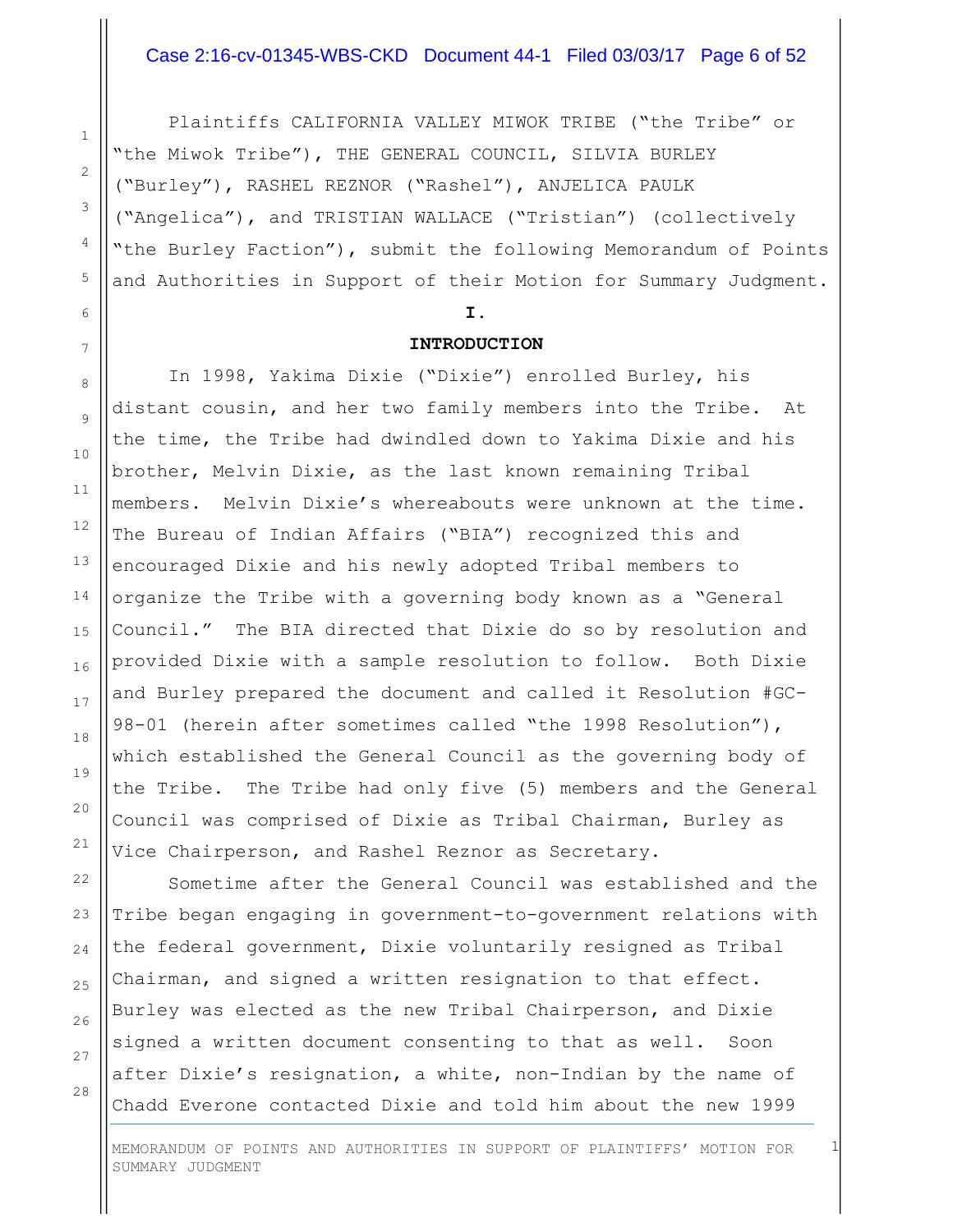#### Case 2:16-cv-01345-WBS-CKD Document 44-1 Filed 03/03/17 Page 7 of 52

California State Compacts the Governor had signed, allowing various tribes in California to build and operate gambling casinos and generate high amounts of income. Because the Tribe was a federally-recognized tribe and qualified to have a gambling casino, no matter how small it was, Everone was interested in using Dixie's name to build and operate a gambling casino to enrich Everone and other non-Indian investors. The only problem at the time was that Dixie had already resigned, and control of the Tribe was with Burley.

To accomplish his scheme of taking over control of the Tribe for his own personal, financial gain of building a casino, Everone conspired with Dixie to have him falsely claim that he never resigned as Tribal Chairman, and that Dixie's resignation was forged. This created the Tribal leadership dispute that Everone used to further his scheme of creating uncertainty in the Tribal governing body and working toward trying to get the Tribe "re-organized" through the Dixie faction which he continues to control. This Tribal leadership dispute has crippled the Tribe over the years and has caused havoc in its ability to function and operate as a federally-recognized tribe. Dixie ultimately admitted in 2012 in a sworn deposition that he in fact resigned and that his resignation was never forged. By the time Dixie was forced to admit he in fact resigned, he had filed numerous declarations, pleadings and other documents in both state and federal court falsely stating under penalty of perjury that he never resigned and that his resignation was forged.

Faced with this damning evidence, the Dixie faction has attempted to downplay Dixie's false statements about his resignation and fraud he perpetrated on the courts, by arguing the issue is "irrelevant," because the General Council established under the 1998 Resolution was purportedly invalid at

MEMORANDUM OF POINTS AND AUTHORITIES IN SUPPORT OF PLAINTIFFS' MOTION FOR SUMMARY JUDGMENT

2

1

2

3

4

5

6

7

8

9

10

11

12

13

14

15

16

17

18

19

20

21

22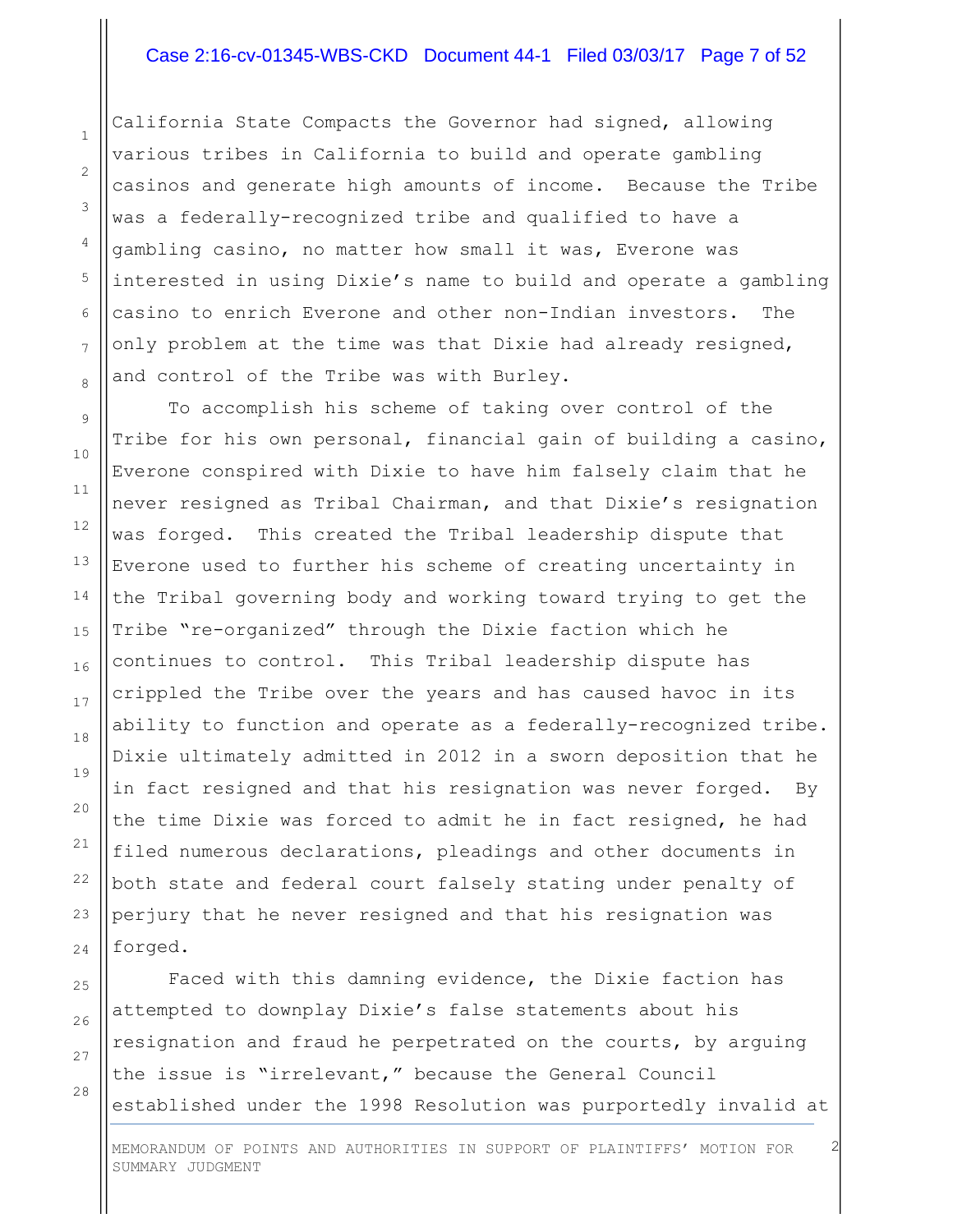#### Case 2:16-cv-01345-WBS-CKD Document 44-1 Filed 03/03/17 Page 8 of 52

the outset. This argument misses the point that but for Everone and Dixie's fraud in creating a false and fraudulent Tribal leadership dispute, the Tribe would be functioning today under the General Council and receiving federal contract funding and Revenue Sharing Trust Fund ("RSTF") payments under the California State Compacts without interruption.

Everone sought and obtained sympathy from the BIA, which was led to believe, falsely, that Burley "stole" the Tribe from Dixie. The BIA sought to accommodate Everone's claims, and took it upon itself to "re-organize" the Tribe in an attempt to indirectly resolve the ongoing Tribal leadership dispute. The Burley faction challenged the BIA's efforts to do so, and the matter was taken up to the Interior Board of Indian Appeals ("IBIA") who then in turn referred the issue to the Assistant Secretary of Interior, Indian Affairs ("AS-IA"). The AS-IA Larry Echo Hawk decided the issue in August 2011 and concluded that the BIA had no right to attempt to re-organize the Tribe against its wishes, that the Tribe was not required to reorganize under the Indian Reorganization Act of 1934 ("IRA") in order to receive federal funding, or for any reason, that its governing body comprising of the General Council established under the 1998 Resolution would be recognized as the Tribe's governing body having a government-to-government relationship with the federal government, and that the Tribe consisted of five (5) enrolled members subject to enlargement as to be determined by the General Council without interference by the BIA.

The Dixie faction controlled by Everone challenged Echo Hawk's 2011 decision, and the U.S. District Court ordered the AS-IA reconsider its decision. By the time the U.S. District Court made its order, AS-IA Echo Hawk has retired and was replaced by Kevin Washburn. On his last day in office on

28

1

2

3

4

5

6

7

8

9

MEMORANDUM OF POINTS AND AUTHORITIES IN SUPPORT OF PLAINTIFFS' MOTION FOR SUMMARY JUDGMENT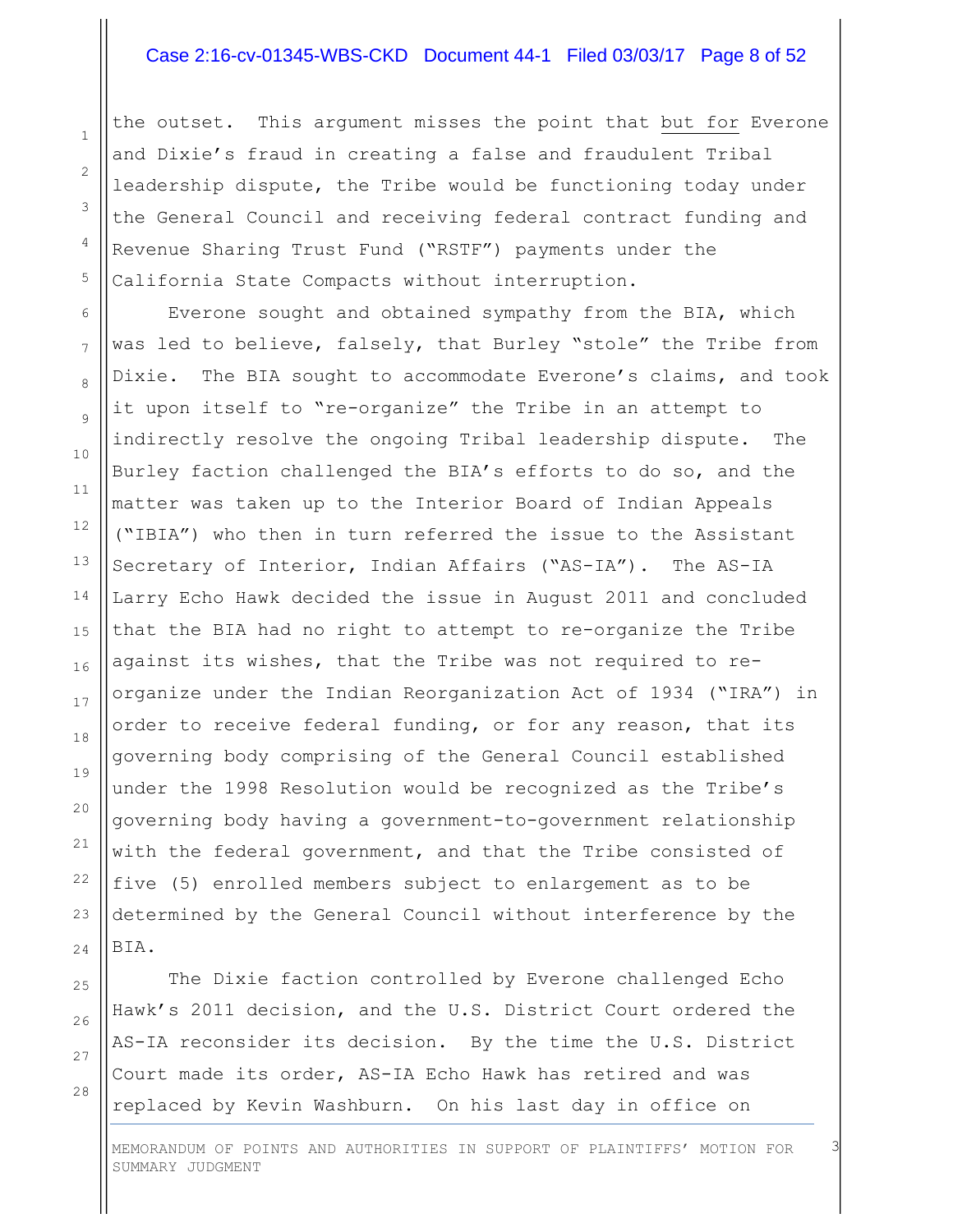## Case 2:16-cv-01345-WBS-CKD Document 44-1 Filed 03/03/17 Page 9 of 52

December 31, 2015, before he, too, retired, AS-IA Washburn reversed AS-IA Echo Hawk's decision and concluded that the Tribe was not limited to five (5) members and that the General Council was never properly organized by the 1998 Resolution, because it did not consist of valid representatives of the Tribe. He refused to recognize the General Council as the governing body of the Tribe, and then directed that unenrolled, "potential" (but not actual) members be allowed to participate in reorganizing the Tribe under the IRA. In short, Washburn did a complete 180 degree turn on the Echo Hawk decision.

The Burley faction then filed this action challenging Washburn's decision, because it is erroneous as a matter of law and an arbitrary and capricious final agency action. The 2011 Echo Hawk decision should be reinstated, because it is based upon correct principles of Indian law.

#### **II.**

#### **STATEMENT OF FACTS**

#### **A. HISTORY OF THE TRIBE**

In 1915, the United States government purchased approximately 0.92 acres of land in Calaveras County, California, for the benefit of twelve (12) named Indians living on the Sheep Ranch Rancheria. (AR-CVMT-2011-001687). The Indian agent who recommended the purchase of the land for these Indians described the group as "the remnant of once quite a large band of Indians in former years living in and near the old decaying mining town known and designated on the map as 'Sheepranch.'" (Id.).

In 1934, Congress passed the Indian reorganization Act ("IRA"), which, among other things, required the U.S. Secretary of Interior ("the Secretary") to hold elections through which the adult Indians of a reservation decided whether to accept or reject the applicability of certain provisions of the IRA to

MEMORANDUM OF POINTS AND AUTHORITIES IN SUPPORT OF PLAINTIFFS' MOTION FOR SUMMARY JUDGMENT

4

28

1

2

3

4

5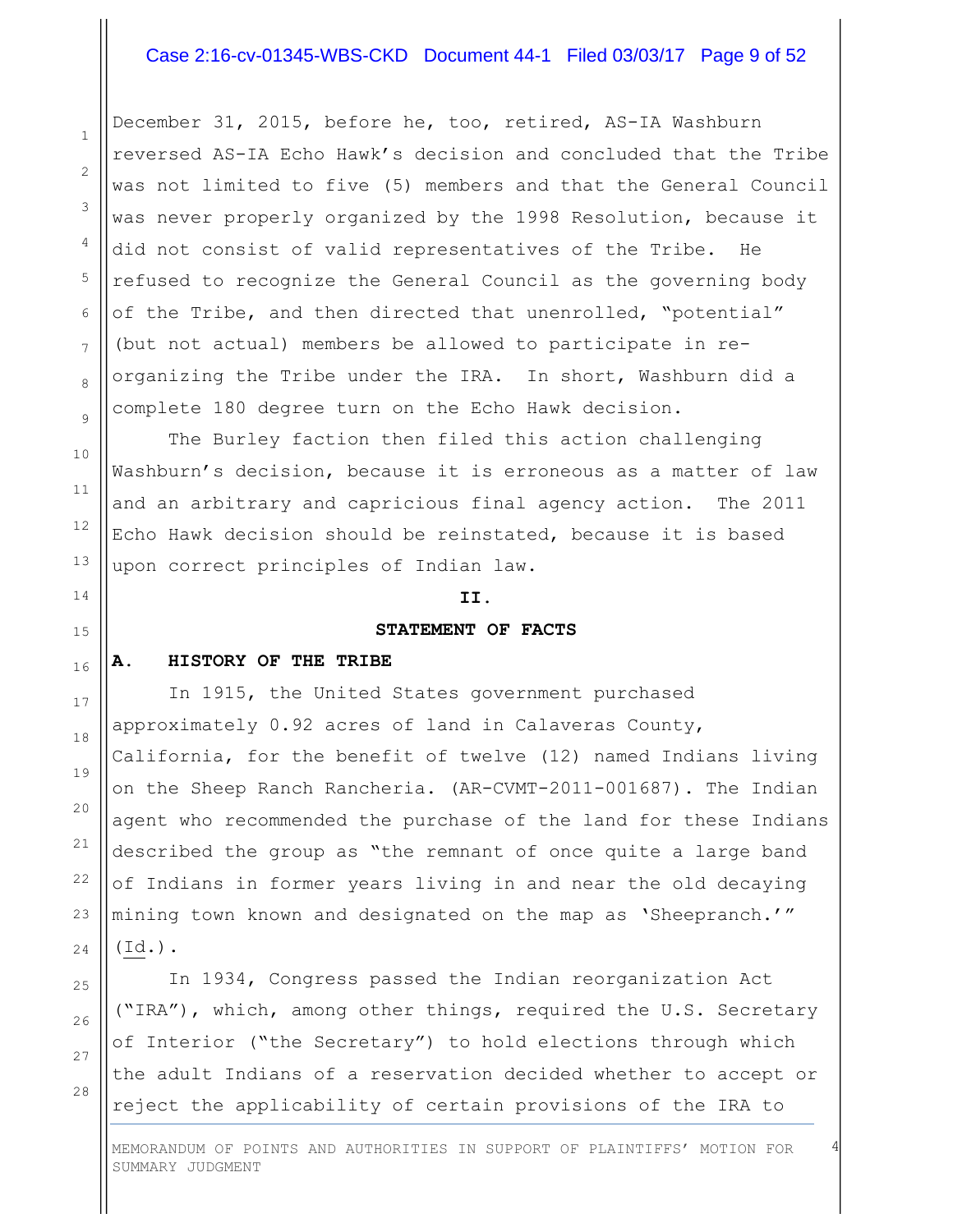#### Case 2:16-cv-01345-WBS-CKD Document 44-1 Filed 03/03/17 Page 10 of 52

their reservation, including provisions authorizing tribes to organize and adopt a constitution under the IRA. 25 U.S.C. Sections 476 and 478. (AR-CVMT-2011-001687). In 1935, Jeff Davis, the only Indian living on the Rancheria, voted in favor of the Tribe being organized under the IRA. (Id.). However, the process was never followed through, and as a result the Tribe was never organized under the IRA. (Id.).

In 1958, in keeping with the then-popular policy of assimilating Native Americans into American society, Congress enacted the California Rancheria Act, which authorized the Secretary to terminate the federal trust relationship with several California tribes, including several Rancherias, and to transfer tribal lands from federal trust ownership to individual fee ownership. (Act of Aug. 18, 1958, Pub.L. No. 85-671, 72 Stat. 619). To this end, the BIA prepared a plan in 1966 to distribute the assets of the Sheep Ranch Rancheria as a prelude to termination. (AR-CVMT-2011-001687). At that time, Mabel Hodge Dixie was the only adult Indian living on the Rancheria who was entitled to receive the assets of the Rancheria. (Id.). She, therefore, voted to accept the distribution plan and was issued a deed to the land in 1966. (AR-CVMT-2011-001687-88).

Although the Sheep Ranch Rancheria land had been distributed to Mabel Dixie pursuant to a distribution plan, the Secretary never published a final notice of termination and had accepted the land back from Mabel Dixie through a quitclaim deed. As a result, the Tribe was administratively "unterminated" before it could be formally terminated. In other words, the Tribe was never terminated. (AR-CVMT-2011-002051, 1399, 1689).

In 1979, individuals from a number of terminated Rancherias filed an action in the U.S. District Court, Northern District, styled Hardwick v. U.S. (Civ. No. C-79-1710). The Hardwick

MEMORANDUM OF POINTS AND AUTHORITIES IN SUPPORT OF PLAINTIFFS' MOTION FOR SUMMARY JUDGMENT

5

28

1

2

3

4

5

6

7

8

9

10

11

12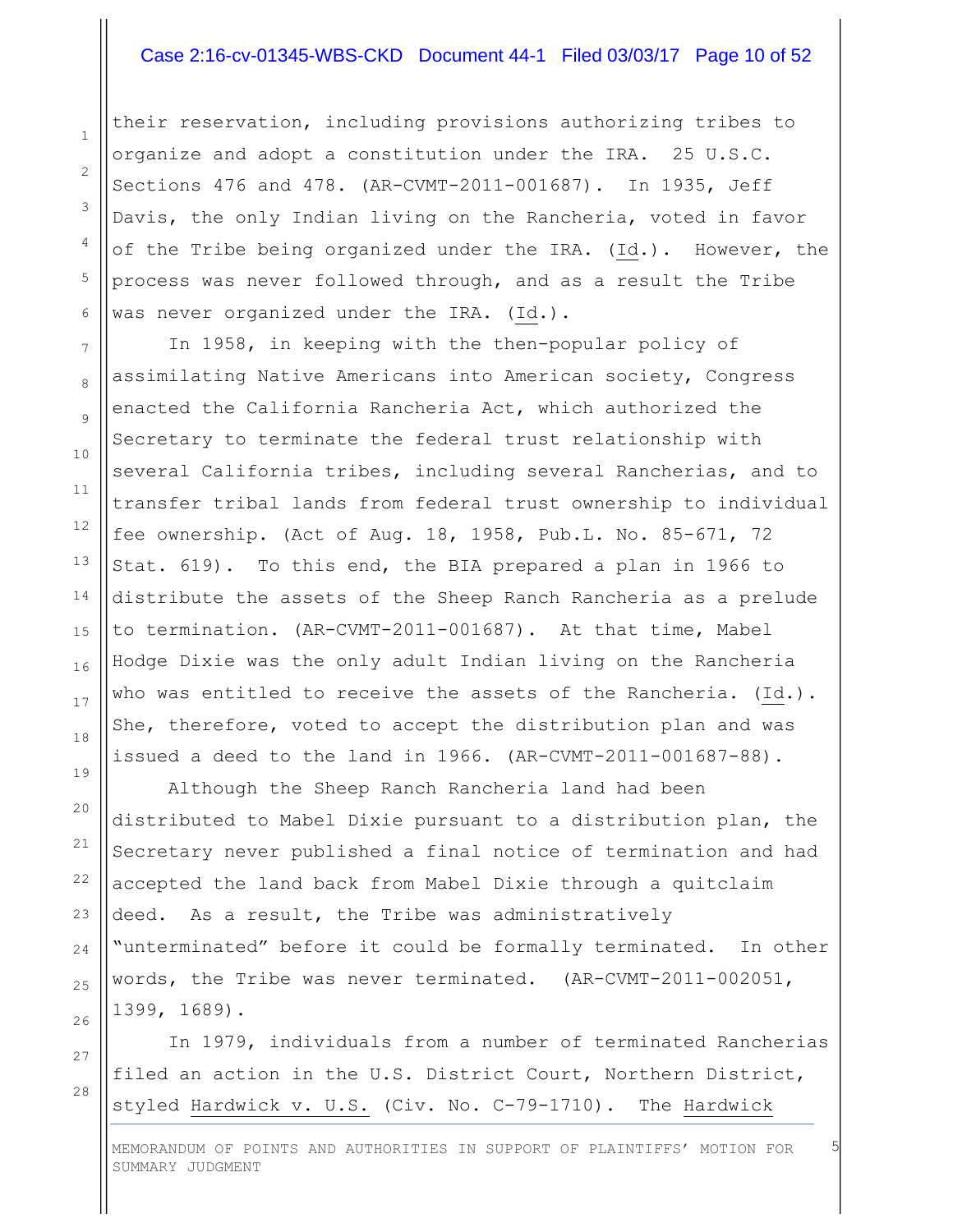#### Case 2:16-cv-01345-WBS-CKD Document 44-1 Filed 03/03/17 Page 11 of 52

plaintiffs sought restoration of their status as Indians, entitlement to federal Indian benefits, and the right to reestablish their tribes as formal government entities. Specifically, the Hardwick plaintiffs sought by injunction to undo the effects of the California Rancheria Act and to require the Secretary to "unterminate" each of the subject Rancherias and to "treat all of the subject Rancherias as Indian reservations in all respects." The Hardwick lawsuit ended in a settlement between the tribes and the federal government, culminating in a series of stipulated judgments. In the settlement, the Secretary agreed to restore "any of the benefits or services provided or performed by the United States for Indians because of their status as Indians" and to "recognize the Indian Tribes, Bands, Communities or groups of the seventeen Rancherias...as Indian entities with the same status as they possessed prior to distribution of the assets of these Rancherias under the California Rancheria Act." (Stipulation and Order, Hardwick v. United States, No. C-79-1710 (Dec. 22, 1983)).

In 1994, Yakima Dixie ("Dixie"), the son of Mabel Dixie, wrote to the BIA asking for BIA assistance for home repairs on the Rancheria, and described himself as "the only descendent and recognized...member" of the Tribe. (AR-CVMT-2011-001688). At that time Dixie and his brother, Melvin Dixie, were the only surviving children of Mabel Dixie, but Melvin Dixie's whereabouts were unknown. (AR-CVMT-2011-000177). Melvin later died in 2008. (AR-CVMT-2017-001400, fn. 20).

In the mid-1990s, Burley contacted the BIA for information related to her Indian heritage. (AR-CVMT-2011-001688). The BIA provided her with information that showed she was related to Jeff Davis who had initially voted in favor of the Tribe being organized under the IRA. (Id.). Burley was also related to

1

2

3

4

5

6

7

8

9

10

11

12

13

14

15

16

17

18

19

20

21

28

MEMORANDUM OF POINTS AND AUTHORITIES IN SUPPORT OF PLAINTIFFS' MOTION FOR SUMMARY JUDGMENT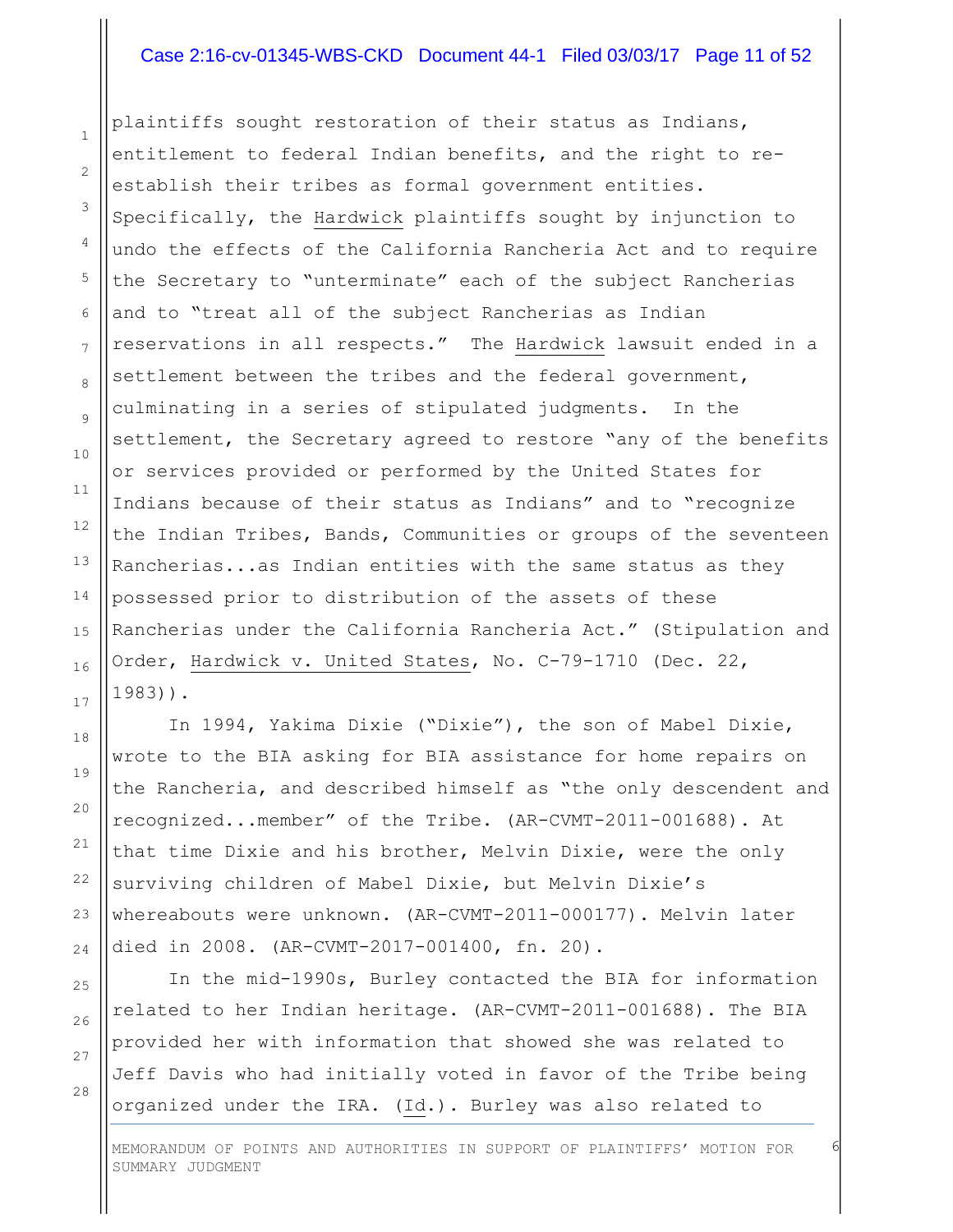## Case 2:16-cv-01345-WBS-CKD Document 44-1 Filed 03/03/17 Page 12 of 52

Dixie. (Id.). Thereafter, Burley contacted Dixie and told him about her interest in her Indian heritage that ultimately led to him and his dwindling Tribe. (Id.).

On August 5, 1998, Dixie, as "Spokesperson/Chairman" of the Tribe, signed a statement accepting Burley as an enrolled member of the Tribe, and also enrolled Burley's two daughters and her granddaughter. (AR-CVMT-2011-001688). As a result of Dixie's actions, the Tribe in 1998 consisted of six enrolled members: (1) Yakima Dixie; (2) Melvin Dixie; (3) Silvia Burley; (4) Anjelica Paulk; (5) Rashel Reznor; and (6) Tristian Wallace. (Id.).

In September of 1998, Yakima Dixie and Burley met at the Rancheria with BIA staff to discuss organizing the Tribe. (AR-CVMT-2011-001688). One of the issues discussed was developing criteria for membership in the Tribe. (Id.). At the time, the whereabouts of Melvin Dixie, Yakima's brother, were unknown. As a result, the BIA staff told Yakima Dixie that he had both the authority and the broad discretion to decide the criteria for membership. According to the BIA, Yakima Dixie, his brother Melvin Dixie, Burley and Burley's adult daughter were the "golden members" of the Tribe. (Id.). And because Melvin Dixie's whereabouts were unknown, the BIA concluded that the three adult members consisting of Yakima Dixie, Burley and her adult daughter were the General Council of the Tribe that had the authority to take actions on behalf of the Tribe. (AR-CVMT-2011- 001688-89).

Because the Tribe was never formally terminated, there was no court decision, like Hardwick, supra, that affected the Tribe, and to which the Tribe and the BIA could look to so as to determine who was a member of the Tribe or otherwise entitled to organize it. Typically, California tribes who had been unlawfully terminated by the federal government regained federal

28

1

2

3

4

5

6

7

MEMORANDUM OF POINTS AND AUTHORITIES IN SUPPORT OF PLAINTIFFS' MOTION FOR SUMMARY JUDGMENT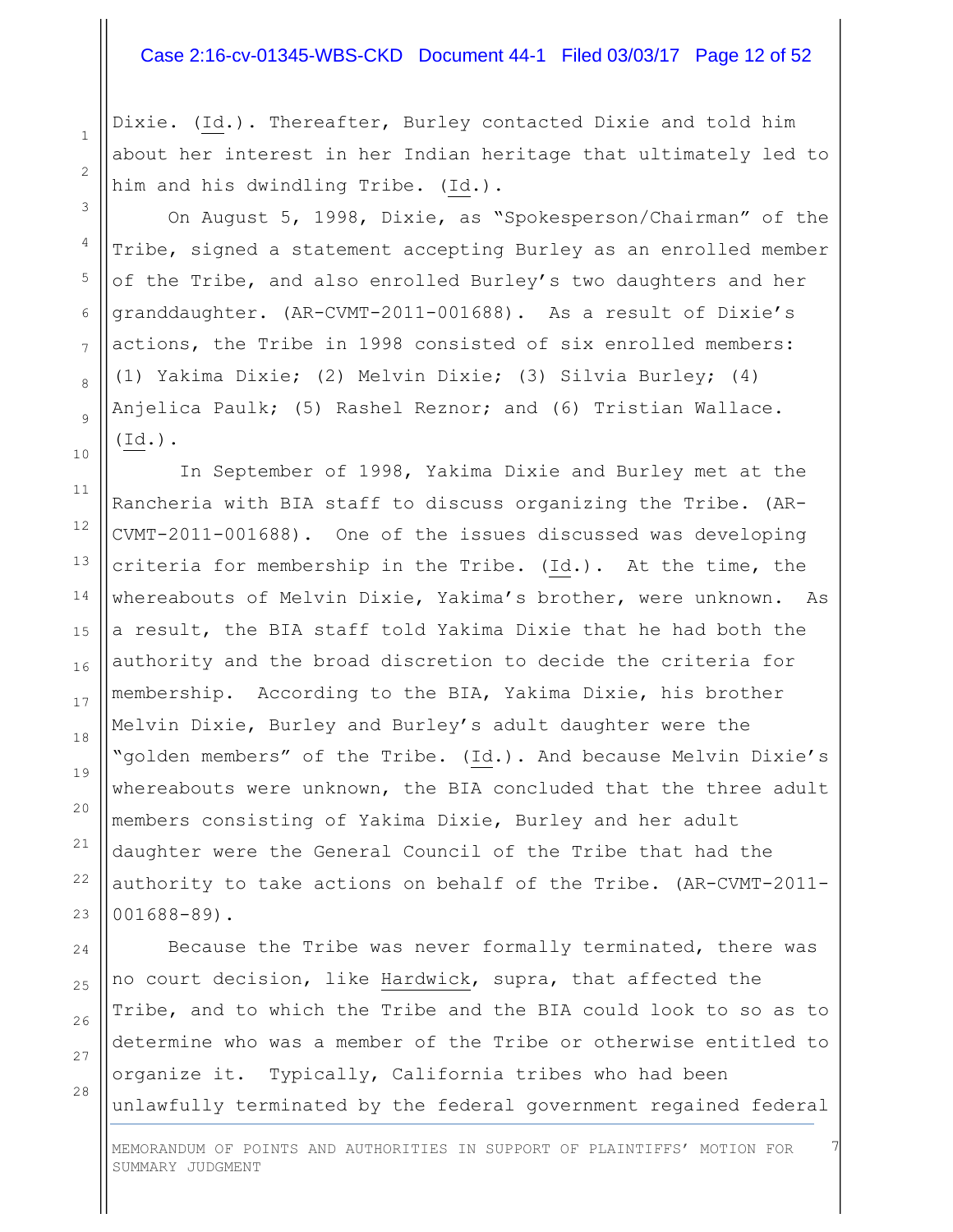## Case 2:16-cv-01345-WBS-CKD Document 44-1 Filed 03/03/17 Page 13 of 52

recognition through litigation like Hardwick, supra, and the court judgment in that litigation identified the class of persons entitled to organize the tribe, e.g., the distributes and their dependents, and their lineal descendants. However, in the case of the Sheep Ranch Rancheria, although the land had been distributed to Mabel Dixie pursuant to a distribution plan preparatory to termination, the Secretary never actually followed through and published a final notice of termination. Instead, the Secretary accepted the land back from Mabel Dixie through a quitclaim deed, thus essentially administratively "unterminating" the Tribe before it had ever been formally terminated. (AR-CVMT-2011-001689).

Therefore, because of the unique circumstance that the Sheep Ranch Rancheria found itself in never being terminated, the BIA concluded that "for purposes of determining the initial membership of the Tribe," Yakima Dixie and Melvin Dixie must be included, because they were the remaining heirs of Mabel Dixie. (Id.). In addition to these two initial members, the BIA recognized that Yakima Dixie had adopted Burley, her two daughters, and her granddaughter, into the Tribe. As a result, the BIA concluded that Burley and her adult daughter, together with Yakima and Melvin Dixie had "the right to participate in the initial organization of the Tribe." (Id.).

On September 24, 1998, the BIA told Yakima and Burley that it "recommend[ed] the Tribe operate as a General Council," because of its "small size," so that they could elect or appoint a chairperson and conduct business. (Id.). To this end, the BIA offered the Tribe \$50,000.00 in grant money for purposes of improving its tribal government, and provided Dixie and Burley with a draft resolution "form" for them to use in requesting the grant. (Id.). The draft resolution contained language establishing the General Council.

28

1

2

MEMORANDUM OF POINTS AND AUTHORITIES IN SUPPORT OF PLAINTIFFS' MOTION FOR SUMMARY JUDGMENT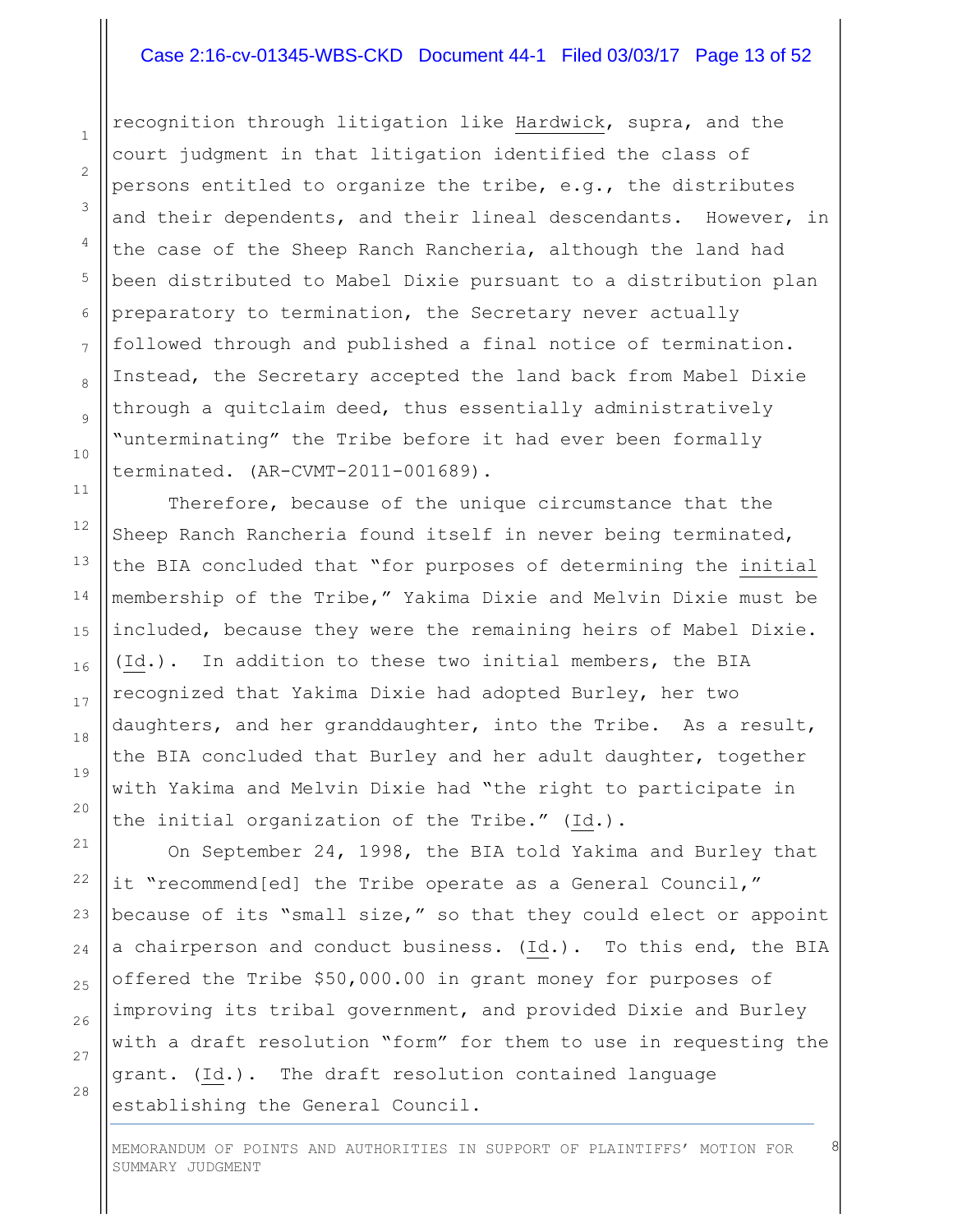#### Case 2:16-cv-01345-WBS-CKD Document 44-1 Filed 03/03/17 Page 14 of 52

Using the draft resolution form prepared by the BIA, Dixie and Burley prepared and signed a resolution on November 5, 1998, establishing a General Council consisting of all adult members of the Tribe, to serve as the governing body of the Tribe. (AR-CVMT-2011-001690, 00172-176). The resolution became known as Resolution #CG-98-01, which the BIA accepted as the governing document of the Tribe. (AR-CVMT-2011-000179). The document was signed by Yakima Dixie and Silvia Burley, and later by Rashel Reznor, and specifically noted that the whereabouts of Melvin Dixie were at that time unknown. Resolution #GC-98-01 vested the General Council with the governmental authority of the Tribe to conduct the full range of government-to-government relations with the United States. (AR-CVMT-2011-000178).

Pursuant to Resolution #GC-98-01, Yakima Dixie was appointed and elected as the Tribal Chairman. (AR-CVMT-2011- 002052).

#### **B. DIXIE'S FRAUD AND TRIBAL LEADERSHIP DISPUTE**

On April 20, 1999, Yakima Dixie signed a notice of resignation as Tribal Chairman. (RJN "32", Letter to Washburn from Corrales, 6/6/2014, Ex. "46" to Decl. of MCJ). On the same date, Yakima Dixie also signed a document confirming his resignation as Tribal Chairman and agreeing to the appointment of Silvia Burley to replace him as the new Tribal Chairperson.  $(\text{Id.})$ .

Sometime after he resigned, Yakima Dixie was approached by a non-Indian, Chadd Everone, who sought Yakima's cooperation in taking control of the Tribe in order to build a gambling casino using the name and status of the Tribe. (AR-CVMT-2017-000955- 56). The problem was that Yakima Dixie had already expressly resigned. To regain control of the Tribe, Everone conspired with Yakima to have Yakima falsely say that he never resigned and that his written resignation was a forgery. Yakima Dixie

28

1

2

MEMORANDUM OF POINTS AND AUTHORITIES IN SUPPORT OF PLAINTIFFS' MOTION FOR SUMMARY JUDGMENT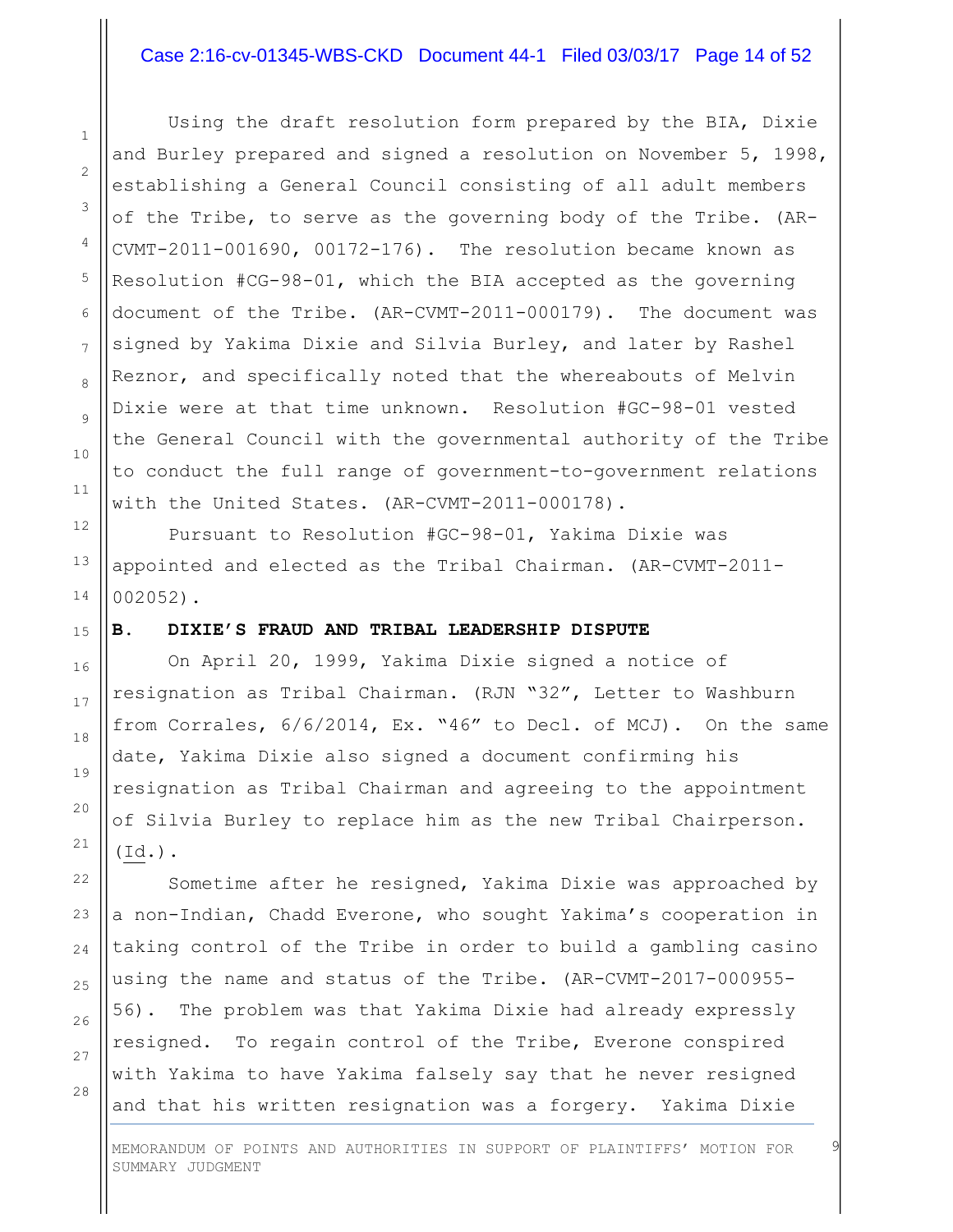## Case 2:16-cv-01345-WBS-CKD Document 44-1 Filed 03/03/17 Page 15 of 52

then thereafter falsely told the BIA and others that he never resigned and that his resignation was forged. This then created a Tribal leadership dispute between Yakima Dixie and Burley that has since 1999 caused havoc with the Tribe and crippled the Tribe's ability to operate effectively over the years. (AR-CVMT-2011-002051, 001573-75). Yakima maintained that claim from 1999 up through February 7, 2012, when he was deposed and testified in a California state action that he in fact resigned in April of 1999, that his resignation was not forged as he had previously claimed, and that the signatures on the Tribal resignation documents were in fact his. (RJN "33", Letter to Washburn from Corrales, 7/9/2014).

Despite Dixie's claim that he never resigned, the BIA chose to acknowledge Burley as the Chairperson of the Tribe, and, as a result, accepted and honored numerous Tribal resolutions passed by the General Council under Burley's leadership from 1999 through July 2005. (AR-CVMT-2011-001691). For example, from 1999 through July 2005, the BIA entered into annual P.L. 638 federal contracts with the Tribe under Burley's leadership, and awarded the Tribe federal contract funding. (Id.). The California State Gambling Control Commission ("the CGCC") followed the BIA's lead and acknowledged Burley as the authorized Tribal representative to receive \$1.1 million in annual RSTF payments for the Tribe. However, behind the scenes, Everone continued to stir up false claims of a Tribal leadership dispute between Dixie and Burley, causing the BIA to stop awarding the Tribe 638 federal contract funding in August 2005, which in turn caused the CGCC to withhold RSTF payments to the Tribe as well. (AR-CVMT-2017-000958-963).

## **C. THE JANUARY 28, 2010 IBIA DECISION**

Because of the ongoing Tribal leadership dispute was not coming to an end, the BIA took it upon itself, through the

MEMORANDUM OF POINTS AND AUTHORITIES IN SUPPORT OF PLAINTIFFS' MOTION FOR SUMMARY JUDGMENT 10

27 28

1

2

3

4

5

6

7

8

9

10

11

12

13

14

15

16

17

18

19

20

21

22

23

24

25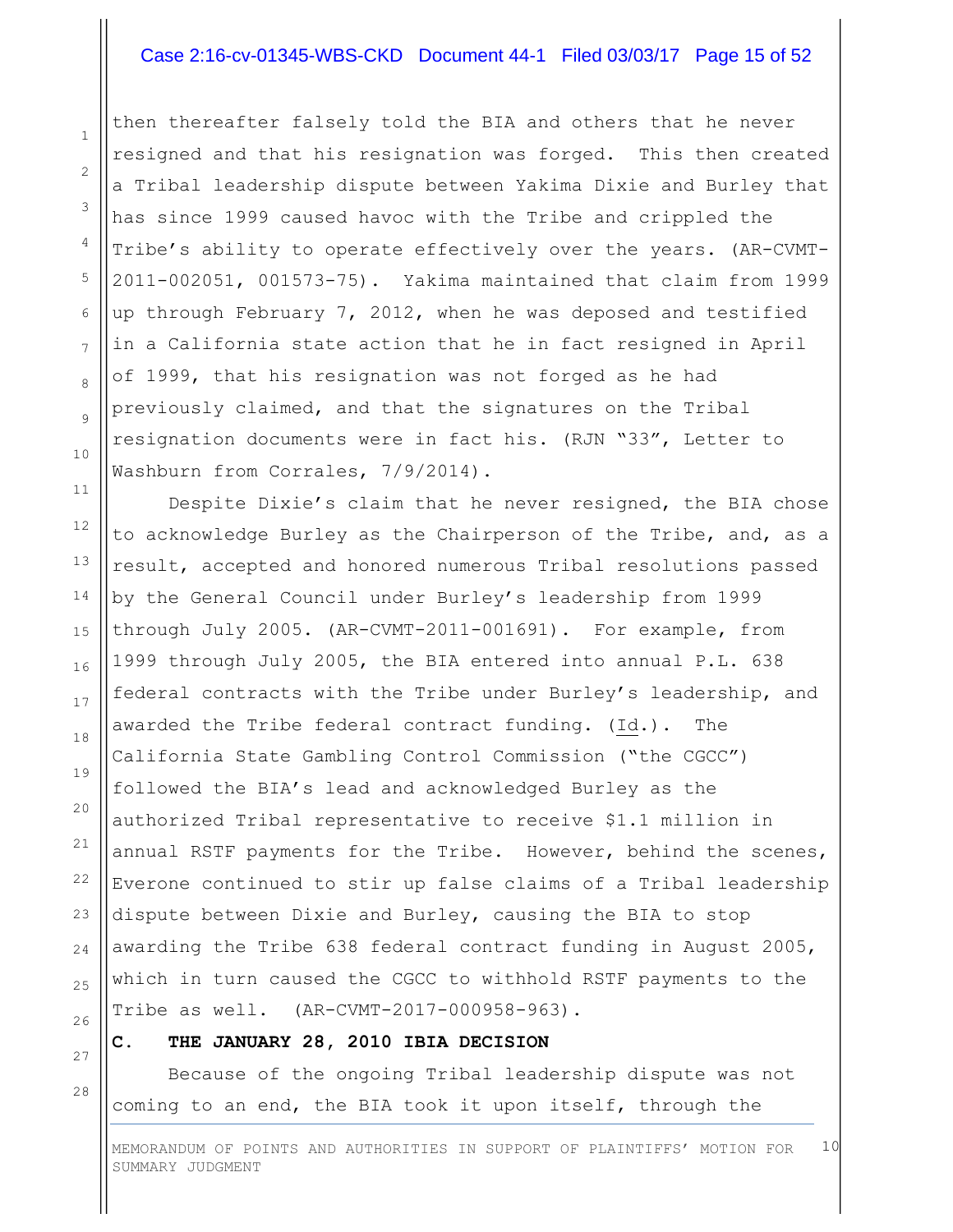## Case 2:16-cv-01345-WBS-CKD Document 44-1 Filed 03/03/17 Page 16 of 52

urging of Everone and the Dixie faction, to begin a process of "re-organizing" the Tribe under the IRA. (AR-CVMT-2011-001684- 85). It invited several nonmembers it called "potential" or "putative" members to participate in a general council meeting in this re-organization process, which included enrolling new members. (AR-CVMT-2011-001684). The BIA claimed these actions were necessary, because, according to the Interior Board of Indian Appeals ("IBIA") it felt "until the tribal organization and membership issues were resolved, a leadership dispute between Burley and Yakima...could not be resolved, and the resolution of that dispute was necessary for a functioning government-to-government relationship with the Tribe." CVMT v. Pacific Regional Director, BIA (Jan. 28, 2010) 51 IBIA 103, 103- 104. (AR-CVMT-2011-001684-85).

The Burley faction appealed the Pacific regional Director's decision to the IBIA. (AR-CVMT-2011-001684). The IBIA, however, deemed the matter to be a membership enrollment dispute, because it involved the issue of whether the BIA could re-organize the Tribe under the IRA without the Tribe's consent and force the enrollment of nonmembers to participate in that re-organization. (AR-CVMT-2011-001703). Because the IBIA did not have jurisdiction over enrollment disputes, it referred the issue to the Assistant Secretary of Interior, Indian Affairs ("AS-IA"). (Id.).

The IBIA did not refer to the AS-IA any issue concerning whether the 1998 Resolution establishing the General Council was invalid for any reason. Nor did the Burley faction raise that as an issue before the IBIA. (AR-CVMT-2011-001684-1705).

**D. AS-IA LARRY ECHO HAWK'S AUGUST 31, 2011 DECISION**

On August 31, 2011, the AS-IA Larry Echo Hawk, in response to the IBIA's referral of the enrollment dispute, made the following decisions concerning the Tribe:

28

1

2

3

4

5

6

7

8

9

10

11

12

13

14

15

16

17

18

19

20

21

22

23

24

25

26

27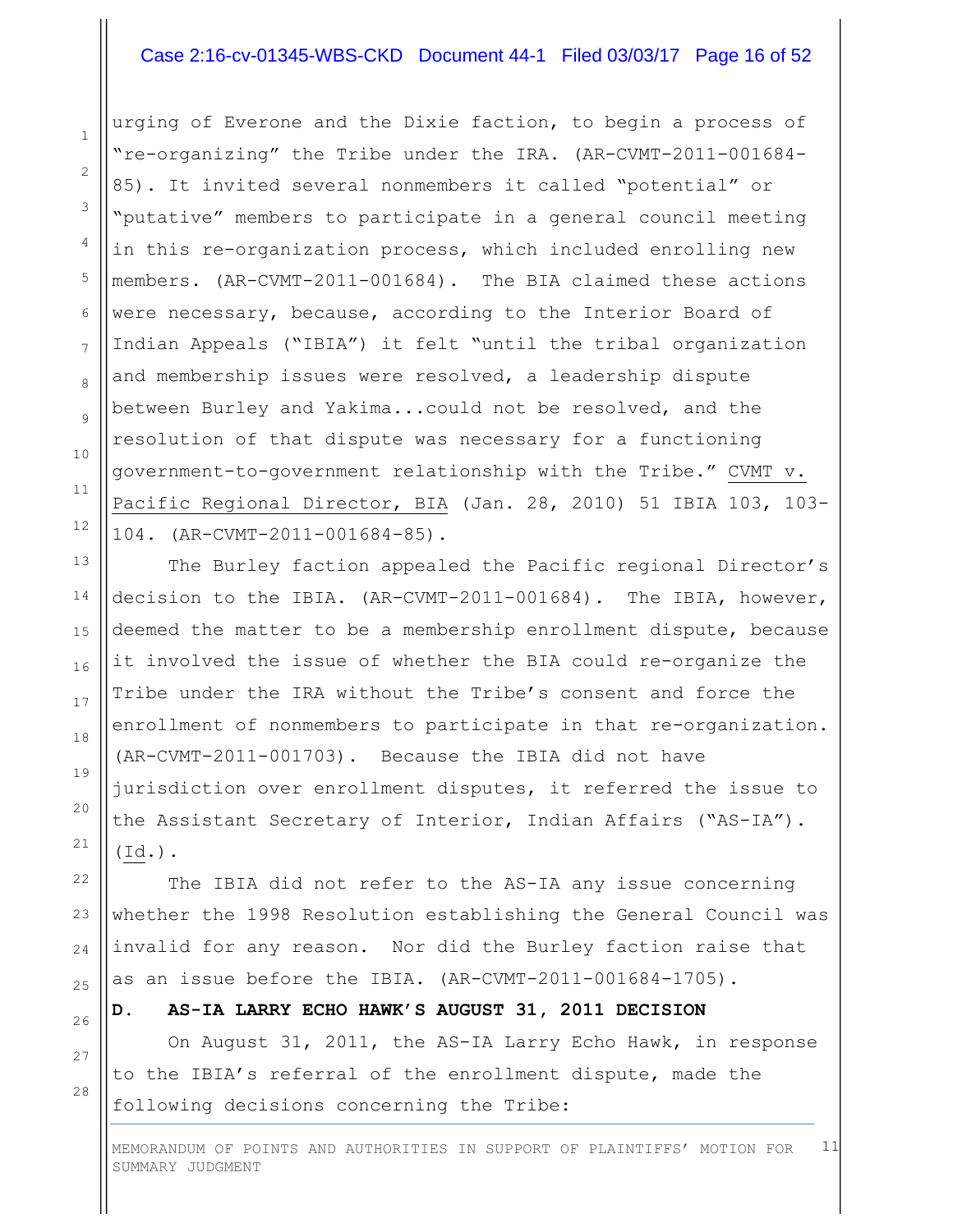# Case 2:16-cv-01345-WBS-CKD Document 44-1 Filed 03/03/17 Page 17 of 52

1. He reaffirmed that the Tribe is a federally recognized tribe whose entire citizenship, as of August 31, 2011, consists of five acknowledged citizens;

2. The 1998 Resolution established a General Council form of government, comprised of all the adult citizens of the Tribe, with whom the Department may conduct government-to-government relations;

3. The Department shall respect the validly enacted resolutions of the General Council; and

4. Only upon a request from the General Council will the Department assist the Tribe in refining or expanding its citizenship criteria, or developing and adopting other governing documents.

5. Although the Tribe's General Council does not render the Tribe organized under the IRA, as a federally recognized tribe, the Tribe is not required to "organize" under the IRA.

6. It is impermissible to treat the Tribe, as a non-IRA tribe, differently from tribes organized under the IRA and not allow it to receive federal benefits. (AR-CVMT-2011-002049-50).

Echo Hawk, therefore, determined that there was "no need for the BIA to continue its previous efforts to organize the Tribe's government, because it is already organized as a General Council, pursuant to the 1998 General Council Resolution it adopted at the suggestion of the BIA." (AR-CVMT-2011-002049). It concluded further that there was "no need for the BIA to continue its previous efforts to ensure that the Tribe confers tribal citizenship upon other individual Miwok Indians in the surrounding area." (Id.).

In his decision, Echo Hawk observed that the BIA wrongly concluded it had an obligation to potential members in the surrounding community. (AR-CVMT-2011-002050-51). He made it

28

1

2

3

4

5

6

7

8

9

10

11

12

13

14

15

16

17

18

19

20

21

22

23

24

25

26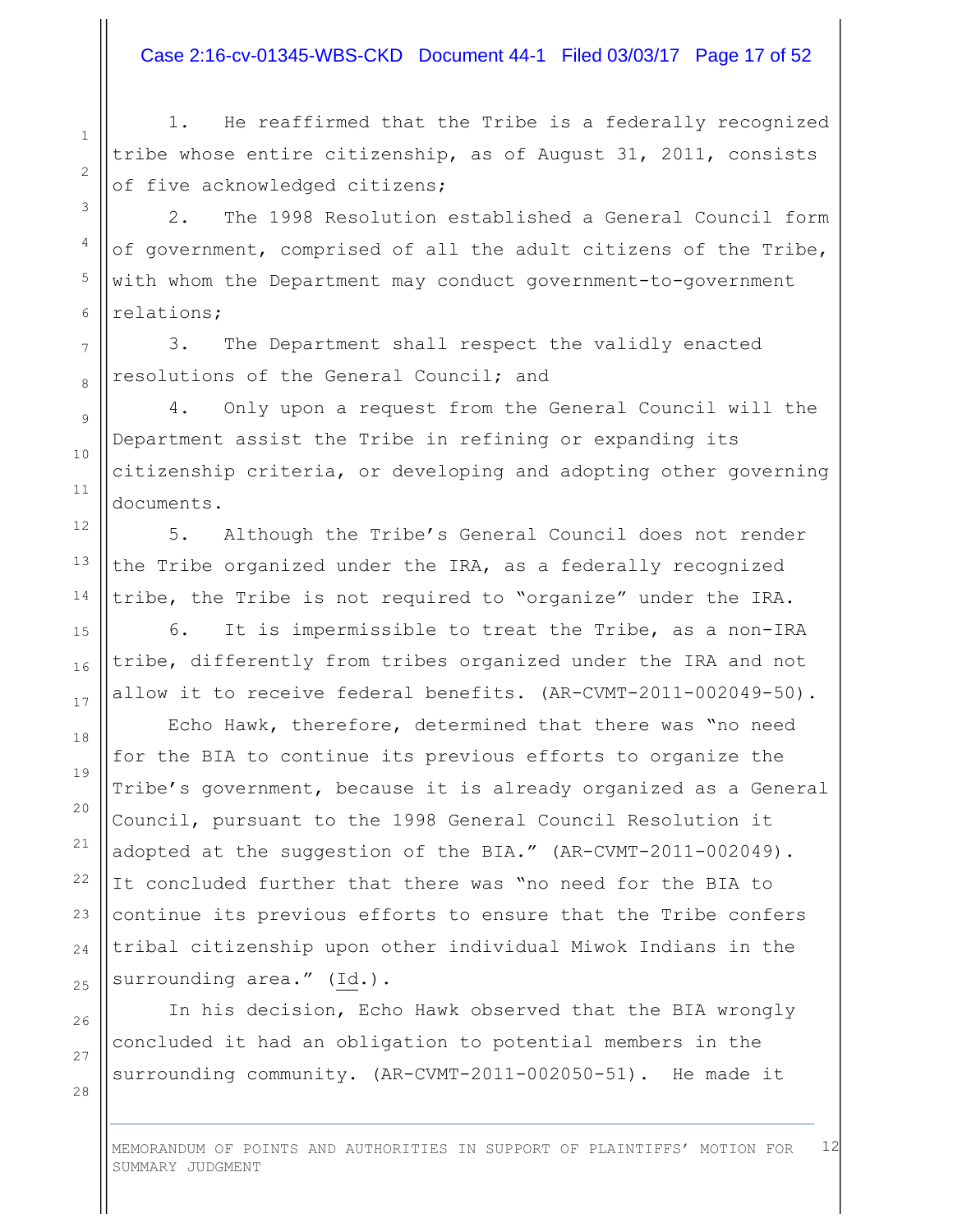## Case 2:16-cv-01345-WBS-CKD Document 44-1 Filed 03/03/17 Page 18 of 52

clear that only the Tribe's General Council has the exclusive authority to decide who can be enrolled as members. He stated:

"...the BIA clearly understood in 1998 that the acknowledged CVMT citizens had the right to exercise the Tribe's inherent sovereign power in a manner they chose. It is unfortunate that soon after the 1998 General Council resolution was enacted, an intra-tribal leadership dispute erupted, and both sides of the dispute found, at various points in time in the intervening years, that it served their respective interests to raise the theory that the BIA had a duty to protect the rights of approximately 250 'potential citizens' of the Tribe. A focus on that theory has shaped the BIA's and the Departments' position on the citizenship question ever since. By contrast, today's decision clears away the misconceptions that these individuals have inchoate citizenship rights that the Secretary has a duty to protect. They do not. The Tribe is not comprised of both citizens and potential citizens. Rather, the five acknowledged citizens are the only citizens of the Tribe, and the General Council of the Tribe has the exclusive authority to determine the citizenship criteria for the Tribe...."

(Id.).

1

2

3

4

5

6

7

8

9

10

11

12

13

14

15

16

17

18

19

20

21

22

23

24

25

26

# **E. U.S. DISTRICT COURT DECEMBER 2013 ORDER REMANDING TO AS-IA FOR RECONSIDERATION**

Dixie challenged the Echo Hawk 2011 decision in federal court. (AR-CVMT-2011-000024). In December 2013, the federal district court ("the District Court" or "U.S. District Court") granted summary judgment in favor of Dixie and his Tribal Faction and remanded to the AS-IA for him to "reconsider" his August 31, 2011 decision, because he "assumed" certain factual issues rather than determined them factually. CVMT v. Jewell (U.S.D.C. 2013) 5 F.Supp.3d 86, 100-101. Specifically, the U.S. District Court remanded back to the AS-IA for him to reconsider his August 31, 2011 decision, because, according to the U.S. District Court, the AS-IA merely assumed the Tribe's membership is limited to five persons and further merely assumed that the Tribe is governed by a duly constituted General Council, without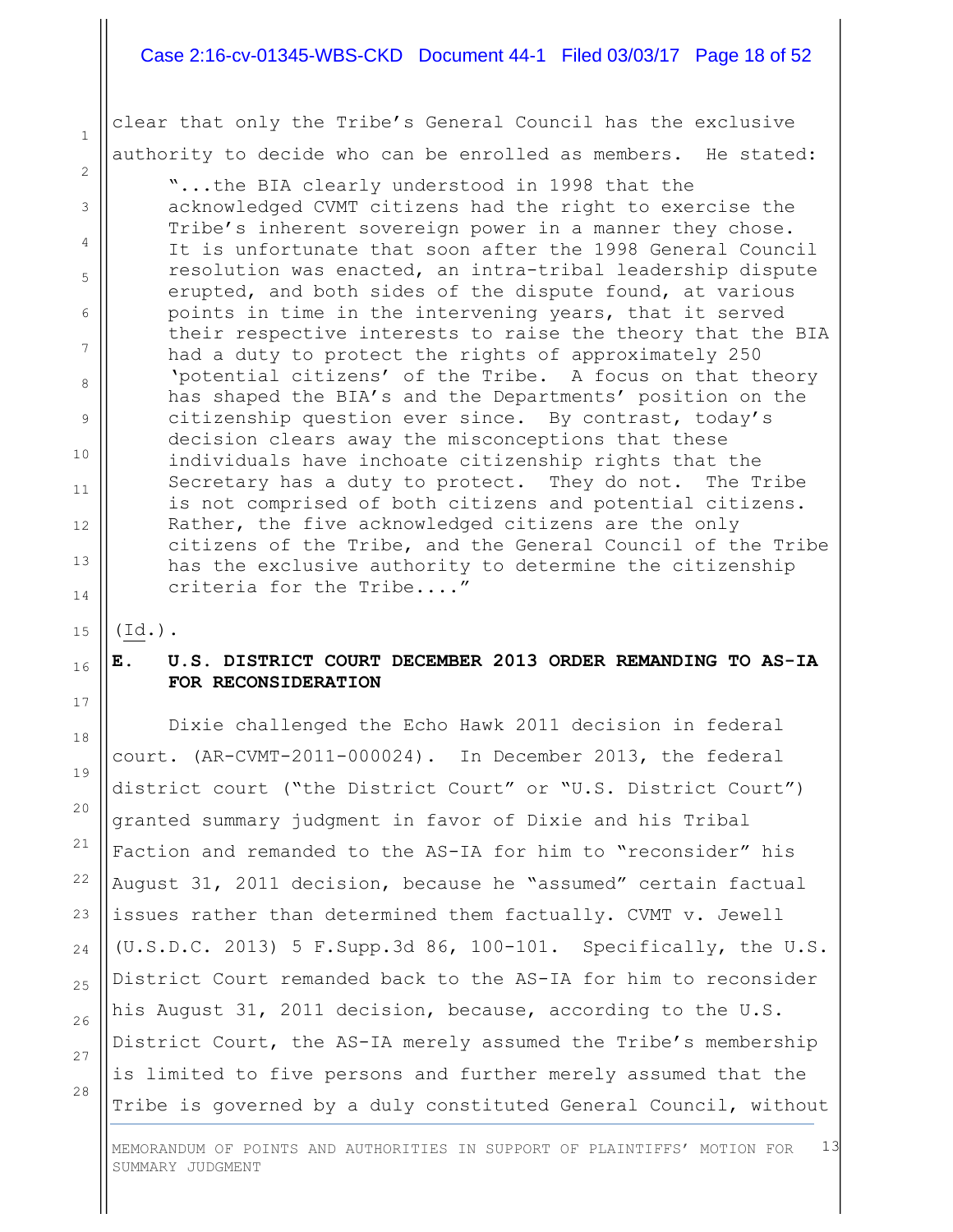#### Case 2:16-cv-01345-WBS-CKD Document 44-1 Filed 03/03/17 Page 19 of 52

setting forth its reasons for these conclusions, in light of the administrative record that questioned the validity of those assumptions. (Id.). Indeed, although much of the decision is predicated on an existing Tribal leadership dispute, the court there did not have the benefit of the deposition transcript of Yakima Dixie taken in the California State case, wherein he admits resigning as Tribal Chairman, because it was not part of the administrative record.

As a result, the U.S. District Court was misled into thinking that Dixie still maintained that he never resigned as Tribal Chairman, and the court relied upon that on-going claim in her court as a basis for her ruling. For example, the U.S. District Court stated:

Here, the August 2011 Decision fails to address *whatsoever* the numerous factual allegations in the administrative record that raise significant doubts about the legitimacy of the General Council. From as early as April 1999, Yakima contested the validity of the Council. *See* AR 000182 (April 21, 1999 letter from Yakima to the BIA stating that he "cannot and will not resign as chairman of the Sheep Ranch Indian Rancheria"); *see also*, AR 000205 (October 10, 1999 letter from Yakima to BIA raising questions about Burley's authority); AR 001690, 000231(Yakima notifying the BIA of "fraud and misconduct" with respect to the Tribe's leadership).

5 F.Supp.3d 86, 100-101. Accordingly, based solely on the administrative record, the U.S. District Court concluded that Dixie's claim that his resignation was forged and that he never resigned raised doubts about the validity of the General Council under the Burley Faction.

Moreover, the U.S. District Court's order was largely based on Dixie's time-barred claim that the 1998 Resolution was invalid at the outset, and therefore was erroneous as a matter of law. (Id.)

28

1

2

3

4

5

6

7

8

9

10

11

12

13

14

15

16

17

18

19

20

21

22

23

24

25

26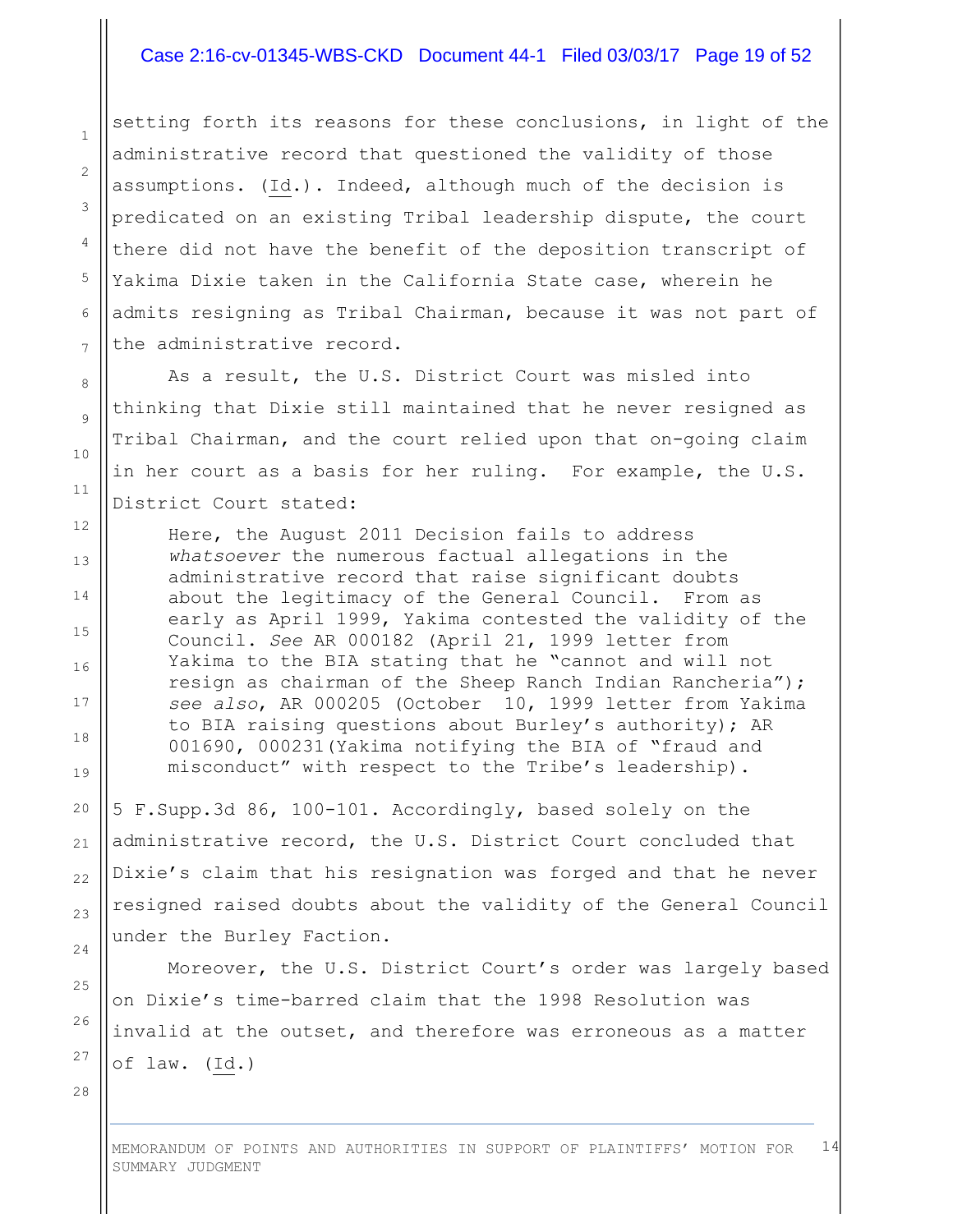# **F. THE BURLEY FACTION'S INABILITY TO APPEAL THE DISTRICT COURT ORDER OF REMAND**

The Dixie Faction has argued that Plaintiffs "cannot relitigate" the U.S. District Court decision granting summary judgment in the Dixie Faction's favor, because Plaintiffs "did not appeal that decision." This is inaccurate and misleading.

The Burley Faction were Intervenor-Defendants in the Dixie Faction's suit challenging AS-IA Echo Hawk's August 31, 2011 Decision. The Federal Defendants in that suit chose not to appeal the decision. When the Burley Faction attempted to appeal, the Federal Defendants moved to dismiss the appeal for lack of jurisdiction, pointing out that "a private party – unlike the government – may not appeal a district court's order remanding to an agency because it is not final within the meaning of 28 U.S.C. § 1291." (Ex. "1," Motion to Dismiss Appeal for Lack of Jurisdiction, RJN "1"). The Burley Faction conceded this point and stipulated to voluntarily dismiss their appeal. (Ex. "2" Stipulation of Voluntary Dismissal, RJN "2").

Accordingly, Plaintiffs here are not "re-litigating" issues decided by the U.S. District Court that remanded the matter back to the AS-IA to "reconsider" his 2011 Decision. That remand order was not final. Plaintiffs' suit instead is against the AS-IA relative to his December 30, 2015 Decision.

## **G. AS-IA WASHBURN'S DECEMBER 30, 2015 DECISION**

28 On remand, the AS-IA Kevin Washburn erroneously concluded that the Tribe's membership is more than five people, and that the 1998 General Council does not consist of valid representatives of the Tribe. (AR-CVMT-2017-001402). He erroneously concluded that the Tribe was never properly "reorganized" back in 1998, leaving questions as to the overall membership of the Tribe, and therefore the Tribe must be reorganized. (AR-CVMT-2017-001401). He then wrongfully directed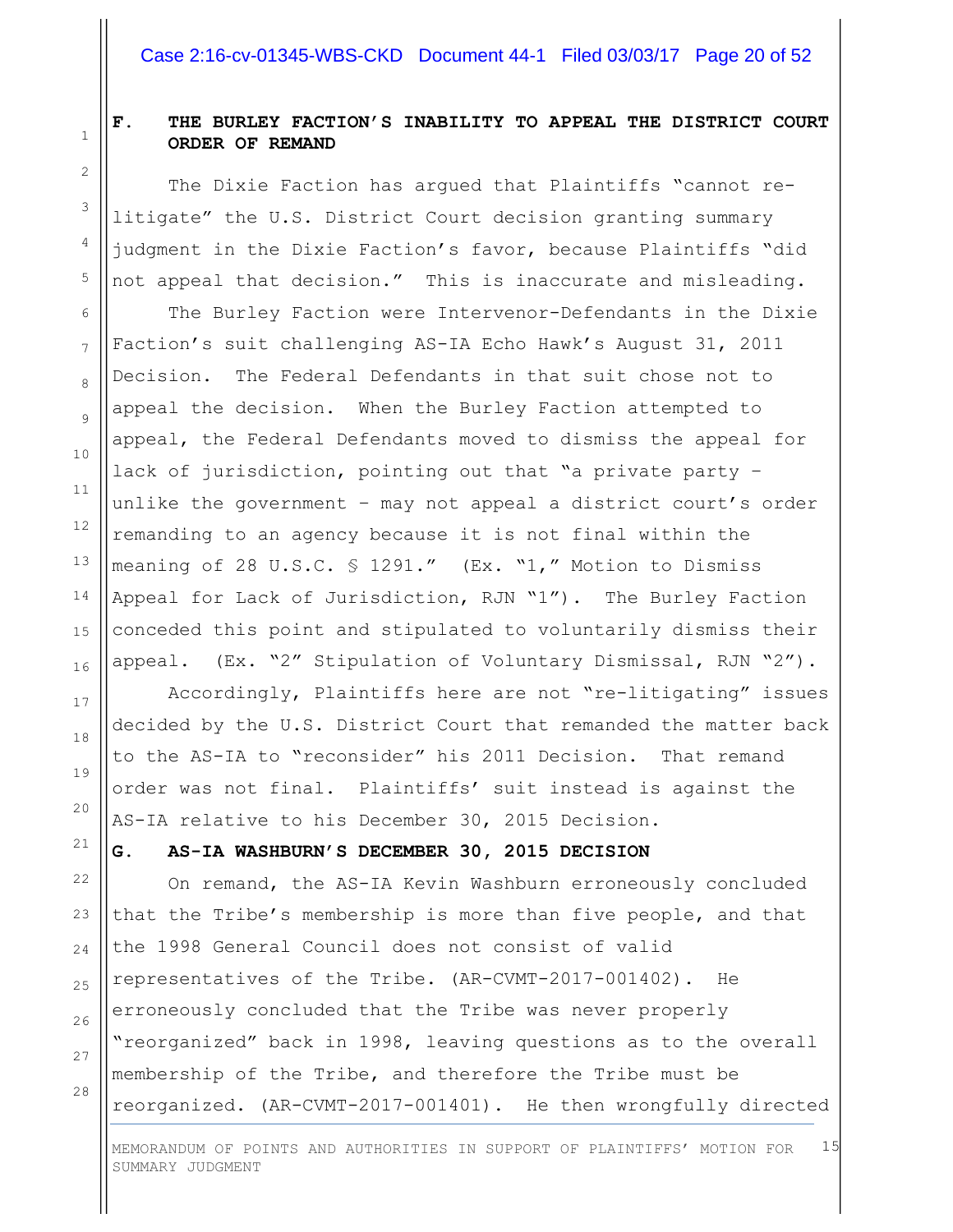## Case 2:16-cv-01345-WBS-CKD Document 44-1 Filed 03/03/17 Page 21 of 52

that un-enrolled, potential members be allowed to participate in reorganizing the Tribe. (AR-CVMT-2017-001402). He refused to acknowledge the Tribe's governing document, Resolution #GC-98- 01, which established the Tribe's General Council, despite the fact that this governing document has been in place for over 18 years. (AR-CVMT-2017-001401). His decision stated:

At the time of its enactment, the 1998 Resolution undoubtedly seemed a reasonable, practical mechanism for establishing a tribal body to *manage the process* of reorganizing the Tribe. But the actual reorganization of the Tribe can be accomplished only via a process open to the whole tribal community. Federal courts have established, and my review of the record confirms, the people who approved the 1998 Resolution (Mr. Dixie, Ms. Burley, and possibly Ms. Burley's daughter Rashel Reznor) are not a majority of those eligible to take part in the reorganization of the Tribe. Accordingly, I cannot recognize the actions to establish a tribal governing structure taken pursuant to the 1998 Resolution. Ms. Burley and her family do not represent the CVMT [the Tribe].

(AR-CVMT-2017-001401). However, these conclusions are based upon Dixie's time-barred claim that the 1998 resolution was invalid at the outset. Moreover, the IBIA never referred that issue to the AS-IA for resolution.

#### **III.**

#### **ARGUMENT**

# **A. AS-IA WASHBURN'S 2015 DECISION IS ERRONEOUSLY PREDICATED ON A TIME-BARRED CLAIM THAT THE 1998 RESOLUTION ESTABLISHING THE GENERAL COUNCIL WAS INVALID AT THE OUTSET**

The issue of whether the validity of the 1998 Resolution was barred by the statute of limitations was raised before AS-IA Washburn upon reconsideration of the AS-IA's decision. (Ex. "47", RJN "33").

Dixie filed a Complaint against the federal government on January 24, 2011, challenging the AS-IA's December 22, 2010

MEMORANDUM OF POINTS AND AUTHORITIES IN SUPPORT OF PLAINTIFFS' MOTION FOR SUMMARY JUDGMENT 16

20

21

22

23

24

25

26

27

28

1

2

3

4

5

6

7

8

9

10

11

12

13

14

15

16

17

18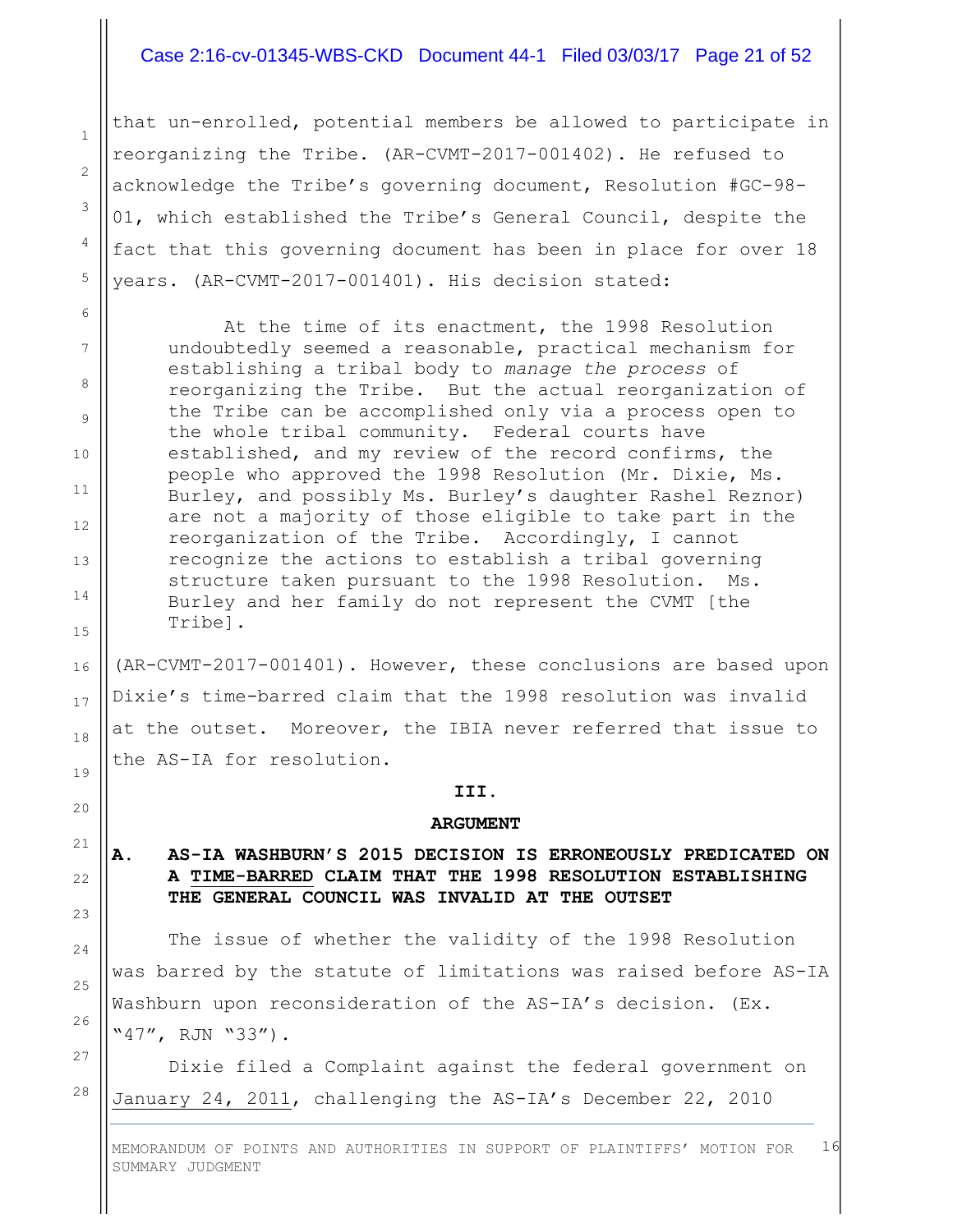## Case 2:16-cv-01345-WBS-CKD Document 44-1 Filed 03/03/17 Page 22 of 52

decision recognizing the General Council established under the 1998 Resolution. After the AS-IA withdrew his December 22, 2010 decision, he issued another decision on August 31, 2011, reaffirming his December 2010 decision. Dixie then amended his Complaint on October 17, 2011 challenging the AS-IA's August 31, 2011 decision. (AR-CVMT-2017-000023, 53). Dixie's original Complaint included a claim that the 1998 Resolution establishing the Tribal Council was invalid at the outset, even though that was not an issue referred to the AS-IA to decide. In his amended Complaint, Dixie reasserted that claim. (Id. At 000032- 33). Specifically, Dixie's attack on the validity of the 1998 Resolution was that "the identification of the Burleys as members was incorrect because Yakima Dixie did not have the authority to enroll them into the Tribe without the consent of the Tribe's existing members," which Dixie alleged to be members who were "living in the vicinity of the Sheep Ranch Rancheria in 1998" who "were readily identifiable as Tribal members, and were known or should have been known to the BIA." (AR-CVMT-2017- 000032). Dixie's claim in his federal action attacking the validity of the 1998 Resolution was, however, time-barred, and the AS-IA's decision based upon that claim was, therefore, erroneous as a matter of law.

Actions for judicial review of final agency actions brought under the Administrative Procedure Act are subject to a **six-year** statute of limitations. Wind River Min. Corp. v. U.S.  $(9^{th}$  Cir. 1991) 946 F.2d 710, 713; 28 U.S.C. § 2401(a). Generally, a claim subject to the six-year statute of limitations period under § 2401(a) first accrues when the plaintiff comes into possession "of the critical facts that he has been hurt and who has inflicted the injury." United States v. Kubrick (1979) 444 U.S. 111, 122. Under federal law, a cause of action accrues when the plaintiff is aware of the wrong and can successfully

27 28

1

2

3

4

5

6

7

8

9

10

11

12

13

14

15

16

17

18

19

20

21

22

23

24

25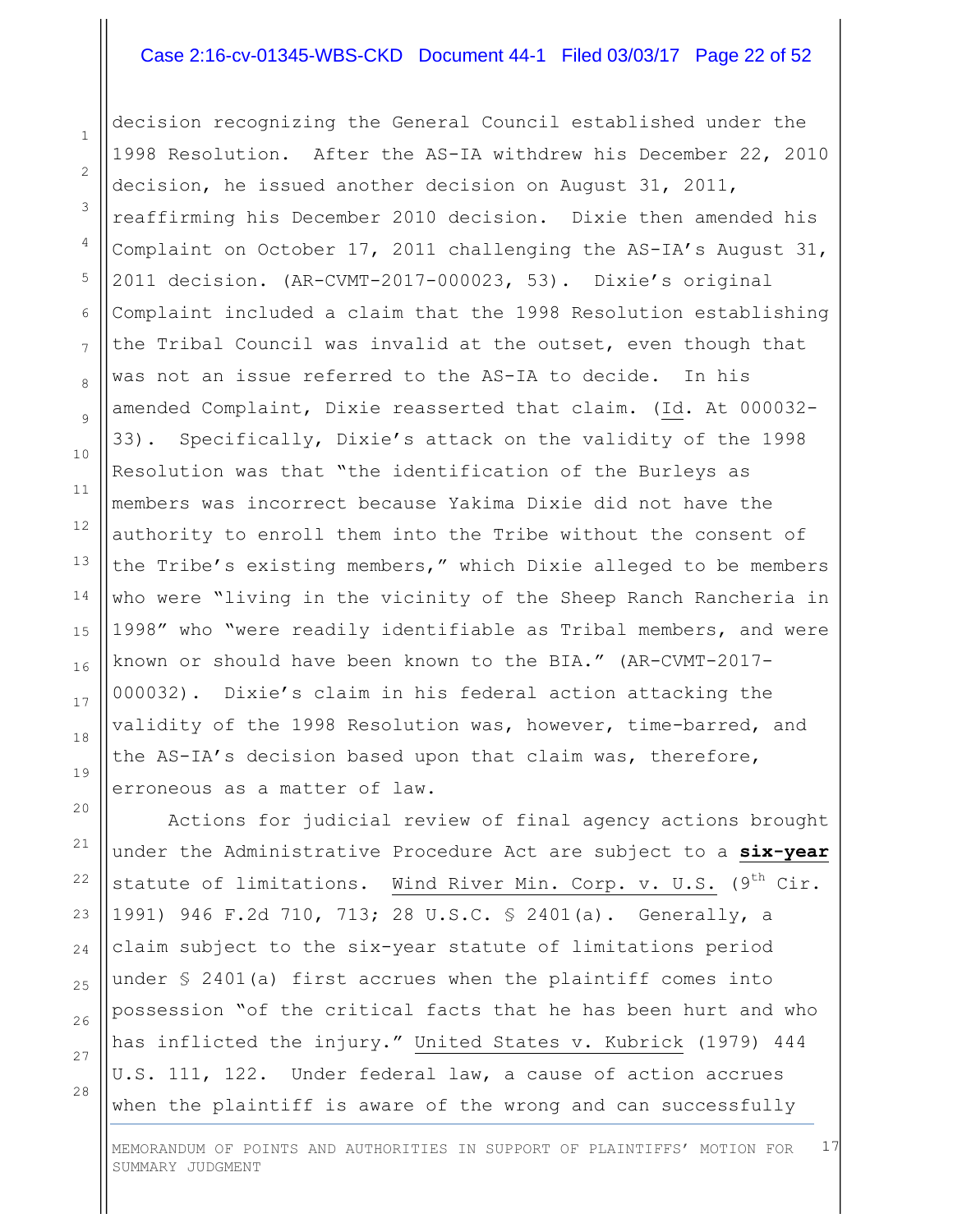#### Case 2:16-cv-01345-WBS-CKD Document 44-1 Filed 03/03/17 Page 23 of 52

bring a cause of action. Acri v. Int'l Ass'n of Machinists & Aerospace Workers  $(9<sup>th</sup> Cir. 1986)$  781 F.2d 1393, 1396. Stated another way, "[t]he moment at which a cause of action first accrues within the meaning of Section 2401(a) is when 'the person challenging the agency action can institute and maintain a suit in court.'" Muwekma Ohlone Tribe v. Salazar (D.D.C.2011)(quoting Spannaus v. U.S. Dep't of Justice (D.C.Cir.1987) 824 F.2d 52, 56).

In Muwekma, supra, the U.S. District Court concluded that the Tribe's claims under the APA against the Department of Interior ("DOI") and its agency officials for purportedly terminating its tribal status was barred by the six year statute of limitations under 28 U.S.C. § 2401(a). It found that the Tribe's claim first accrued and thus it could have pursued a cause of action against the agency on the following three occasions:

(1) in 1927, when the Muwekma contends that "the Department provided [it with only] a fraction of the federal funding and services allocated to ... Indian tribes;

(2) in 1979, when the Muwekma "was not listed on the Federal Register list of entities recognized by the Secretary of Interior as a tribe;" and

(3) in 1989, when the Muwekma filed its petition for federal acknowledgment.

813 F.Supp.2d at 191. The Court then stated:

Of these three dates, the Court finds that the most obvious point at which the Muwekma **could have brought suit** against the agency for purportedly terminating its tribal status was **in 1989, when it was clear that it was aware that it was not a federally recognized tribe**. Given that the Muwekma did not bring this action against the Department until 2001, approximately twelve years after it undoubtedly **possessed knowledge** that it **lacked acknowledgment by the federal government as a tribe**, its unlawful termination of

MEMORANDUM OF POINTS AND AUTHORITIES IN SUPPORT OF PLAINTIFFS' MOTION FOR SUMMARY JUDGMENT 18

28

1

2

3

4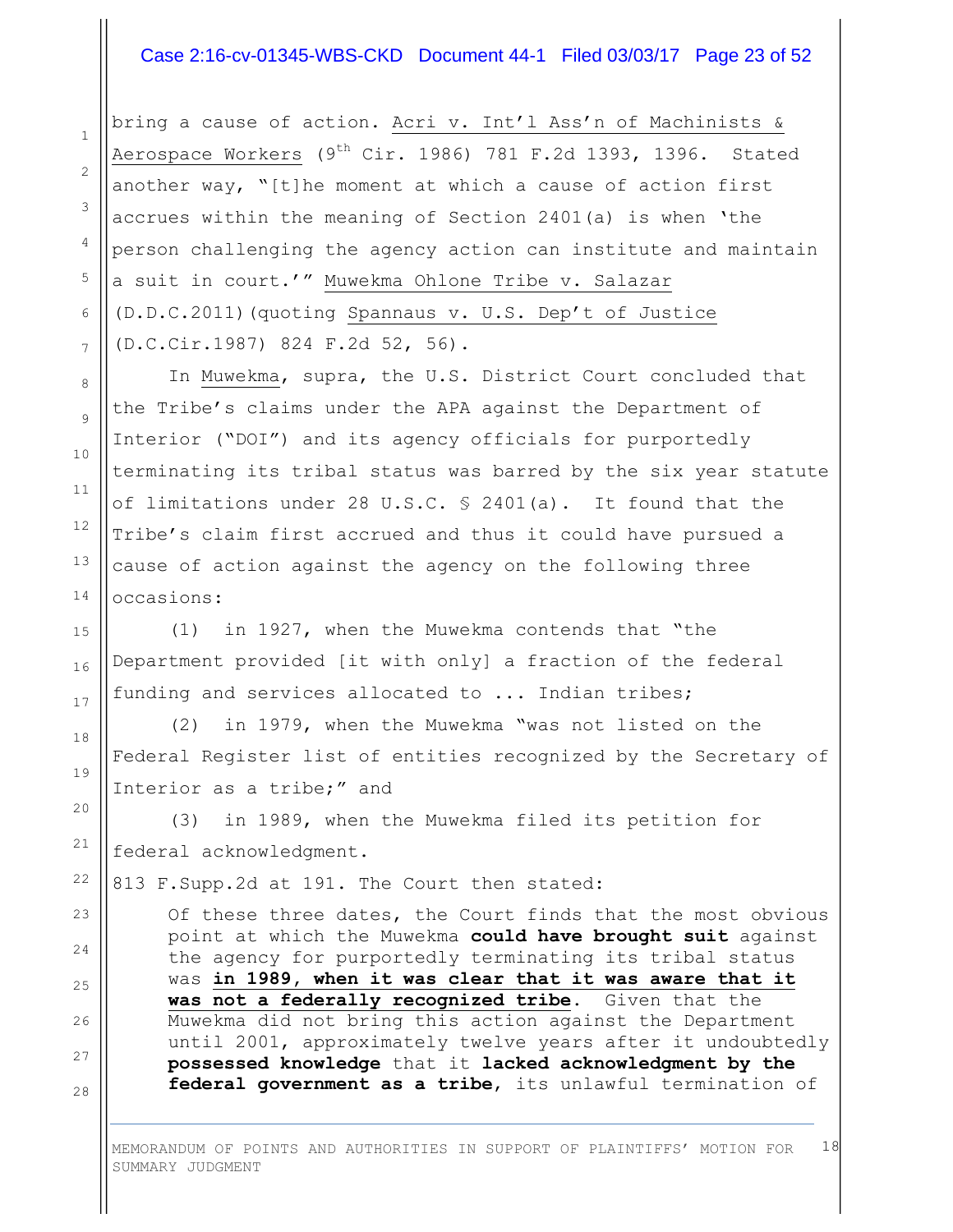## Case 2:16-cv-01345-WBS-CKD Document 44-1 Filed 03/03/17 Page 24 of 52

tribal status claim is plainly barred by the limitations period of 28 U.S.C. § 24001(a). (Emphasis added).

#### 813 F.Supp.2d at 191.

1

2

3

4

5

6

7

8

9

10

11

12

13

14

15

16

17

18

19

20

21

 $22$ 

23

24

25

26

For the same reasons, the Dixie Faction's claim that the 1998 Resolution was purportedly invalid is barred by the six year statute of limitations, because Dixie knew more than six years before he and his Faction filed suit against the DOI and its agencies on January 24, 2011, that the DOI and the BIA were acknowledging and accepting the General Council established under the 1998 Resolution while he was simultaneously objecting to it. As in the case of Muwekma, supra, there were several dates that Dixie could have brought suit against the DOI and the AS-IA for purportedly acknowledging and recognizing the General Council established under the 1998 Resolution which the Dixie Faction claimed in its 2011 suit was invalid at the outset. These dates are as follows:

(1) The U.S. District Court noted that "from as early as April 1999" Dixie "contested the validity of the [General] Council." It stated:

Here, the August 2011 Decision fails to address *whatsoever* the numerous factual allegations in the administrative record that raises significant doubts about the legitimacy of the General Council. **From as early as April 1999, Yakima [Dixie] contested the validity of the Council**. *See* AR 000182 (April 21, 1999 letter from Yakima to the BIA stating that he "cannot and will not resign as chairman of the Sheep Ranch Indian Rancheria"); *see also*, AR 000205 (October 10, 1999 letter from Yakima to BIA raising questions about Burley's authority); AR 001690, 000231 (Yakima notifying the BIA of "fraud and misconduct" with respect to the Tribe's leadership). (Emphasis added).

California Valley Miwok Tribe v. Jewell (D.D.C.2013) 5 F.Supp.3d 86, 100.

27 28 (2) On February 4, 2000, the BIA wrote to Dixie in response to his allegations of "fraud or misconduct" concerning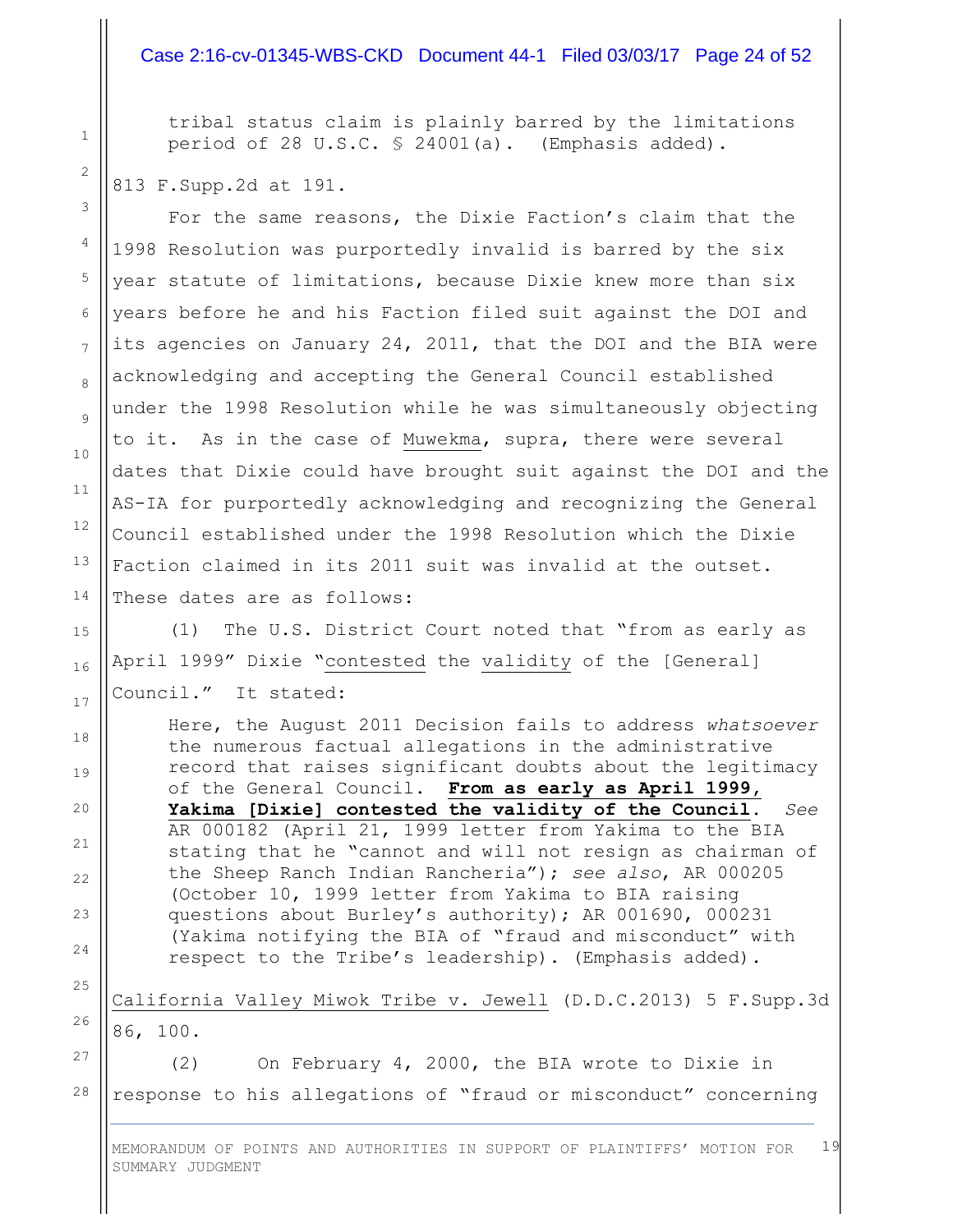## Case 2:16-cv-01345-WBS-CKD Document 44-1 Filed 03/03/17 Page 25 of 52

the change in Tribal leadership that Dixie claims occurred in April and May of 1999. The BIA letter memorialized a meeting between BIA personnel and Dixie that occurred in December 1999. The letter recounts that Dixie presented the BIA with his own "constitution" for governing the Tribe that was purportedly adopted by Dixie and his Faction on December 11, 1999. The BIA returned the document to Dixie in its letter and stated that:

"...the body that acted on December 11, 1999, upon the document **does not appear to be the proper body to so act**." (Emphasis added).

(AR-CVMT-2011-000241, 245). In short, the BIA unequivocally informed Dixie that it was recognizing the General Council established under the 1998 Resolution, and not the Dixie Faction's Tribal Council, despite Dixie's claim of fraud in connection with its formation.

(3) On March 7, 2000, the BIA wrote Silvia Burley, as the Chairperson of the Tribe, and summarized discussions its personnel had with Dixie on February 4, 2000. The letter recounts that Dixie was challenging his enrollment of Burley and her family into the Tribe. (Ex. "5," BIA letter to Burley dated March 7, 2000, page 2). His argument was obviously that if he never intended to enroll them as Tribal members, then the General Council established under the 1998 Resolution was invalid at the outset. The BIA indicated that it rejected Dixie's claims and requested he submit his grievances to the Tribe's General Council, thus reaffirming the BIA's recognition of the General Council established under the 1998 Resolution. The letter stated:

"**We also reiterated [to Dixie] our view**, notwithstanding a Tribal decision to the contrary, **that the appropriate Tribal forum is the General Council [established under the 1998 Resolution]**. At present, we view, again notwithstanding a Tribal decision to the contrary, the

MEMORANDUM OF POINTS AND AUTHORITIES IN SUPPORT OF PLAINTIFFS' MOTION FOR SUMMARY JUDGMENT 20

28

1

2

3

4

5

6

7

8

9

10

11

12

13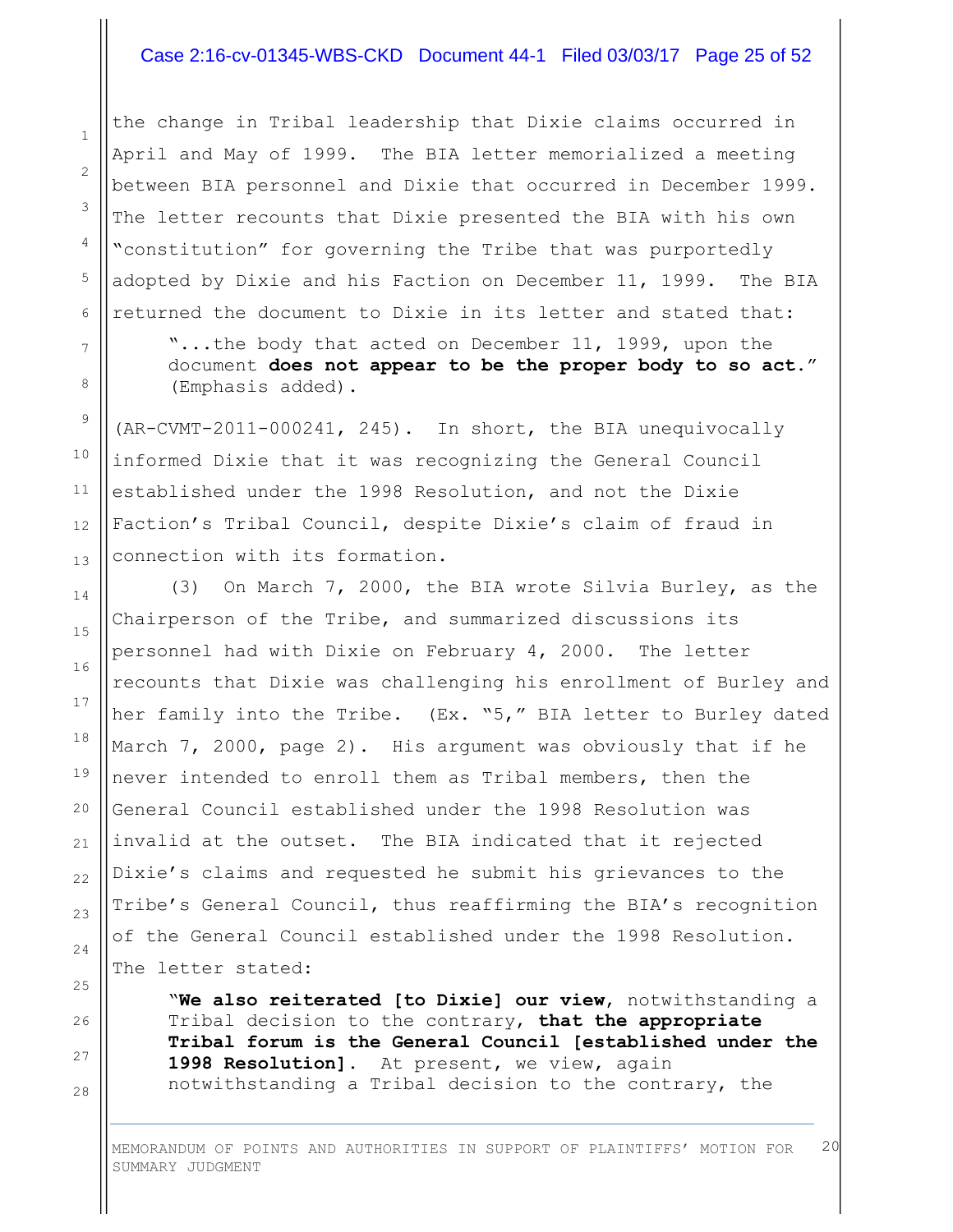#### Case 2:16-cv-01345-WBS-CKD Document 44-1 Filed 03/03/17 Page 26 of 52

General Council as comprised of Yakima Dixie, Rashel Reznor, and you [Burley]..." (Emphasis added).

#### (AR-CVMT-2011-000249-250).

(4) On July 18, 2001, Dixie filed suit in the U.S. District Court, Eastern District of California, alleging fraud against Burley in connection with the formation of the General Council established under the 1998 Resolution. Dixie alleged that the Tribe was "small," and that he, his brother Melvin and his son "Rocky" were the only members of the Tribe by virtue of being "lineal descendants of the Sheep Ranch Miwok Tribe." (Ex. "6," Complaint, "Sheep Ranch Miwok Tribe v. Burley, et al.," Case No. CIV.S-01-1389 MLS-DAD, pp. 14, 27, 30-31, filed July 18, 2001, RJN "3"). He alleged that his enrollment of Burley and her family was conditioned on them "following his leadership." Id. He alleged that Burley and her family by fraud voted her to become the Tribal Chairperson and that they never intended to follow his leadership. Id. He alleged that had he known of Burley's true intentions, he would have never accepted her and her family as members. Id.

The U.S. District Court dismissed Dixie's suit and observed as follows:

As an initial matter, the court may take judicial notice of evidence that defendants Silvia Burley and Rashel Reznor are **recognized by the BIA as the sole members of the governing body of the Sheep Ranch Rancheria of Me-Wuk Indians**. See BIA July 12, 2000 Letter of Recognition, Burley Decl. Exh. C. (Emphasis added).

(Ex. "23," Order, January 24, 2002, No. CIV. S-01-1389 LKK/DAD, page 3, lines 12-16, AR-CVMT-2011-000278, 280). Dixie never appealed this order of dismissal. The BIA letter of July 12, 2000, which was attached to the motion to dismiss, and which Dixie obviously got a copy of during the briefing of the motion, explicitly states:

MEMORANDUM OF POINTS AND AUTHORITIES IN SUPPORT OF PLAINTIFFS' MOTION FOR SUMMARY JUDGMENT 21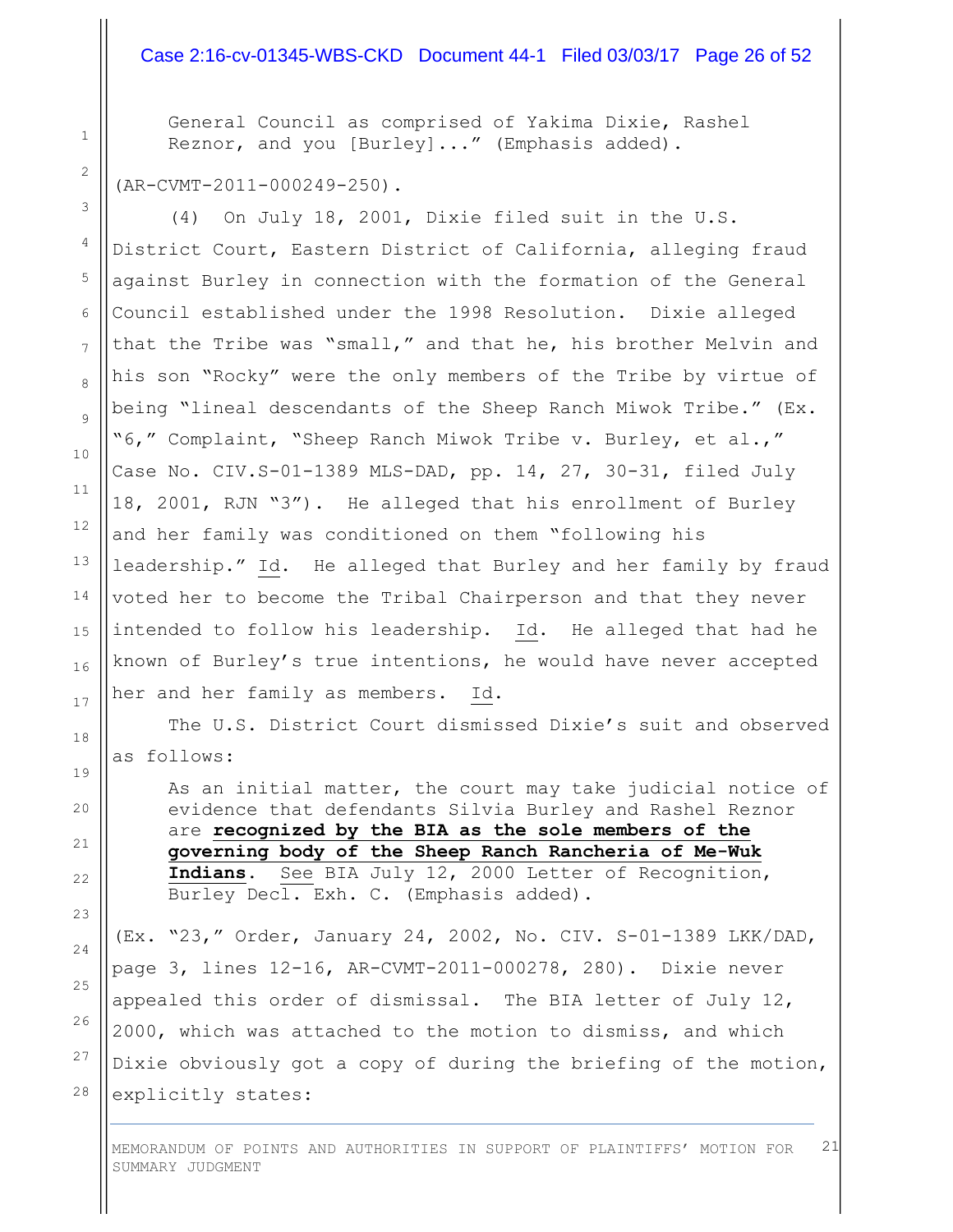## Case 2:16-cv-01345-WBS-CKD Document 44-1 Filed 03/03/17 Page 27 of 52

"The Bureau of Indian Affairs, Central California Agency, recognizes the following individuals as members of the Tribal Council, governing body, of the Sheep Ranch Rancheria of Me-Wuk Indians:

- 1. Silvia F. Burley, Chairperson
- 2. Vacant, Vice-Chairperson
- 3. Rashel K. Reznor, Secretary/Treasurer

"Please contact Raymond Fry, Tribal Operations Officer, at (916) 566-7124 should you require additional information with regard to this matter."

(Ex. "7," BIA letter of July 12, 2000, to Burley, AR-CVMT-2011- 000257). As stated, Dixie got a copy of this letter during the briefing of the motion to dismiss, and was therefore put on notice of the BIA's position with respect to the validity of the General Council established under the 1998 Resolution, at least as far back as January 24, 2000, the date of the order.

(5) On October 30, 2003, Dixie wrote a letter to the U.S. Department of the Interior ("DOI") attempting to appeal the BIA's 1999 recognition of Burley as the Chairperson of the Tribe, and requesting that the DOI "nullify her appointment and her and her families' adoption as member of the Tribe." His appeal states in pertinent part:

"In this appeal, I Yakima K. Dixie, as Appellant, am contesting the administrative action (without my knowledge and consent) by agents of the Bureau of Indian Affairs, in which Silvia Burley fraudulently came to be the recognized authority for and Chairperson of my ancestral tribe, of which I am the hereditary Chief and **rightful** Chairperson by lineal descent. As explained herein, I was tricked by Silvia Burley and others; and I, the Appellant, am requesting the nullification of both her appointment as Chairperson and the nullification of her original adoption and the adoption of her daughter and two grand-daughters into my tribe, which, again, I allege was fraudulent..." (Emphasis added as to "hereditary" only; other emphasis in the original).

MEMORANDUM OF POINTS AND AUTHORITIES IN SUPPORT OF PLAINTIFFS' MOTION FOR SUMMARY JUDGMENT 22

28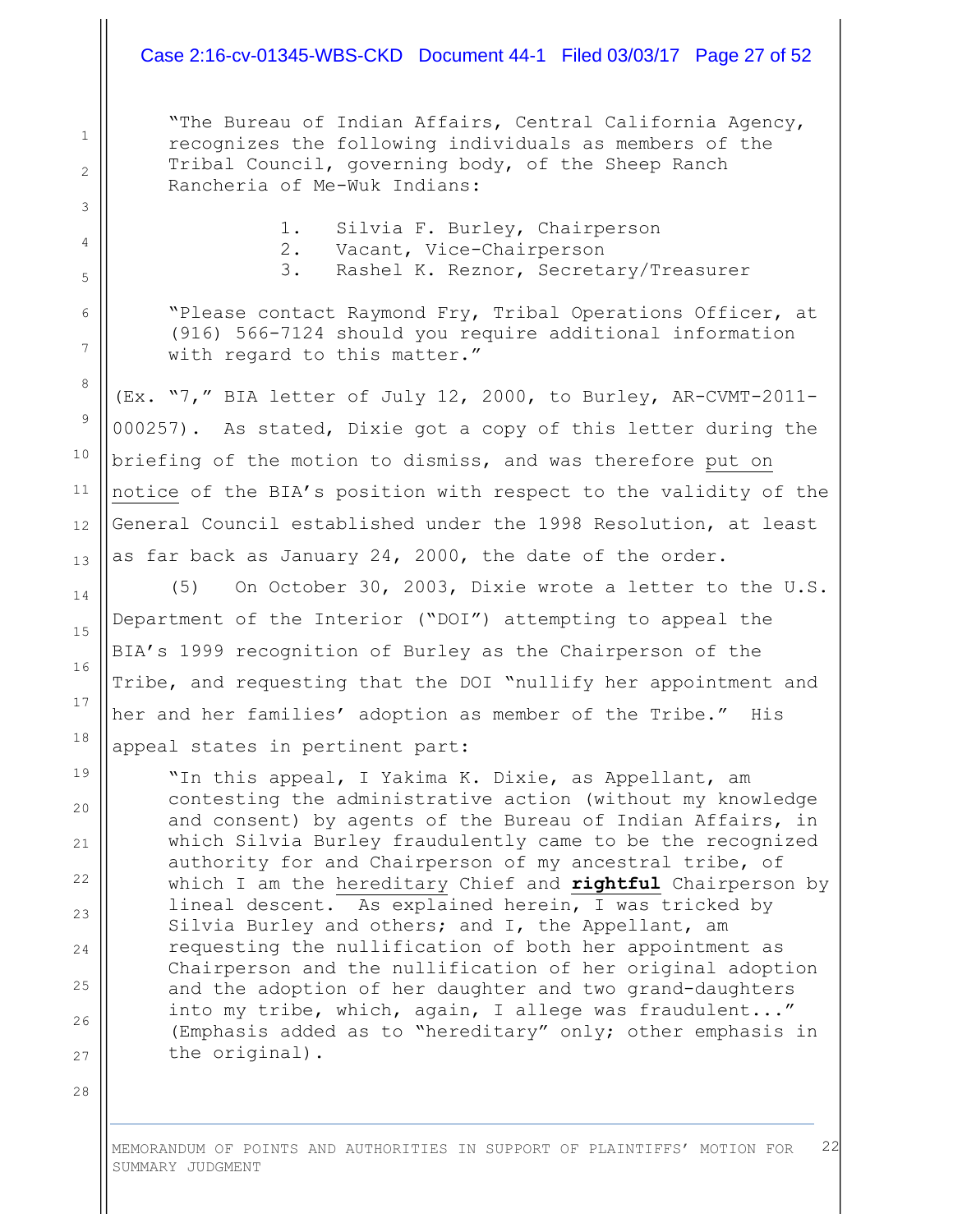## Case 2:16-cv-01345-WBS-CKD Document 44-1 Filed 03/03/17 Page 28 of 52

(Ex. "8," Dixie Notice of Appeal, dated October 30, 2003, page 1, RJN "4"). Here, Dixie is claiming to have hereditary rights and powers as the "hereditary chief" of the Tribe, notwithstanding the 1998 Resolution, which specifically provides:

1

2

3

4

5

6

7

8

9

10

11

12

13

14

15

16

17

18

19

20

21

22

23

24

25

26

27

28

"**RESOLVED**, That all other inherent rights and powers not specifically listed herein shall vest in the General Council..." (Emphasis added).

(Ex. "9," Resolution #GC-98-01, "Establishing a General Council to Serve as the Governing Body of the Sheep Ranch Band of Me-Wuk Indians," dated November 5, 1998, page 1, AR-CVMT-2011-000177). Accordingly, Dixie's 2003 Notice of Appeal is clear evidence that he was attempting to challenge the validity of the General Council established under the 1998 Resolution, and thus was aware of the existence of such a claim more than six years from the time he filed his Complaint against the AS-IA on January 24, 2011.

In any event, Dixie's appeal was dismissed on procedural grounds and as untimely. In a letter dated February 11, 2005, the BIA wrote to Dixie as follows:

"I am writing in response to your appeal filed with the office of the Assistant Secretary-Indian Affairs on October 30, 2003...In that appeal, you challenged the Bureau of Indian Affairs' ("BIA") recognition of Sylvia Burley as tribal Chairman and sought to 'nullify' her admission, and the admission of her daughter and granddaughters into your Tribe. Although your appeal raises many difficult issues, I must dismiss it on procedural grounds.

"In addition, your appeal appears to be untimely. In 1999, you first challenged the BIA's recognition of Ms. Burley as Chairman of the Tribe. In February 2000, the BIA informed you that it defers to tribal resolution of such issues. On July 18, 2001, you filed a lawsuit against Ms. Burley in the United States District court for the Eastern

\* \* \*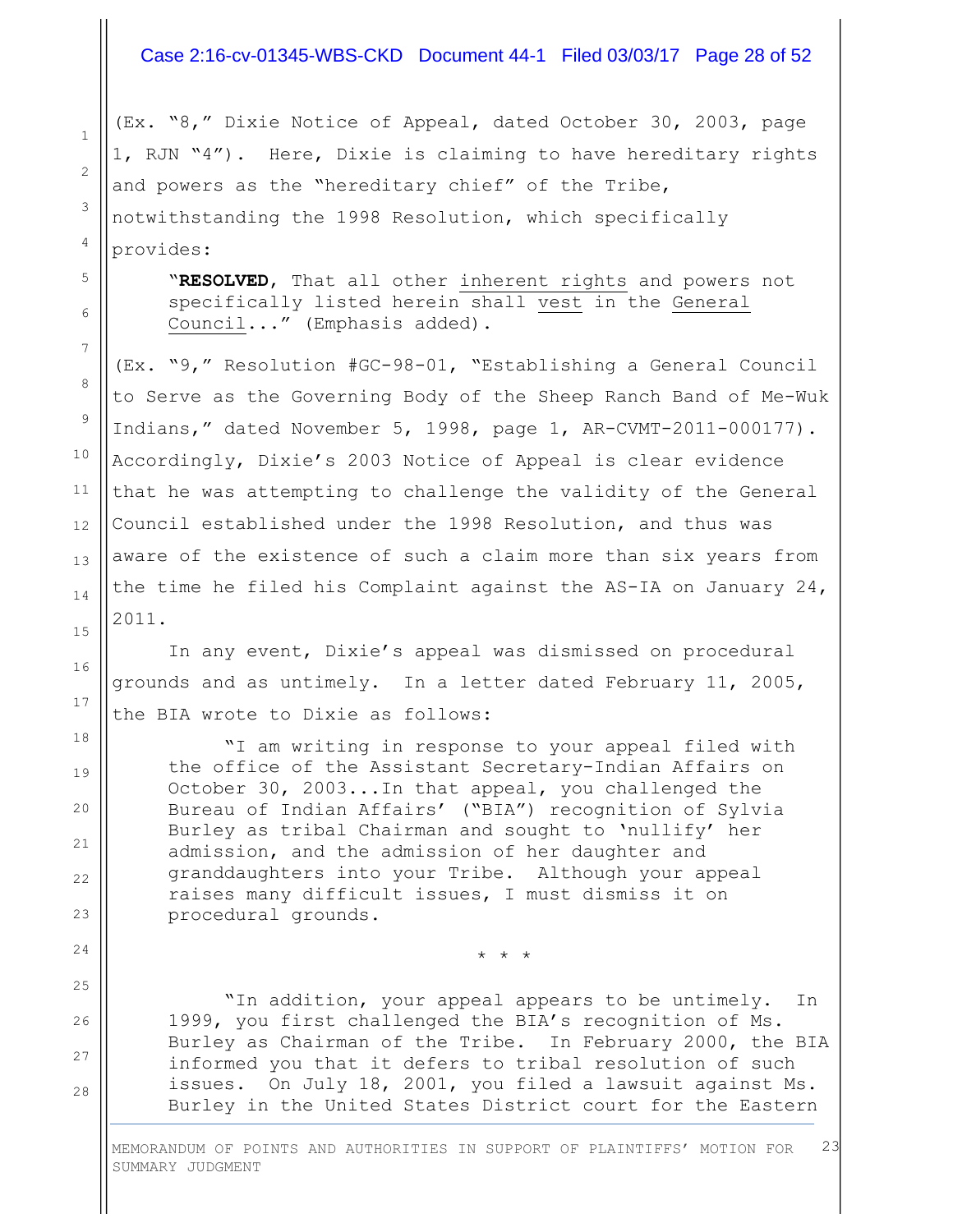# Case 2:16-cv-01345-WBS-CKD Document 44-1 Filed 03/03/17 Page 29 of 52

District of California challenging her purported leadership of the Tribe. **On January 24, 2002, the district court dismissed your lawsuit, without prejudice and with leave to amend, because you had not exhausted your administrative remedies by appealing the BIA's February 2000 decision**. After the court's January 24, 2002, order, you should have pursued your administrative remedies with the BIA. Instead, you waited almost a year and a half, until June 2003, before raising your claim with the Bureau. As a result of your delay in pursuing your administrative appeal after the court's January 24, 2002, order, your appeal before me is time barred." (Emphasis added).

(Ex. "10," BIA letter to Dixie, dated February 11, 2005, pages 1-2, AR-CVMT-2011-000610). As the BIA explained to Dixie in this letter of February 11, 2005, Dixie could have challenged the BIA's recognition of the General Council established under the 1998 Resolution as far back as 1999, by first exhausting his administrative remedies and then filing suit in the U.S. District Court. The District Court nevertheless gave Dixie another chance and allowed him to proceed with his claims after exhausting his administrative remedies, but he never followed through with that requirement. In the same way he was timebarred in February 2002, he was also time-barred under the sixyear statute of limitations when he attempted to challenge the validity of the General Council established under the 1998 Resolution in his January 24, 2011 suit in federal court.

In addition, Dixie's attempt to "nullify" Burley and her family's adoption as members of the Tribe goes to the heart of the validity of the 1998 Resolution establishing the General Council, which states in pertinent part:

"**RESOLVED**, That Yakima Dixie, Silvia Fawn Burley, and Rashel Kawehilani Reznor, as a majority of the adult members of the Tribe, hereby establishes a General Council to serve as the governing body of the Tribe..."

(Ex. "9," Resolution #GC-98-01, "Establishing a General Council to Serve as the Governing Body of the Sheep Ranch Band of Me-Wuk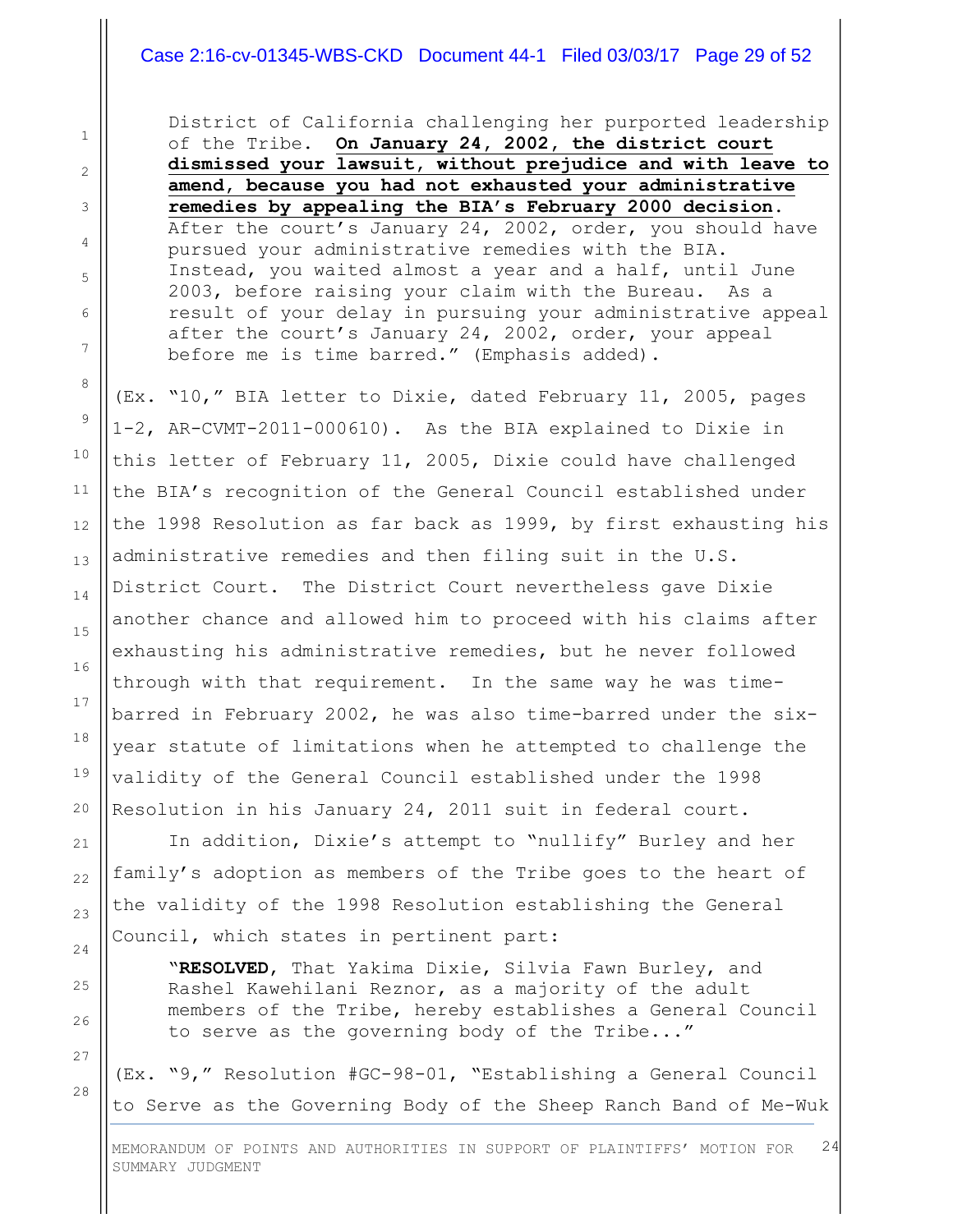## Case 2:16-cv-01345-WBS-CKD Document 44-1 Filed 03/03/17 Page 30 of 52

Indians," dated November 5, 1998, page 2, AR-CVMT-2011-000178). Without these adopted members, there could be no General Council, and the Tribe would not have been organized with a General Council governing body.

(6) On May 5, 2004, Yakima Dixie executed a "Will & Testament." In this document, Dixie reiterates he is the "Chief and rightful authority of the Sheep Ranch Rancheria of MiWok Indians of California a.k.a. California Valley Miwok Tribe," because of his "hereditary and lineal descent." (Ex. "11," Yakima Dixie Will & Testament, May 5, 2004, page 1). The document also references the establishment of a Tribal Council, separate and apart from the "General Council" established under the 1998 Resolution, and states:

"At the time of this signing, the only member of the Tribal Council is Velma WhiteBear, who is designated as the Executive Director of the Tribe."

(Ex. "11," Yakima Dixie Will & Testament, May 5, 2004, page 2, RJN "5", AR-CVMT-2017-000957). The document then lists ten (10) persons as the only members of the Tribe, but does not name Burley and her three family members Dixie adopted into the Tribe in 1998. (He was also contradicting his claims that the Tribe consists of more than 200 members). Thus, at the time of the execution of his Last Will & Testament, dated May 5, 2004, Dixie was denying the validity of the General Council established under the 1998 Resolution. Together with his October 30, 2003 letter to the DOI and previous letters to the BIA objecting to the BIA's recognition of Burley as Chairperson of the Tribe and the BIA's recognition of Burley and her family as adopted members of the Tribe, Dixie therefore knew he had a claim against the federal government for recognizing the Tribe's General Council that was purportedly invalid at the outset, more than six years from the date he filed suit on January 24, 2011.

MEMORANDUM OF POINTS AND AUTHORITIES IN SUPPORT OF PLAINTIFFS' MOTION FOR SUMMARY JUDGMENT 25

1

2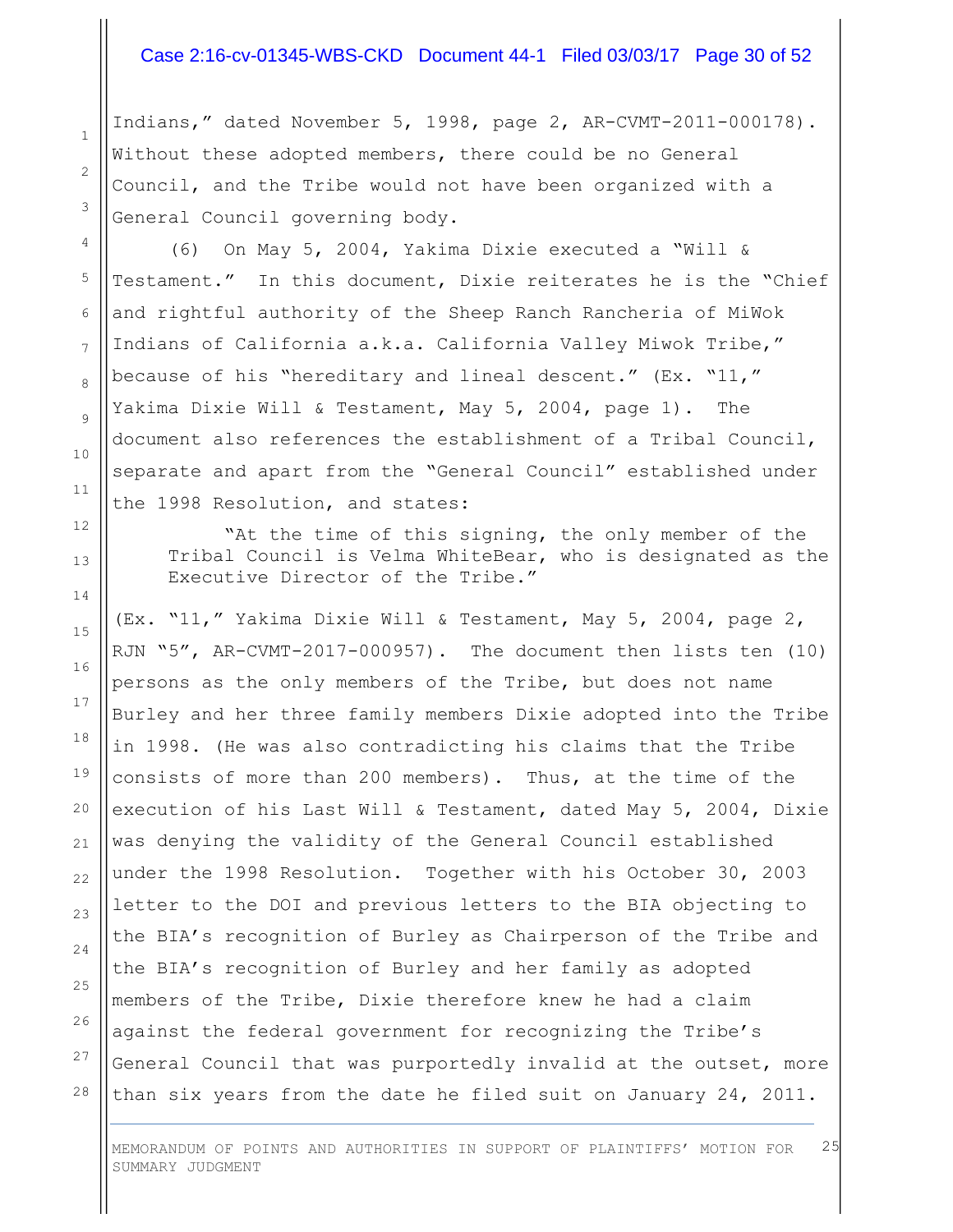#### Case 2:16-cv-01345-WBS-CKD Document 44-1 Filed 03/03/17 Page 31 of 52

(7) Notice that the Tribe had changed its name to the California Valley Miwok Tribe was published in the July 12, 2002 Federal Register. (See Ex. "12," copy of 2002 Federal Register and Ex. "13," June 7, 2001, letter from BIA to Burley accepting new name for publication, RJN "7"). The placement of the new name of the Tribe was an act of recognition by the DOI of the validity of the General Council established under the 1998 Resolution, after the General Council passed a resolution to change the name of the Tribe and submitted it to the BIA for approval. As the DOI stated in a letter to Silvia Burley on June 7, 2001:

"The *Sheep Ranch Rancheria* (Tribe) is a small tribe that does not have a tribal constitution. The tribe has a tribal council and conducts tribal business through resolution. A tribal resolution, such a resolution No. R-1-5-07-201, enacted by the Tribal council on May 7, 2001, is sufficient to effect the tribal name change. The Tribe's new name has been included on the Tribal Entities list that will be published in the FEDERAL REGISTER later this year."

(Ex. "13," Letter from Sharon Blackwell at BIA to Burley, dated June 7, 2001, RJN "7").

The DOI's publication of the Tribe's new name in the FEDERAL REGISTER was adequate notice to Dixie and his followers that on July 12, 2002, the DOI recognized the validity of the General Council established under the 1998 Resolution, thereby giving Dixie critical facts to institute a lawsuit.

"[S]tatute of limitations are to be applied against the claims of Indian tribes in the same manner as against any other litigant seeking legal redress or relief from the government." Hopland Band of Pomo Indians v. United States (Fed.Cir.1988) 855 F.2d 1573, 1576; Sissten-Wahpeton Sioux Tribe v. United States  $(9<sup>th</sup> Cir. 1990)$  895 F.2d 588, 592 ("Indian Tribes are not exempt from statute of limitations governing actions against the United

MEMORANDUM OF POINTS AND AUTHORITIES IN SUPPORT OF PLAINTIFFS' MOTION FOR SUMMARY JUDGMENT 26

1

2

3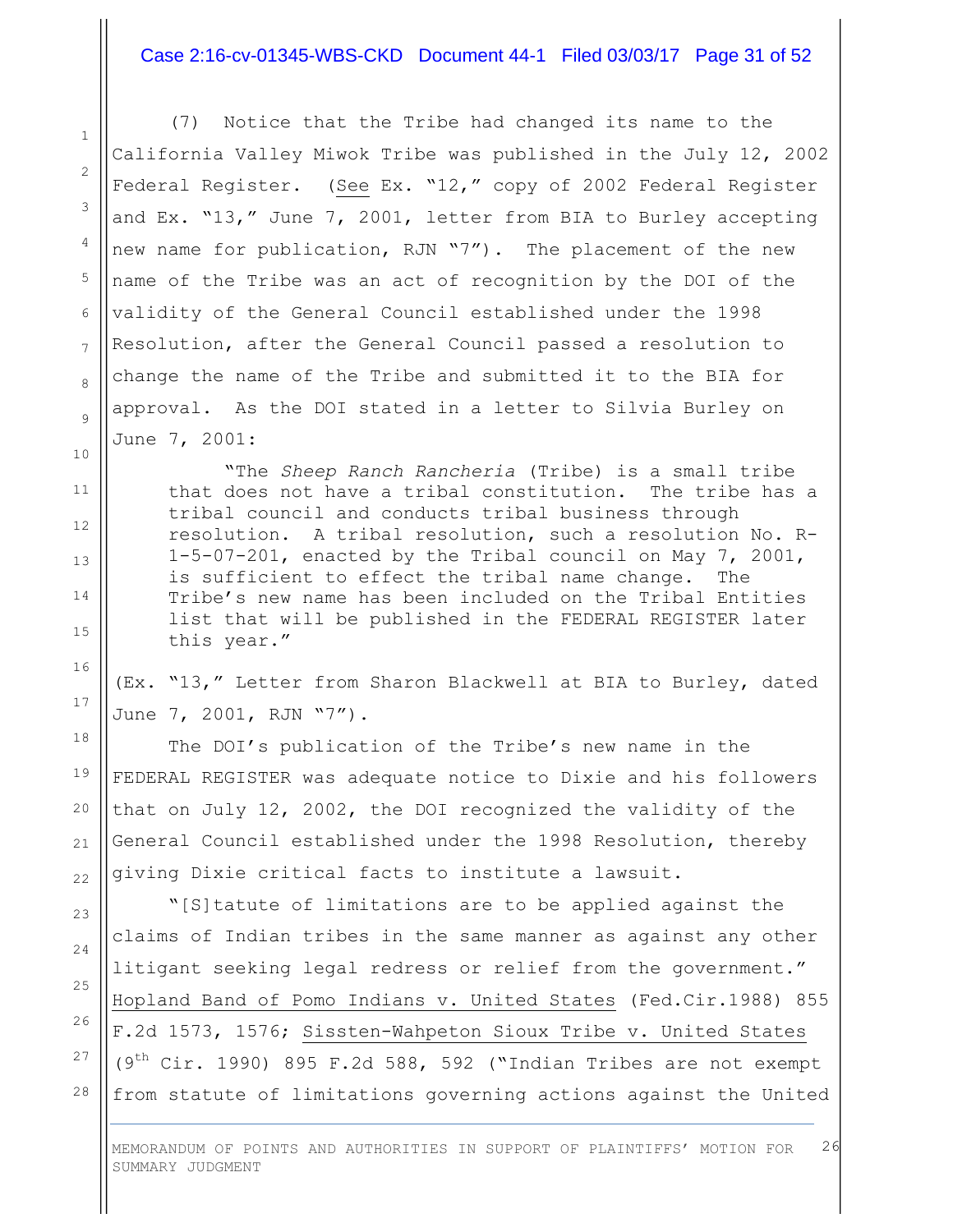## Case 2:16-cv-01345-WBS-CKD Document 44-1 Filed 03/03/17 Page 32 of 52

1

2

3

4

5

6

7

8

9

10

11

12

13

14

15

16

17

18

19

20

21

22

23

24

25

26

27

28

States"). Also, [a]ctual knowledge of government action...is not required for a statutory period to commence." Shiny Rock Mining Corp. v. United States  $(9^{th}$  Cir. 1990) 906 F.2d 1362, 1364. Instead, "[p]ublication in the Federal Register is legally sufficient notice to all interested or affected persons regardless of actual knowledge or hardship resulting from ignorance." Id. Accordingly, the notice published in the Federal Register on July 12, 2002, was adequate to apprise Dixie and his followers that the federal government was acknowledging the validity of the General Council established under the 1998 Resolution. Thus, based on the Federal Register publication alone, a timely action challenging the validity of the 1998 Resolution establishing the General Council should have been filed before July 12, 2008, six years after the 2002 FEDERAL REGISTER publication.

# **B. THE U.S. DISTRICT COURT IMPROPERLY DIRECTED THAT THE AS-IA RECONSIDER HIS 2015 DECISION BASED ON A TIME-BARRED CLAIM**

As indicated, the Burley Faction, as an Intervenor-Defendant in Dixie's federal suit challenging the August 2011 AS-IA's decision, was unable to appeal the U.S. District Court's order granting summary judgment in favor of the Dixie Faction, because the Federal Defendants chose not to appeal and the remand order was not final. As a result, the AS-IA reconsidered its August 2011 decision based on erroneous remand instructions that included an order that the AS-IA address the issue of whether the General Council as established under the 1998 Resolution was valid at the outset, as pled in the Dixie Faction's complaint.

The U.S. District Court stated:

The August 2011 Decision declares: "[t]he [November] 1998 Resolution established a General council form of government, comprised of all adult citizens of the Tribe, with whom the [BIA] may conduct government-to-government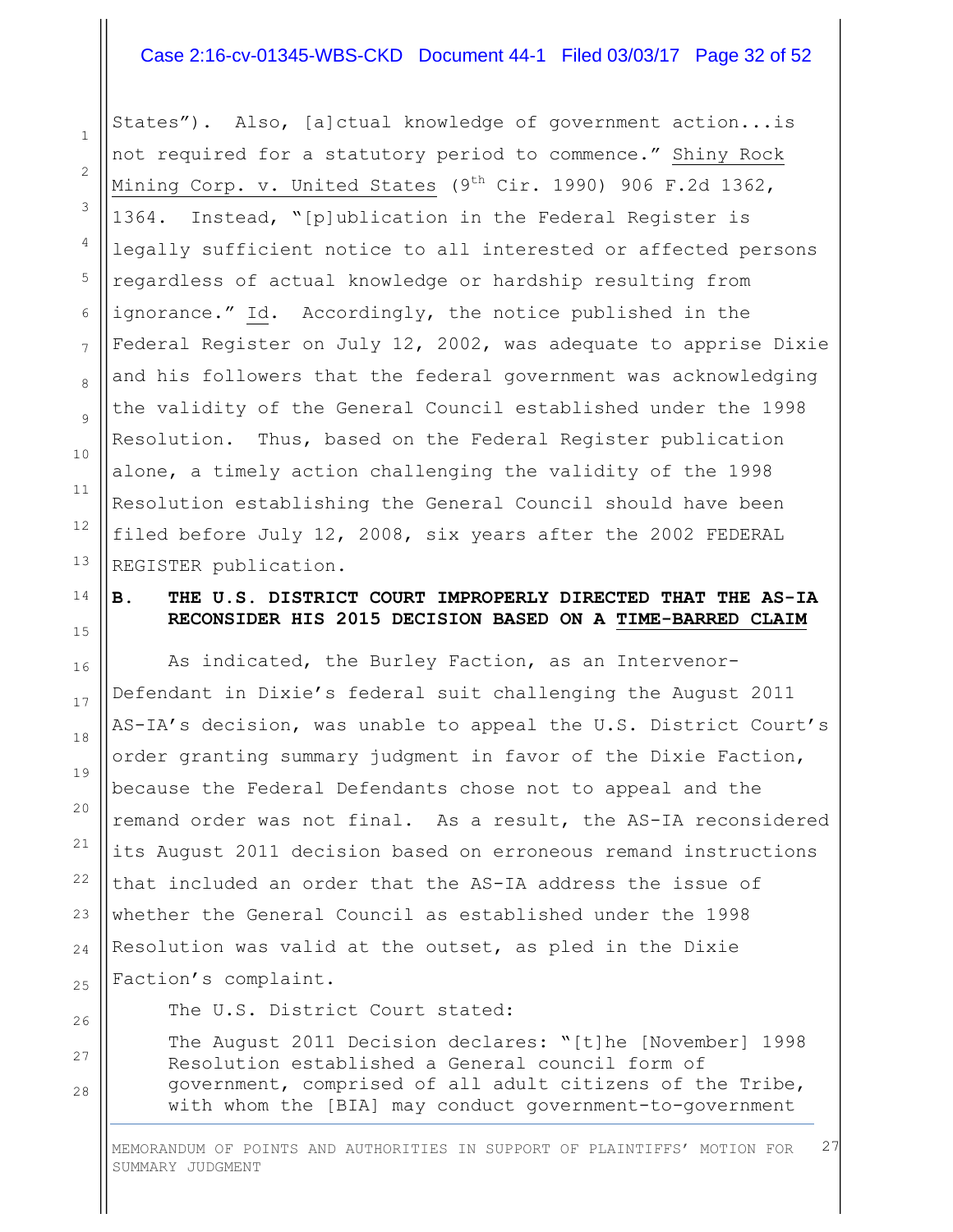# Case 2:16-cv-01345-WBS-CKD Document 44-1 Filed 03/03/17 Page 33 of 52

1

2

3

4

5

6

7

8

9

10

11

12

13

14

15

16

17

18

19

20

21

 $22$ 

23

24

25

26

27

28

relations. AR 002056. Once again, in reaching this conclusion, the Assistant Secretary simply assumes, without addressing, the validity of the General Council...

The Court finds that the August 2011 Decision is unreasonable in light of the facts contained in the administrative record...Before invoking the principle of tribal self-governance, it was incumbent on [the Assistant Secretary] to first determine whether a duly constituted government actually exists...

Here, the August 2011 Decision fails to address *whatsoever* the numerous factual allegations in the administrative record that raise significant doubts about the legitimacy of the General Council. From as early as April 1999, Yakima contested the validity of the Council...

...Accordingly, the Court will remand this issue to the Secretary for reconsideration. (Emphasis added).

California Valley Miwok Tribe v. Jewell (2013) 5 F.Supp.3d 86, 99-101.

However, as stated, the issue of whether the General Council was invalid at the outset was barred by the six-year statute of limitations.

# **C. PLAINTIFFS PRESERVED THE STATUTE OF LIMITATIONS ISSUE BEFORE THE U.S DISTRICT COURT IN DIXIE'S FEDERAL ACTION**

On March 26, 2012, the Burley Faction filed a motion to dismiss the Dixie Faction's FAC in the federal action challenging the AS-IA's 2011 Decision. Among other things, the Burley Faction alleged that the Dixie Faction's claims were barred by the six-year statute of limitations, including the claim challenging the validity of the General Council established under the 1998 Resolution. The motion stated in pertinent part as follows:

"...Claims which arise under the APA are subject to the statute of limitations governed by 28 U.S.C. §2401(a), which bars civil actions against the United States that are not filed within six years after the right of action first accrues...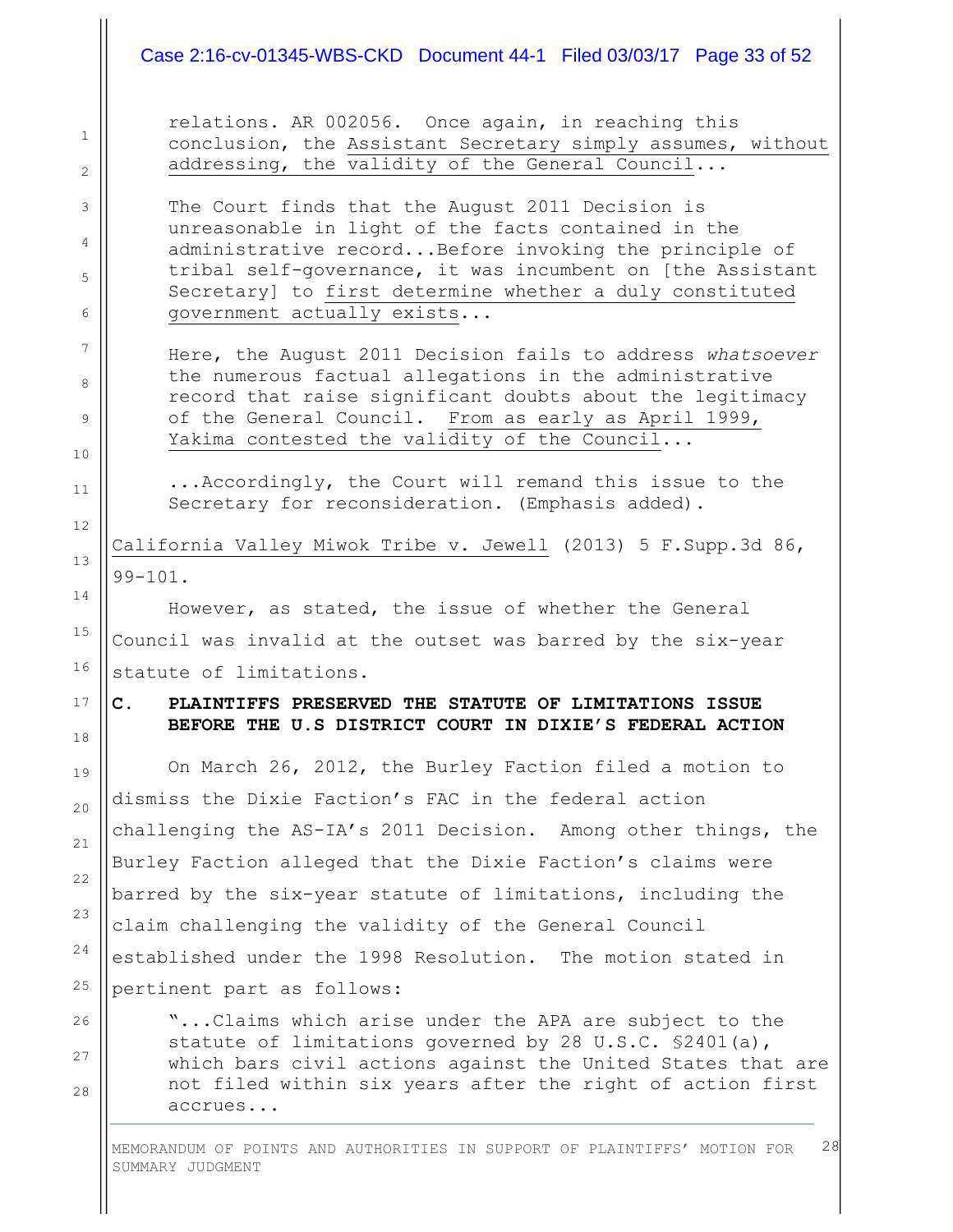"Plaintiffs' Amended Complaint also very clearly challenges the September 24, 1998 BIA final agency action which first recognized the tribe's five member citizenship and their authority to establish a Tribal government, alleging that the BIA acted 'erroneously'...Neither the Non-Members...nor Mr. Dixie ever challenged the 1998 Final Agency Action. Nor did Plaintiffs challenge subsequent BIA final agency actions issued on February 2000 and March 2000, which reaffirmed the authority of the Tribe's governing body, pursuant to Resolution #GC-98-01, and its five federally recognized members...."

\* \* \*

(Ex. "14," PAs in Support of Intervenor-Defendant's Motion to Dismiss, filed 3/26/2012, pages 18-19, RJN "8").

The U.S. District Court's Order denying the motion to dismiss on these grounds was factually and legally erroneous. It stated:

It is true that in February 2000, the Secretary accepted the "General Council...as the governing body of the Tribe," A.R. at 236, and the Dixie Faction could have challenged his determination then. Any such challenge would have been mooted, however, by the Secretary's reversal in February 2005, when he held "the [Bureau] does not recognize any tribal government." Non-Recognition Letter, A.R. at 611. Because the Secretary's decision on review "mark[ed] a 180 degree change of course" by once again recognizing the General Council as the Tribe's government, the Dixie Faction's challenge is timely. Decision Letter, A.R. at 2050.

(Ex. "15," Memorandum Opinion Denying Motion to Dismiss, 9/06/2013, pages 13-14, AR-CVMT-2017-000762, 774-775). This conclusion is erroneous. First of all, the February 11, 2005 letter relied upon by the Court states that because the Tribe was at that time not "organized" under the IRA, the BIA did not recognize its governing body, but it did "recognize" Silvia Burley as a "person of authority within the California Miwok Tribe." The letter further stated that the BIA would not

MEMORANDUM OF POINTS AND AUTHORITIES IN SUPPORT OF PLAINTIFFS' MOTION FOR SUMMARY JUDGMENT 29

26

27

28

1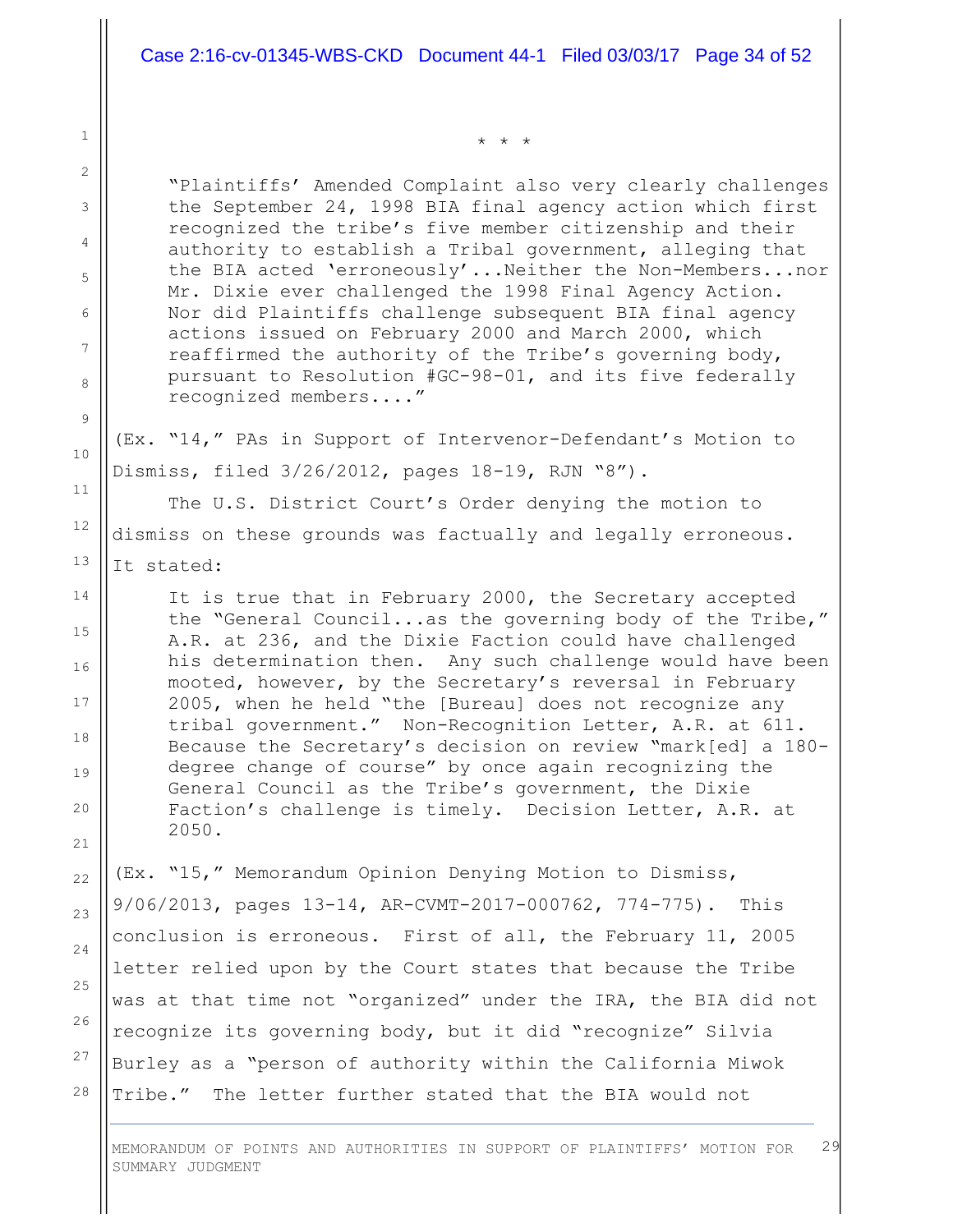## Case 2:16-cv-01345-WBS-CKD Document 44-1 Filed 03/03/17 Page 35 of 52

recognize either Burley or Dixie as "Chairman" of the Tribe, until the Tribe organized itself under the Indian Reorganization Act of 1934 ("IRA"). The BIA was clearly trying to get the Tribe to "re-organize" itself under the IRA, but was continuing to recognize Burley as a person with authority with whom the BIA was at that time conducting government-to-government relations. The letter never stated that the BIA considered the General Council established under the 1998 Resolution to be invalid. Indeed, recognizing Burley as a person of "authority" within the Tribe would seem to contradict that notion, since her authority was derived from the General Council. Thus, the statute of limitations issue was not mooted by the BIA's February 2005 letter.

Secondly, the February 11, 2005 letter did not address the issue of whether the General Council was invalid or not recognized, but simply made passing reference to a letter from the BIA dated March 26, 2004 that indicated the Tribe was not organized, and, because of that, the BIA stated in its February 11, 2005 letter that it therefore could not "defer to any tribal dispute resolution process at [that] time" with respect to the BIA's recognition of Burley as the Tribal Chairperson and the admission of Burley's family as Tribal members.

Third, the AS-IA's 2011 Decision was not a "180-degree change of course" which "once again" "recognize[ed] the General Council as the Tribe's government," as the U.S. District Court characterized it in its Order. Rather, the 2011 Decision made it clear that its "180-degree change of course" was only with respect to its "finding (6)" that stated:

"Under the IRA, as amended, it is impermissible for the Federal government to treat tribes not 'organized' under the IRA differently from those 'organized' under the IRA  $(25 \text{ U.S.C. }$  SS  $476(f) - (h))$ ."

MEMORANDUM OF POINTS AND AUTHORITIES IN SUPPORT OF PLAINTIFFS' MOTION FOR SUMMARY JUDGMENT 30

1

2

3

4

5

6

7

8

9

10

11

12

13

14

15

16

17

18

19

28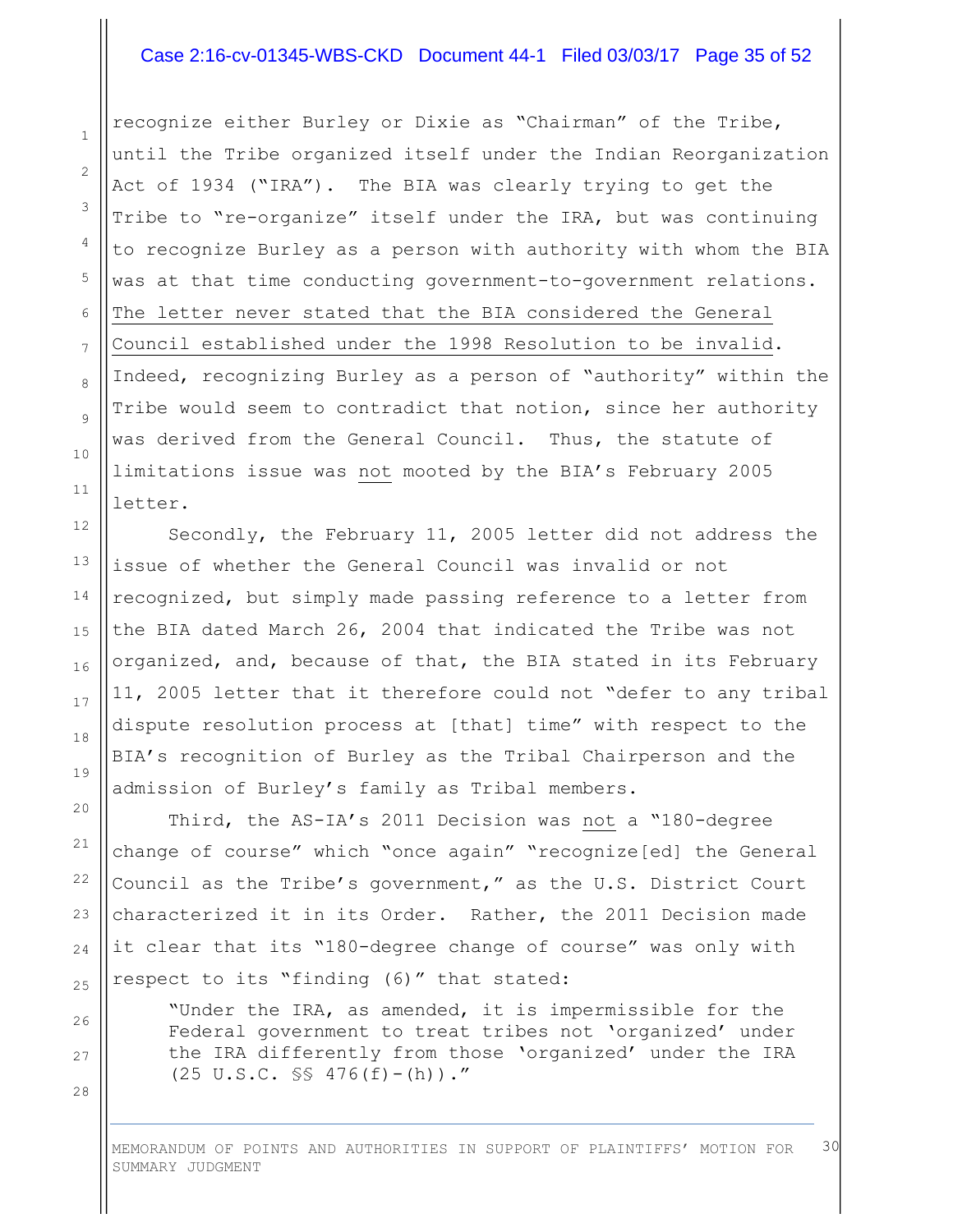## Case 2:16-cv-01345-WBS-CKD Document 44-1 Filed 03/03/17 Page 36 of 52

(Ex. "16," AS-IA's August 31, 2011 Decision, page 2, AR-CVMT-2011-002050). Up to that point, the DOI was requiring the Miwok Tribe to "reorganize" itself under the IRA in order for it to be eligible to receive federal benefits. The 2011 Decision further stated:

"I reject as contrary to § 476(h) the notions that a tribe can be compelled to 'organize' under the IRA and that a tribe not so organized can have 'significant federal benefits' withheld from them. Either would be a clear violation of 25 U.S.C. § 476(f)."

(Id. At 2054). This different (180 degree) policy direction was that the BIA should no longer require the Tribe to re-organize its governing body under the IRA, in order to be eligible to receive federal benefits, including P.L. 638 federal contract funding. The "policy" was not whether the General Council was to be recognized as a valid governing body or whether it was invalid at the outset, as the Court was suggesting.

Dixie's claim that the General Council established under the 1998 Resolution was invalid at the outset was time-barred, and the Burley Faction's motion to dismiss this claim should have been granted. Instead, the Court allowed this time-barred claim to proceed against the federal government and improperly ordered the AS-IA to re-evaluate on remand whether the 1998 Resolution establishing the General Council was invalid at the outset.

**D. THE ISSUE OF THE VALIDITY OF THE 1998 RESOLUTION ESTABLISHING THE GENERAL COUNCIL WAS NEVER REFERRED TO THE AS-IA FOR REVIEW BY THE INTERIOR BOARD OF INDIAN APPEALS**

The issue of improper referral was also raised before Washburn on reconsideration. (Ex. "47", RJN "33").

The issue the Interior Board of Indian Appeals ("IBIA") referred to the AS-IA for resolution was limited to an "enrollment dispute," i.e., whether the BIA could force the

MEMORANDUM OF POINTS AND AUTHORITIES IN SUPPORT OF PLAINTIFFS' MOTION FOR SUMMARY JUDGMENT 31

26

27

28

1

2

3

4

5

6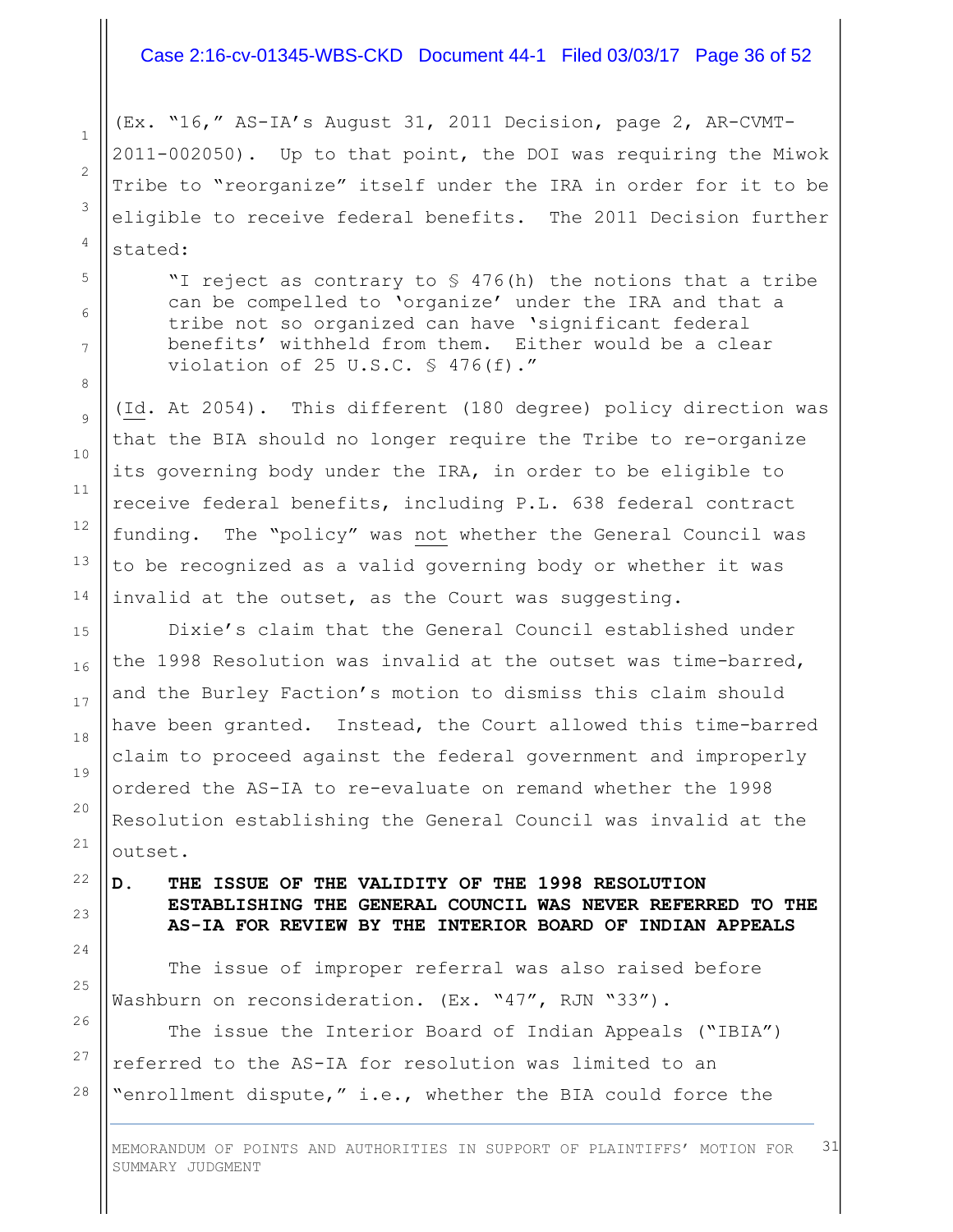## Case 2:16-cv-01345-WBS-CKD Document 44-1 Filed 03/03/17 Page 37 of 52

1

2

3

4

5

6

7

8

9

10

11

12

13

14

15

16

17

18

19

20

21

22

23

24

25

26

27

28

Tribe to organize under the IRA and convene a "general council" meeting without the Tribe's consent and have non-members in the surrounding community participate in that "re-organization." Ex. "17," California Valley Miwok Tribe v. Pacific Director, BIA (01/28/2010) 51 IBIA 103, 120. (AR-CVMT-2011-001701). As stated, the BIA was forcing this issue, not because it felt the General Council was invalid at the outset, but rather because it felt the Tribe could not qualify for federal benefits without being re-organized under the IRA. The IBIA did not refer any issue concerning the validity of the General Council. It referred this "enrollment" dispute to the AS-IA because the IBIA lacked jurisdiction to decide that issue. It stated:

"...In this appeal, Burley contends that BIA exceeded its authority in determining who would constitute the 'greater tribal community,' or class of 'putative members,' and in deciding that they could participate as part of a 'general council' meeting of the Tribe, to decide membership and organizational issues.

"As evidenced by the decisions of the Superintendent and the Regional Director, and the public notices published by BIA in 2007, BIA apparently has decided to create a base roll of individuals who satisfy criteria that BIA has determined to be appropriate and who will be entitled to participate—effectively as members (albeit in a somewhat undefined capacity)—in a 'general council' meeting of the Tribe to organize the Tribe. Although the facts of this case render BIA's decision far from a typical enrollment adjudication, we conclude [...], in substance, that is what it is. Whether or not some or all of the individuals BIA would determine, under the Decision, to be 'putative members' of the Tribe will ultimately be enrolled, BIA's determination of their 'putative membership' apparently will effectively 'enroll' them as members of the 'general council' that is to meet. And that general council, as apparently envisioned by BIA, will have the authority to determine permanent membership criteria.

"Understood in the context of the history of this Tribe, and BIA's dealings with the Tribe since approximately 1999, **this case is properly characterized as**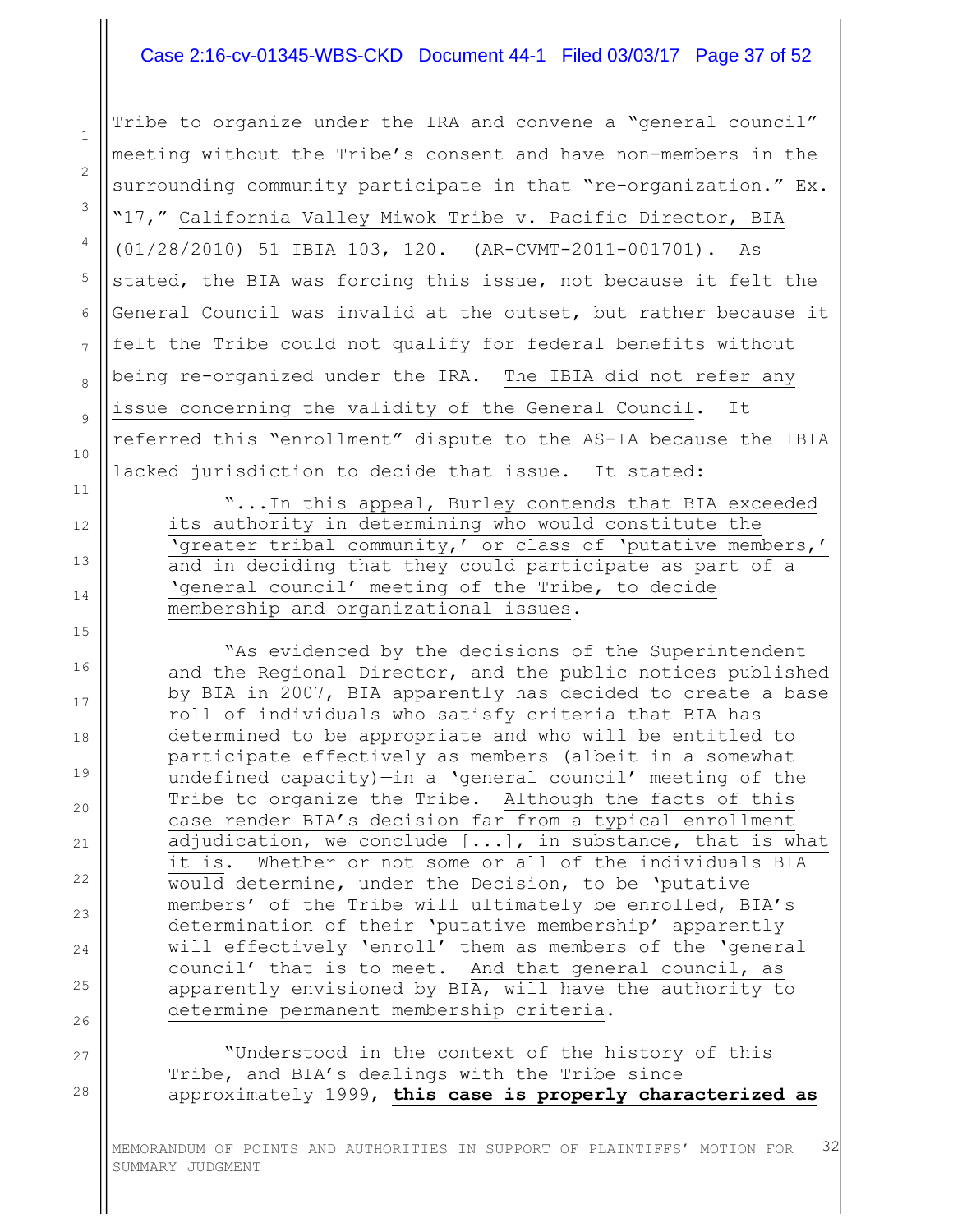# Case 2:16-cv-01345-WBS-CKD Document 44-1 Filed 03/03/17 Page 38 of 52

**an enrollment dispute**...Because the Board lacks jurisdiction to adjudicate tribal enrollment disputes, we dismiss this claim and refer it to the Assistant Secretary." (Emphasis added).

51 IBIA at 120-121, AR-CVMT-2011-001701-1702.

In the same way the AS-IA observed as undisputed that the Tribe was a federally-recognized Tribe (AS-IA August 31, 2011 Decision, page 1), the AS-IA in his August 2011 Decision observed as undisputed the fact that the Tribe "operates under a General Council form of government, pursuant to Resolution #CG-98-01." (Id. at page 2). Whether the General Council was invalid at the outset was not referred to him for resolution. Nor could it have been, because **Burley was not disputing that issue in her appeal before the IBIA**. Nor was the BIA. As stated, the issue first came up when Dixie, not Burley, raised it in his January 24, 2011 complaint he filed in federal court challenging the AS-IA's December 22, 2010 Decision, and again on October 17, 2011, when he challenged the August 31, 2011 AS-IA's Decision.

Accordingly, it was improper and erroneous for the AS-IA to entertain and decide that issue in his December 30, 2015 Decision.

# **E. THE 2015 DECISION ERRONEOUSLY CONCLUDED THAT THE 1998 GENERAL COUNCIL WAS ESTABLISHED MERELY TO "***MANAGE THE PROCESS* **"OR REORGANIZING THE TRIBE"**

In his 2015 Decision, the AS-IA concluded that the 1998 Resolution establishing the General Council was enacted merely to "*manage the process* of re-organizing the Tribe." (2015 Decision, page 5, AR-CVMT-2017-001401). The AS-IA used this erroneous statement to justify its further determination that the Tribe was required to re-organize under the IRA with the participation of non-members ("putative members") in the surrounding community, all in opposition to the determinations

10

11

12

13

14

15

16

17

18

19

20

21

22

23

24

25

26

27

28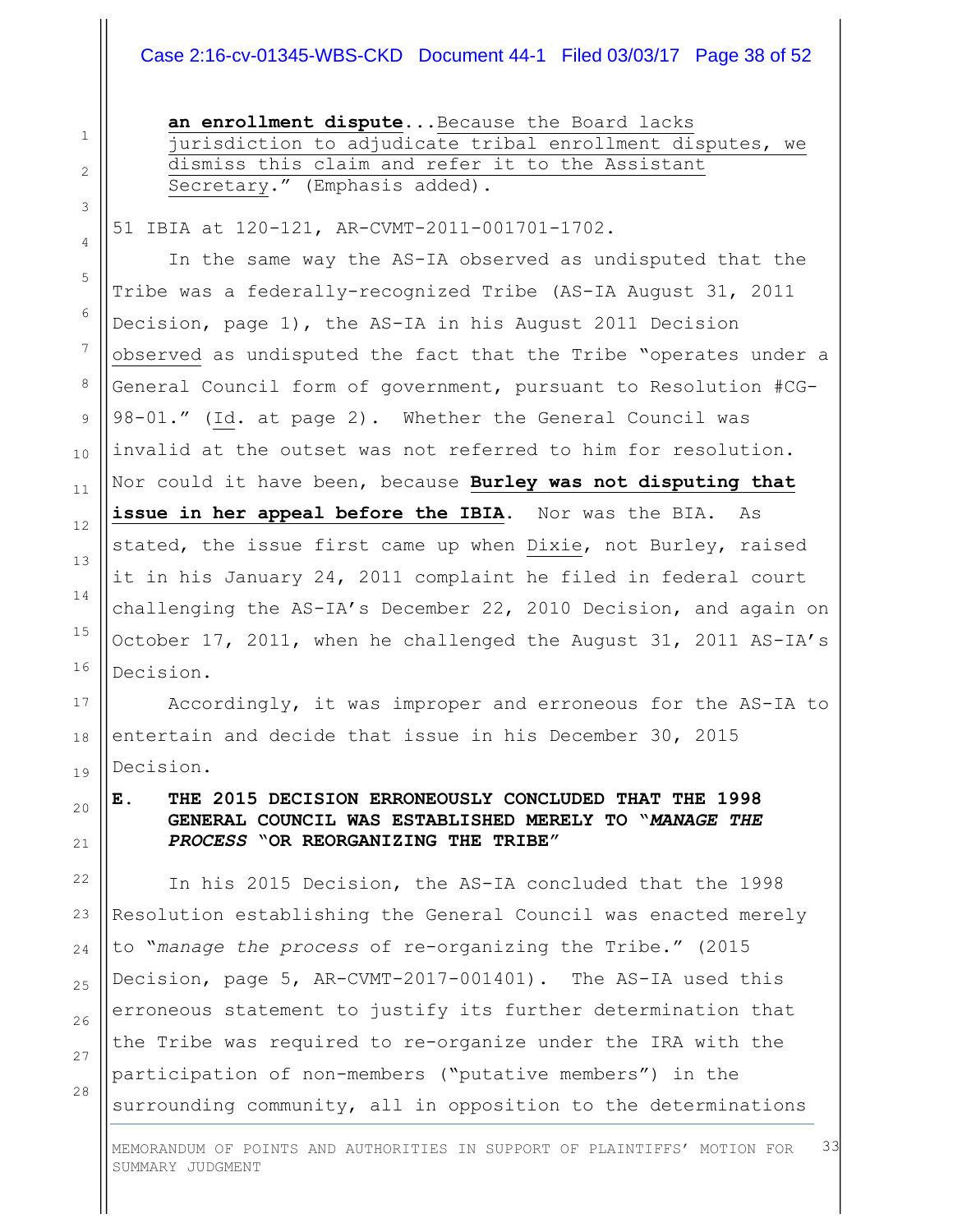## Case 2:16-cv-01345-WBS-CKD Document 44-1 Filed 03/03/17 Page 39 of 52

made by the previous AS-IA in his August 2011 Decision. In truth and fact, nowhere in the 1998 Resolution is there any mention that it was established to "manage the process of reorganizing the Tribe."

While the Tribe had the option of re-organizing under the IRA, and the record reflects the Tribe pursued that option for a while but decided against it, the 1998 Resolution clearly provides that it "establishe[d] a General Council to serve as the governing body of the Tribe." (Page 2 of Resolution). It was not established to "manage the process of reorganizing the Tribe" under the IRA. Indeed, the title of the Resolution clearly states:

"ESTABLISHING A GENERAL COUNCIL TO SERVE AS THE GOVERNING BODY OF THE SHEEP RANCH BAND OF ME-WUK INDIANS"

(Ex. "9," Resolution #GC-98-01, page 1, AR-CVMT-2011-000177). If, pursuant to 25 U.S.C. § 476(h), the Tribe is not required to "organize" under the IRA, and the Tribe decides not to pursue that option, then the General Council remains as the governing body of the Tribe. As stated in the 1998 Resolution:

"**RESOLVED**, That the General Council shall exist until a Constitution is formally adopted by the Tribe and approved by the Secretary of the Interior or his authorized representative, unless this resolution is rescinded through subsequent resolution of the General Council." (Emphasis added).

(Ex. "9," Resolution #GC-98-01, AR-CVMT-2011-000179).

In addition, the BIA initially suggested the Tribe operate either as a General Council or an Interim Tribal Council, but the Tribe chose the first option, strongly suggesting that it did not want to be tied to the idea of having to re-organize under the IRA if it later decided against it. (Ex. "18," BIA letter to Dixie, dated September 24, 1998, pages 2-3). Indeed, the Tribe ultimately chose to simply operate as a General

MEMORANDUM OF POINTS AND AUTHORITIES IN SUPPORT OF PLAINTIFFS' MOTION FOR SUMMARY JUDGMENT 34

1

2

3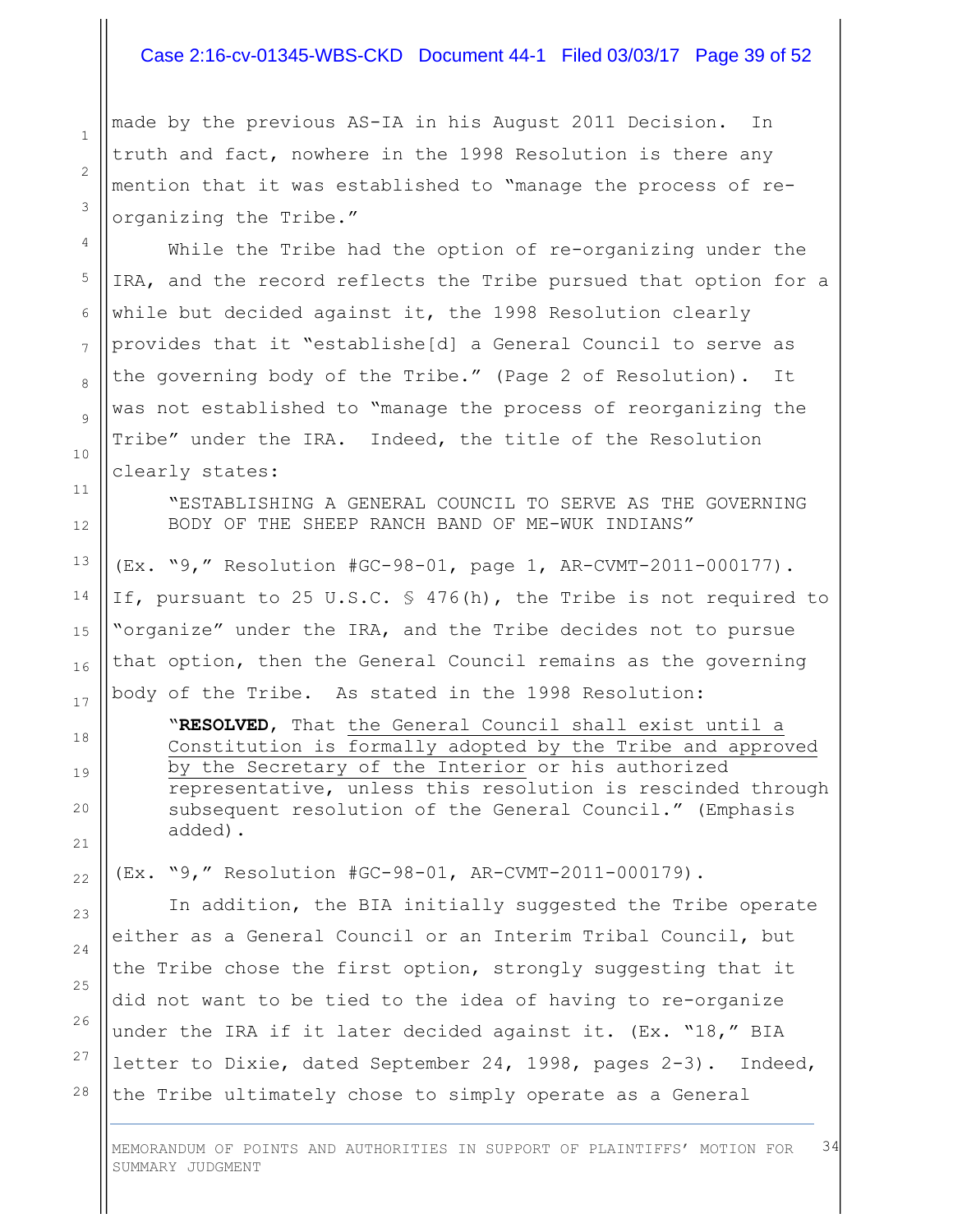#### Case 2:16-cv-01345-WBS-CKD Document 44-1 Filed 03/03/17 Page 40 of 52

Council outside the IRA, and that's where the trouble began with the BIA later trying to force the Tribe to re-organize under the IRA.

1

2

3

4

5

6

7

8

9

10

11

12

13

14

15

16

17

18

19

20

21

 $22$ 

23

24

25

26

27

28

# **F. THE 2015 DECISION INCORRECTLY CONCLUDES THAT PRIOR FEDERAL COURT DECISIONS HAVE HELD THAT THE TRIBE'S MEMBERSHIP IS LARGER THAN FIVE MEMBERS AND HAS MISCONSTRUED THE HISTORY OF THE CALIFORNIA RANCHERIAS**

The 2015 Decision states that "[a]ll of the Federal court decisions examining the CVMT dispute make clear that the Tribe is not limited to five individuals." (Page 3 of AS-IA December 30, 2015 Decision, AR-CVMT-2017-001399). This is inaccurate.

No federal court decision involving the Tribe directly addressed the issue of whether the Tribe's membership consists of five members and whether the General Council is the duly constituted government of the Tribe. Indeed, the U.S. District Court remanding the AS-IA's 2011 Decision for reconsideration made the same observation. In rejecting the Dixie Faction's argument that collateral estoppel bars the Secretary from recognizing the General Council, the Court observed in a footnote as follows:

...*CVMT I* and *CVMT II* do not share the same contested issue with this case. (citation). The only issue before the courts *CVMT I* and *CVMT II* was whether the Secretary had the authority to refuse to approve a constitution submitted under IRA § 476(h)(1). The courts did not directly address the issues raised here, namely whether the Tribe's membership consists of five members and whether the General Council is the duly constituted government of the Tribe...

5 F.Supp.3d at 101, fn. 15. The U.S District Court remanding the 2011 Decision for reconsideration merely criticized the AS-IA for simply assuming that the Tribe consists of five members, but made no ruling or holding itself that it was. 5 F.Supp.3d at 99 ("...rather than simply assume that the Tribe consists of five members, the Assistant Secretary was required to first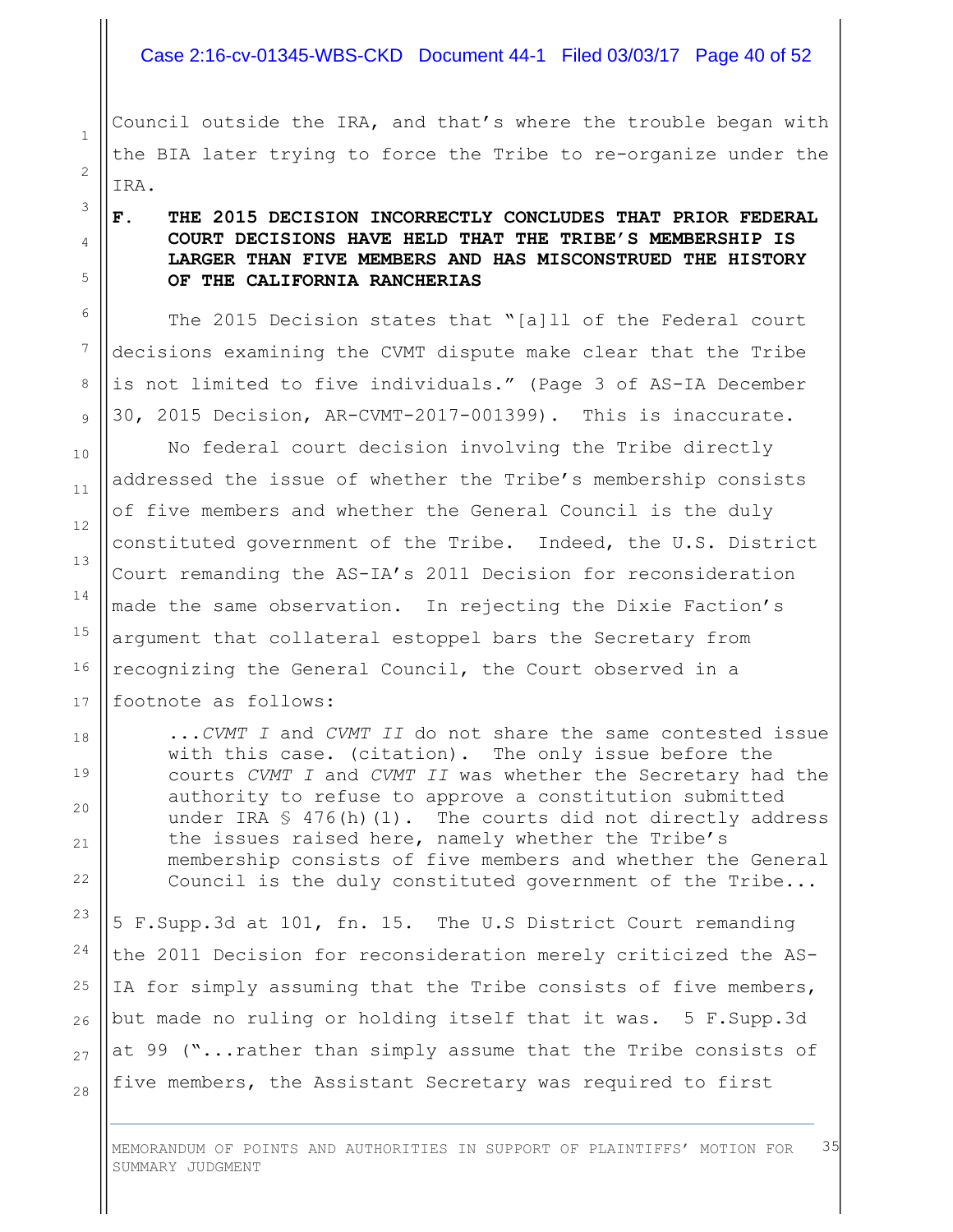## Case 2:16-cv-01345-WBS-CKD Document 44-1 Filed 03/03/17 Page 41 of 52

determine whether the membership had been properly limited to these five individuals"). Thus, no Court has ever held that the Tribe includes more than five members.

In addition, the AS-IA recounted an inaccurate history of the California Rancherias to further support its erroneous conclusion that the Tribe is not limited to five members. It stated without any evidentiary support as follows:

"When a parcel on a Rancheria came available, BIA would assign the land to such a non-resident Indian who was associated with the band, if possible...Thus, such associated band Indians who were non-residents were potential residents. And since membership in an unorganized Rancheria was tied to residence, potential residents equated to potential members."

(Ex. "19," AS-IA's December 30, 2015 Decision, page 4, AR-CVMT-2017-001400). There has never been an occasion where the BIA has determined that the membership lists of unorganized California Rancherias should be culled from "potential residents," and neither the AS-IA nor the Dixie Faction can provide evidence of such instances.

In most instances, the California Rancherias were terminated by the Rancheria Termination Act, i.e., P.L. 85-671. Thereafter, many unorganized Rancherias sought restoration of their status as federally recognized tribes through litigation. In those instances, following restoration of these Rancherias through stipulated judgments, the BIA looked to the *actual* residents and relied on distributee lists created during the termination period as the most accurate representation of the active members of a particular tribe and determined that only those individuals were entitled to participate in the tribes' reorganization. See Stipulated Judgment, Paragraph 6, Wilton Miwok Rancheria v. Salazar (N.D.Cal. June 8, 2009) No. C-07- 02681, Dkt. 61 (stipulation between the United States and the

MEMORANDUM OF POINTS AND AUTHORITIES IN SUPPORT OF PLAINTIFFS' MOTION FOR SUMMARY JUDGMENT 36

28

1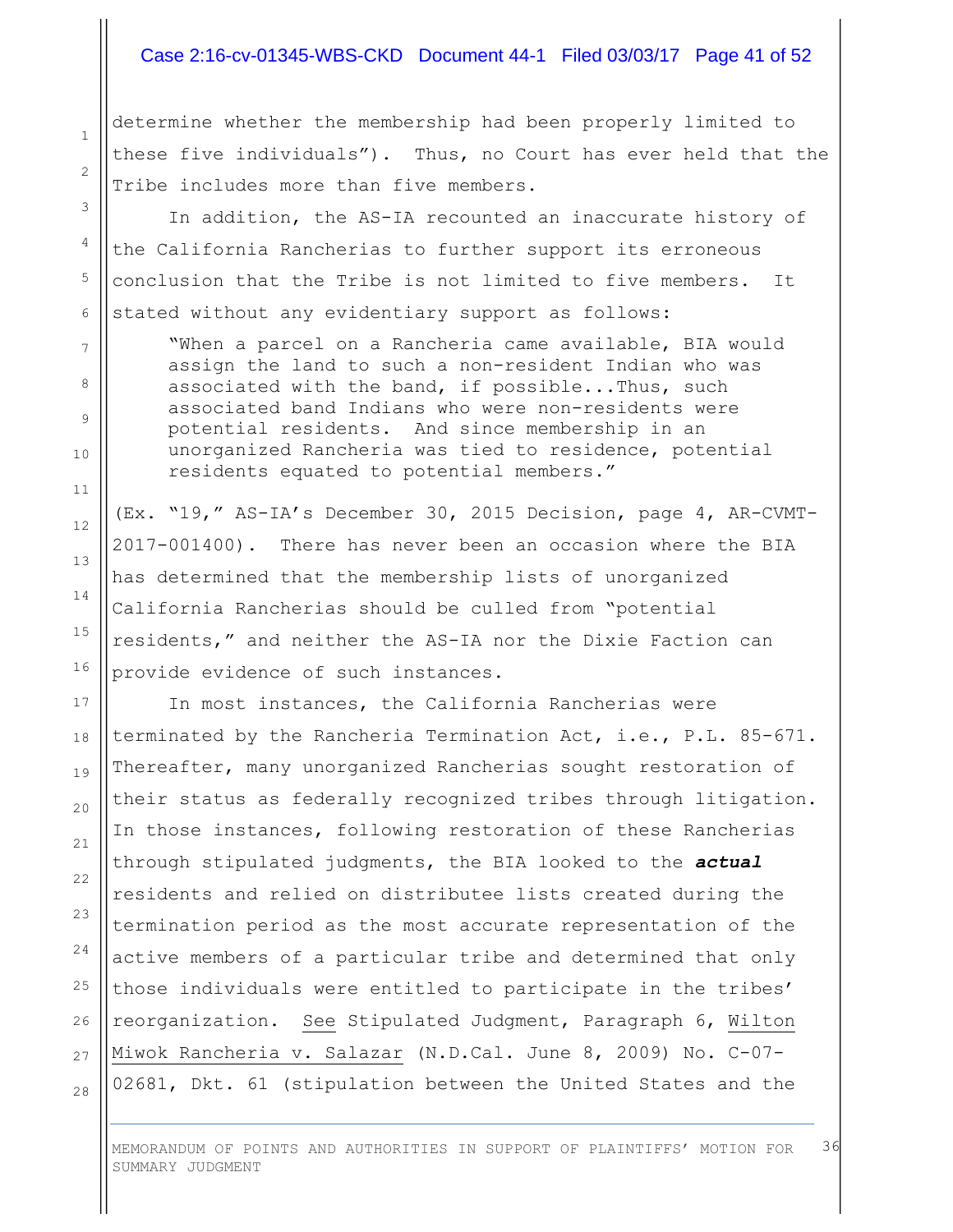#### Case 2:16-cv-01345-WBS-CKD Document 44-1 Filed 03/03/17 Page 42 of 52

Wilton Miwok Rancheria that "the initial tribal organization of the Tribe shall be a General Council consisting of all distributes and dependent members listed in the Distribution Plan...."); Alvarado v. Table Mountain Rancheria (N.D.Cal. July 28, 2005) 2005 WL 1806368, at \*1 (noting that the restoration of the Table Mountain Rancheria involved reference to "Indians named in the distribution plan of the assets of the Table Mountain Rancheria and their successors in interests"), *aff'd on other grounds*, (9th Cir. 2007) 509 F.3d 1008; Alan-Wilson v. Sacramento Area Dir. (1997) 30 IBIA 241, 255 (concluding that the individuals entitled to participate in the organization of the Cloverdale Rancheria was based on the list of distributees and the distributees' lineal descendants). These cases show that when the BIA has had to determine who is eligible to reorganize a tribe, it has looked to the distribute list reflecting actual residence on the Rancheria—as a reliable record to determine membership. There is no legal basis whatsoever—in the case of terminated tribes or tribes that maintained federal recognition—for treating *potential* residents as members for purposes of reorganization as the AS-IA's 2015 decision states.

Accordingly, the AS-IA relied upon these inaccurate facts to support its erroneous conclusion that the Tribe is not limited to five members.

**G. THE "ELIGIBLE GROUP SYSTEM" IMPROPERLY FORCES THE TRIBE TO "RE-ORGANIZE"**

The AS-IA's 2015 Decision establishing the novel "Eligible Group" system creates a system contrary to federal precedent and the requirements of the IRA that equates potential membership with actual membership.

When Burley and her family were adopted into the Tribe by Dixie, their enrollment changed their status from individuals

MEMORANDUM OF POINTS AND AUTHORITIES IN SUPPORT OF PLAINTIFFS' MOTION FOR SUMMARY JUDGMENT 37

1

2

3

4

5

6

7

8

9

10

11

12

13

28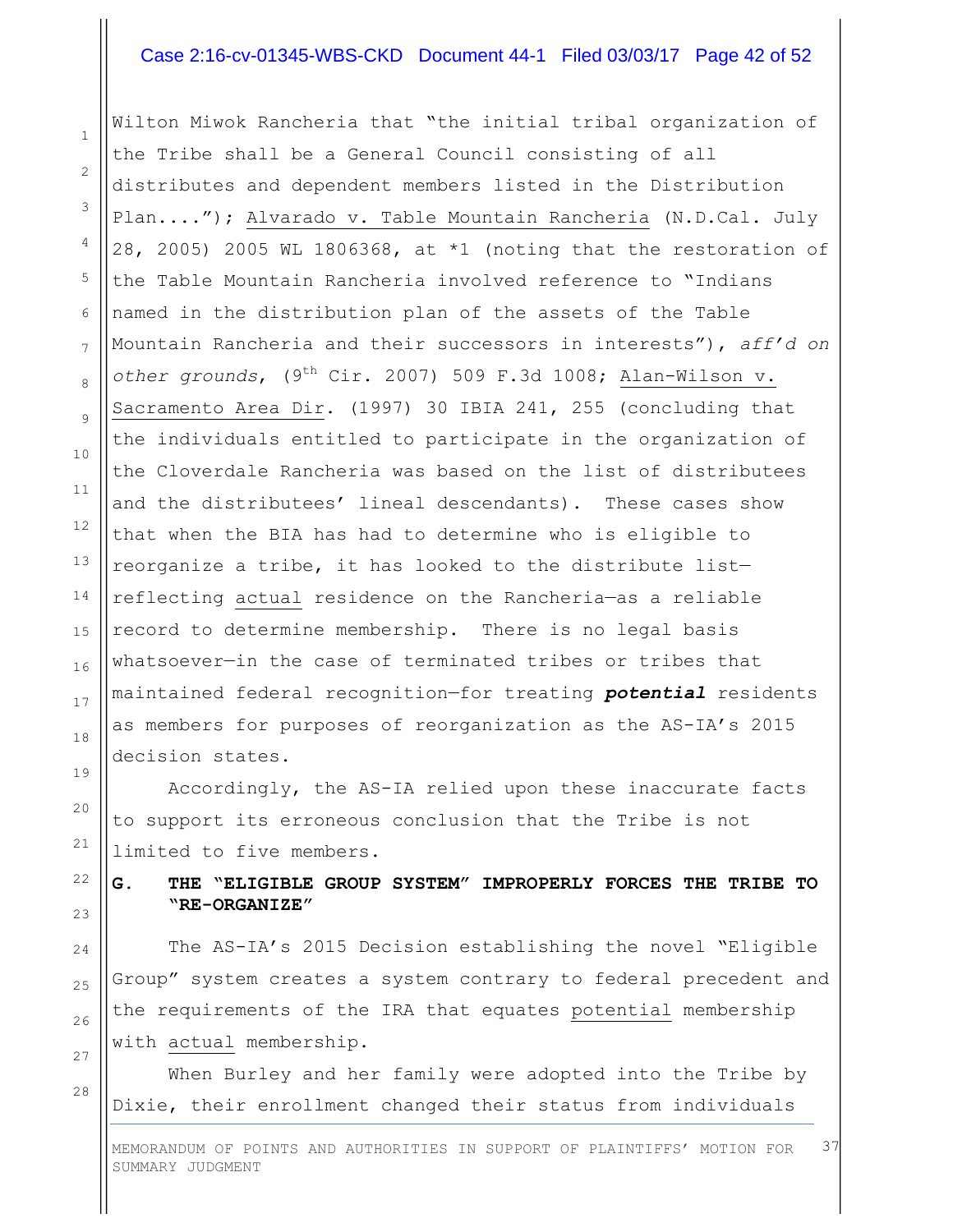## Case 2:16-cv-01345-WBS-CKD Document 44-1 Filed 03/03/17 Page 43 of 52

with Miwok ancestry to members of a small tribe. In fact, the 2015 Decision recognizes that at the time of the Burley family's enrollment the Tribe was suffering from the effects of a "dwindling tribe." (Ex. "19," AS-IA's December 30, 2015 Decision, page 4, fn. 20, AR-CVMT-2017-001400). Inexplicably, the 2015 Decision rejects the 1998 Resolution establishing the General Council on the purported ground that "the people who approved the 1998 Resolution...are not the majority of those eligible to take part in the reorganization of the Tribe." (Id. at page 5). The 2015 decision then erroneously creates an "Eligible group" system to facilitate the reorganization of the Tribe that includes a larger pool of eligible people based not upon membership, but based upon descent, contrary to well established Indian law.

To be sure, the purported "Eligible group" system improperly places persons with only Miwok ancestry on par with enrolled members. See Santa Clara Pueblo v. Martinez (1978) 436 U.S. 49, 55-56, 72, fn. 32. It also violates the provisions of 25 U.S.C. § 476(f) and (h), because it forces the Tribe to reorganize under the IRA in order to receive federal benefits.

## **H. THE DIXIE FACTION IS ESTOPPED FROM CHALLENGING THE 1998 RESOLUTION**

The record is clear that Dixie participated in the drafting and approval of the 1998 Resolution establishing the General Council. He now claims the whereabouts of his brother, Melvin Dixie, were known at the time of the 1998 Resolution, even though he represented to the BIA and to Burley and others that his whereabouts were unknown. To now contend that the 1998 Resolution is now defective or invalid because Dixie in fact knew where he could be contacted, but that he may have simply lied about it, runs contrary to the principles of equity.

MEMORANDUM OF POINTS AND AUTHORITIES IN SUPPORT OF PLAINTIFFS' MOTION FOR SUMMARY JUDGMENT 38

23

24

25

26

27

28

1

2

3

4

5

6

7

8

9

10

11

12

13

14

15

16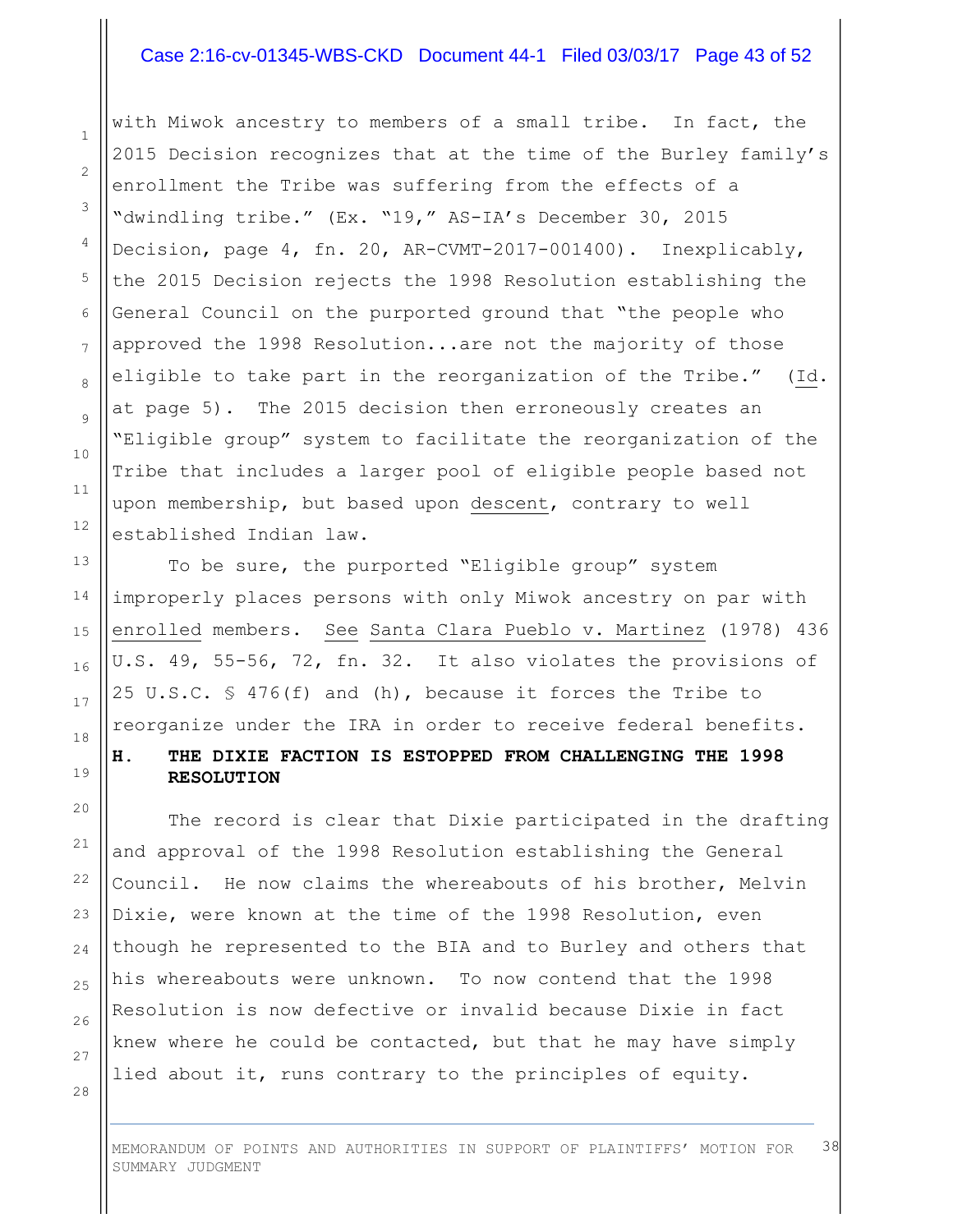## Case 2:16-cv-01345-WBS-CKD Document 44-1 Filed 03/03/17 Page 44 of 52

7

8

9

10

11

12

13

14

15

16

17

18

19

20

21

22

23

24

25

26

27

28

As stated in Menominee Indian Tribe of Wisconsin v.

Thompson (W.D.Wis.1996) 943 F.Supp 999, "it is inaccurate to say that equitable defenses can never apply to Indian tribes." 943 F.Supp at 1021( the court also stating that it is aware of no cases holding that collateral estoppel or res judicata can never apply to an Indian tribe). The doctrine of equitable estoppel provides that "whenever a party has, by his own statement or conduct, intentionally and deliberately led another to believe a particular thing is true and to act upon such belief, he is not, in any litigation arising out of such statement or conduct, permitted to contradict it." Cal. Evid. Code §623; Wilk v. Vencill (1947) 30 Cal.2d 104, 107. California equitable estoppel is thus similar to and not inconsistent with federal common law. Lukovsky v. City and County of San Francisco (9<sup>th</sup> Cir. 2008) 535 F.3d 1044, 1052.

Accordingly, Dixie is equitably estopped from attacking the validity of the 1998 Resolution establishing the General Council on the grounds that his brother, Melvin did not sign the resolution and could have been contacted, because he expressly misled the BIA and Burley into believing that the whereabouts of Melvin were unknown at the time the parties executed and passed the resolution.

# **I. AS-IA ECHO HAWK'S SHOULD BE REINSTATED AND ADOPTED AS THE MOST LEGALLY CORRECT DECISION ON THE TRIBE'S GOVERNING BODY AND MEMBERSHIP**

The AS-IA's August 2011 Decision is clearly a correct statement of Indian law and should be re-instated as the final agency action resolving the dispute between the two factions. /// /// /// ///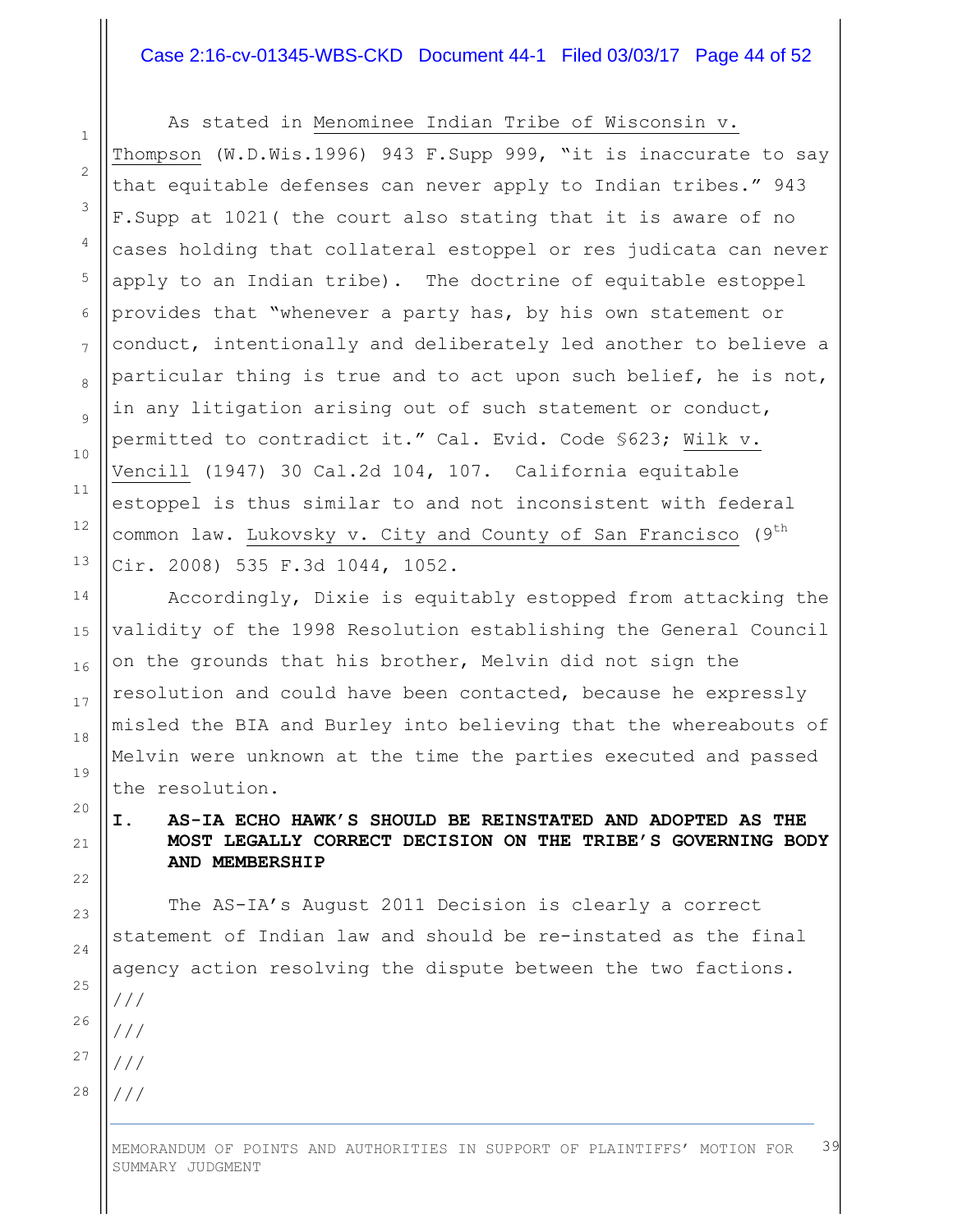1

2

3

4

5

6

7

8

# **J. EVERONE AND THE DIXIE FACTION HAVE COMMITTED FRAUD UPON THE COURT AND THE BIA BY FALSELY CREATING A TRIBAL LEADERSHIP DISPUTE TO JUSTIFY RE-ORGANIZING THE TRIBE**

As stated, Everone conspired with Dixie to concoct a Tribal leadership dispute, so that the BIA would question the governing body of the Tribe and, at the urging of the Everone and Dixie, reorganize the Tribe's governing body. The sole purpose of these actions was to "hijack" or take over control of the Tribe from Burley, so that Everone and his non-Indian investors can build a gambling casino and enrich themselves at the expense of the Tribe. These issues were raised before AS-IA Washburn when the 2011 AS-IA decision was remanded for him to reconsider. (AR-CVMT-2017-000954 [Memo 1/17/2014: Origination of the CVMT Dispute]; Letter to Washburn 6/6/2014 from Corrales, RJN "32"  $Ex.$  "46").

Everone sowed confusion with the BIA and the DOI which he used to implement his casino plans and build a casino.

In 1999, two non-Indian California developers named Bill Martin ("Martin" and Leroi Chappell ("Chappell") read a newspaper article about Yakima Dixie and the Tribe's plight. (AR-CVMT-2017-000955). The Governor had just signed various state-Compacts allowing various federally-recognized tribes to own and operate gambling casino in California. Since the Tribe was federally-recognized and had very few members, it was an easy target to use for this venture. Shortly after reading the newspaper article, Martin and Chappell quickly headed up to Calaveras County, California, to sign up Dixie to represent him in developing an Indian casino. Thinking they could profit from Dixie's situation, they contacted Dixie and entered into an agreement with him to build a tribal gambling casino. Unfortunately, Dixie had already resigned as Chairperson of the Tribe, and Burley was the current Chairperson. Martin and

MEMORANDUM OF POINTS AND AUTHORITIES IN SUPPORT OF PLAINTIFFS' MOTION FOR SUMMARY JUDGMENT 40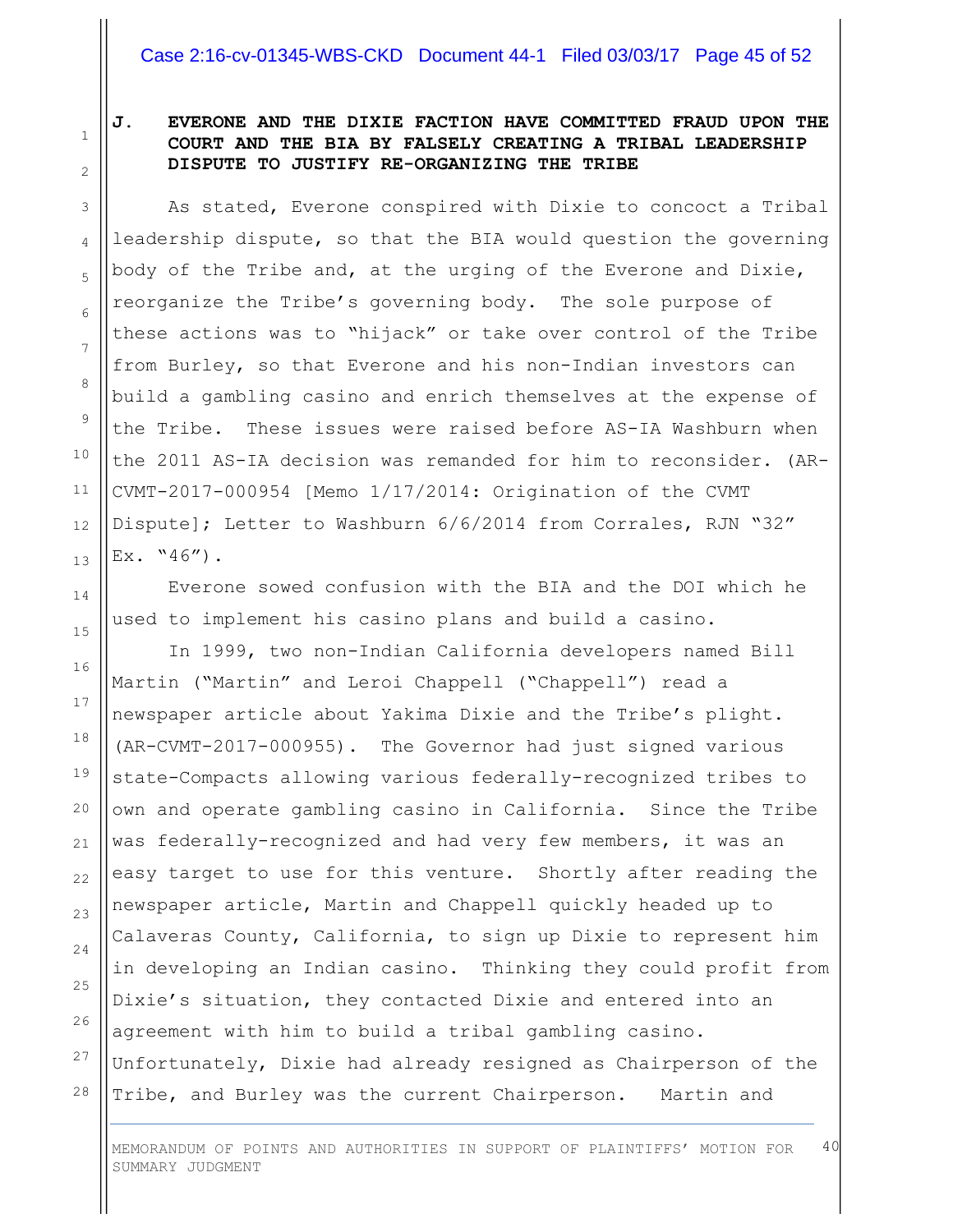#### Case 2:16-cv-01345-WBS-CKD Document 44-1 Filed 03/03/17 Page 46 of 52

Chapell then contacted Everone who agreed to take over and help formulate a plan. (AR-CVMT-2017-000956).

Everone then took over control of Dixie's affairs, and made himself Dixie's and the Dixie Faction's Tribal "Deputy & Consol General". (AR-CVMT-2017-000956). Everone is white and is not an Indian, and is not a member of any Indian tribe. As the Dixie Faction's "Deputy and Consul General," Everone is the managing agent and "officer" of that organization. Everone manages all loaned money for this scheme through an entity called "Friends of Yakima." (Id.). He also managed and directed Dixie's litigation in the state and federal cases and manages the "Tribal Organization," known as the "Dixie Faction."

Everone himself admits he "controls" Dixie. For example, he stated:

"They [Chadd Everone and Bill Martin] asked for investment monies and provided me with a prospectus without asking how much I could give. They said my return would be by November 2006. I then asked them why would I give monies to Yakima who can't stay out of jail, and how is he going to run an Indian Casino? Both laughed and **Everone stated he controlled Yakima and the casino venture** and told me not to worry about that..." (Emphasis added)

(August 31, 2006 Email quoting Everone in meeting). Thus, in light of Dixie's instability, serious criminal history, including murder and alcohol problems, Everone was easily able to manipulate and control Dixie, and use him for his own personal, financial benefit. (Id.).

When he met Dixie in late 1999, one of the first things Everone did was to tackle the problem of Burley being the Chairperson of the Tribe as a result of Dixie's resignation. (Id.). He told someone he thought was a potential investor that he "went to work using the UC Berkeley Law Library to study up on Indian Law to begin his quest for removing Burley as Chairperson of the Tribe." For his scheme to take over control

26 27

28

1

2

3

4

5

6

7

8

9

10

11

12

13

14

15

16

17

18

19

20

21

22

23

24

25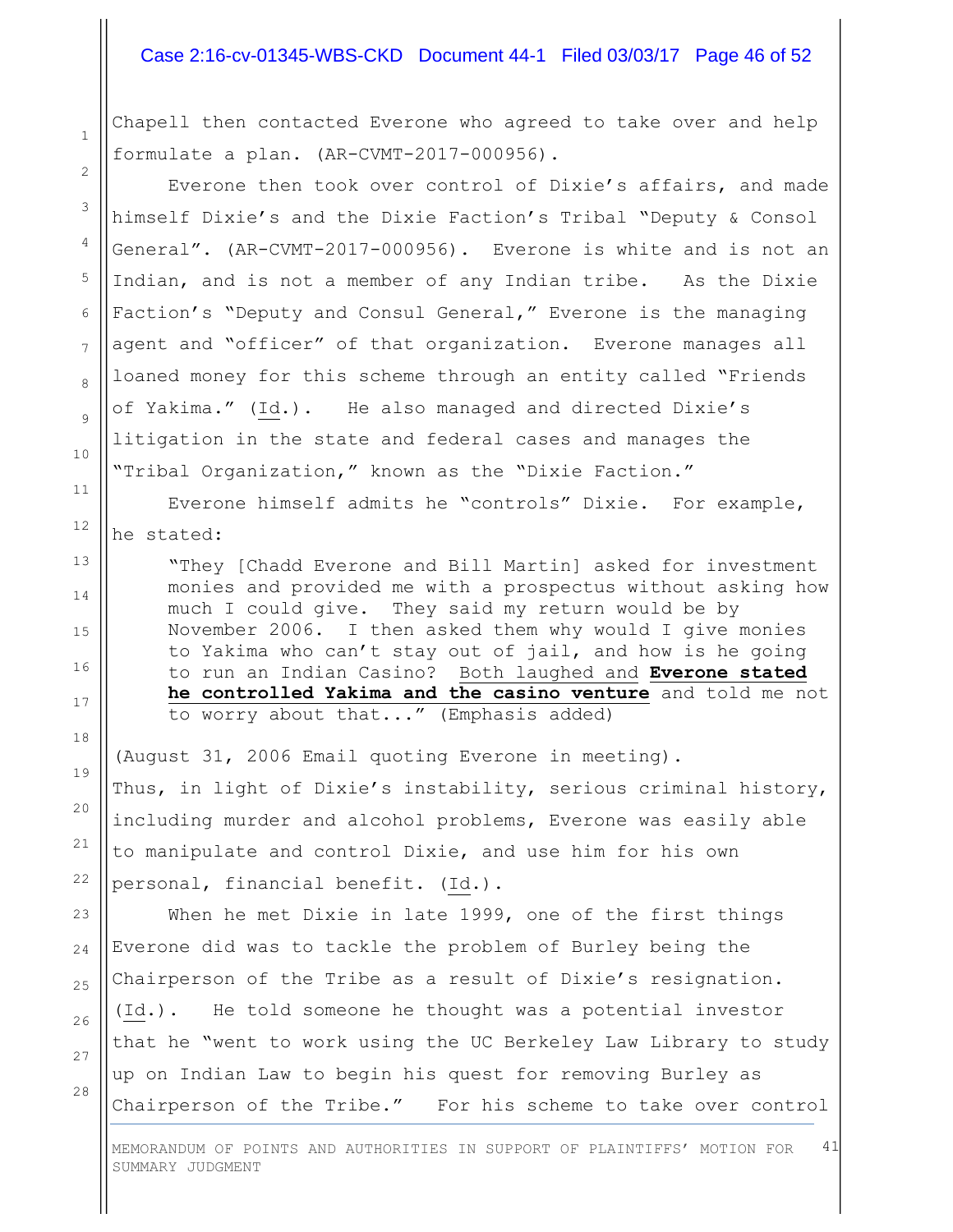#### Case 2:16-cv-01345-WBS-CKD Document 44-1 Filed 03/03/17 Page 47 of 52

of the Miwok Tribe to work, however, he needed Dixie to be the Chairperson, not Burley. His plan was simply to fabricate a forgery claim with respect to Dixie's letter of resignation.

The fact that the issue of forgery relative to Dixie's resignation letter was never raised until after the Everone team became involved strongly suggests that it was, and continues to be, a sham claim as part of Everone's scheme to take over the Tribe for his own financial purposes. Indeed, Everone admitted as much, when he was interviewed by someone he thought was a potential investor. He is reported to have said the following:

"Only after signing up Yakima did Chapelle (later) find out (from the BIA) that the Tribe was under the control of Silvia Burley. That was when Martin enlisted the help of Everone who came up with a plan to take the tribe out of Silvia's control by saying Yakima only gave up [the] 'spokesperson' role to Silvia and not the Chair." (Emphasis added).

(Email from C. Ray, dated August 31, 2006, AR-CVMT-2017-000955). Dixie's ultimate admission in his deposition on February 7, 2012 that he in fact resigned, and that his signature on his resignation was not forged after all, only further supports the view that Everone in fact concocted this false claim to the detriment of the Tribe, and conspired with Dixie to assert it in the litigation and thwart the Tribe's efforts to govern under the General Council.

Moreover, Dixie's false claim that his resignation letter is a forgery is contradicted by several other documents he admits signing thereafter. For example, after resigning, Dixie admits signing another Tribal document appointing Burley as the new Chairperson. Then, ten (10) days after resigning, Dixie signs a document for the development of a casino with the Tribe. However, he signs as "Tribal Member" under the signature of Silvia Burley who signed as "Chairperson" of the Tribe. On July

MEMORANDUM OF POINTS AND AUTHORITIES IN SUPPORT OF PLAINTIFFS' MOTION FOR SUMMARY JUDGMENT 42

1

2

3

4

5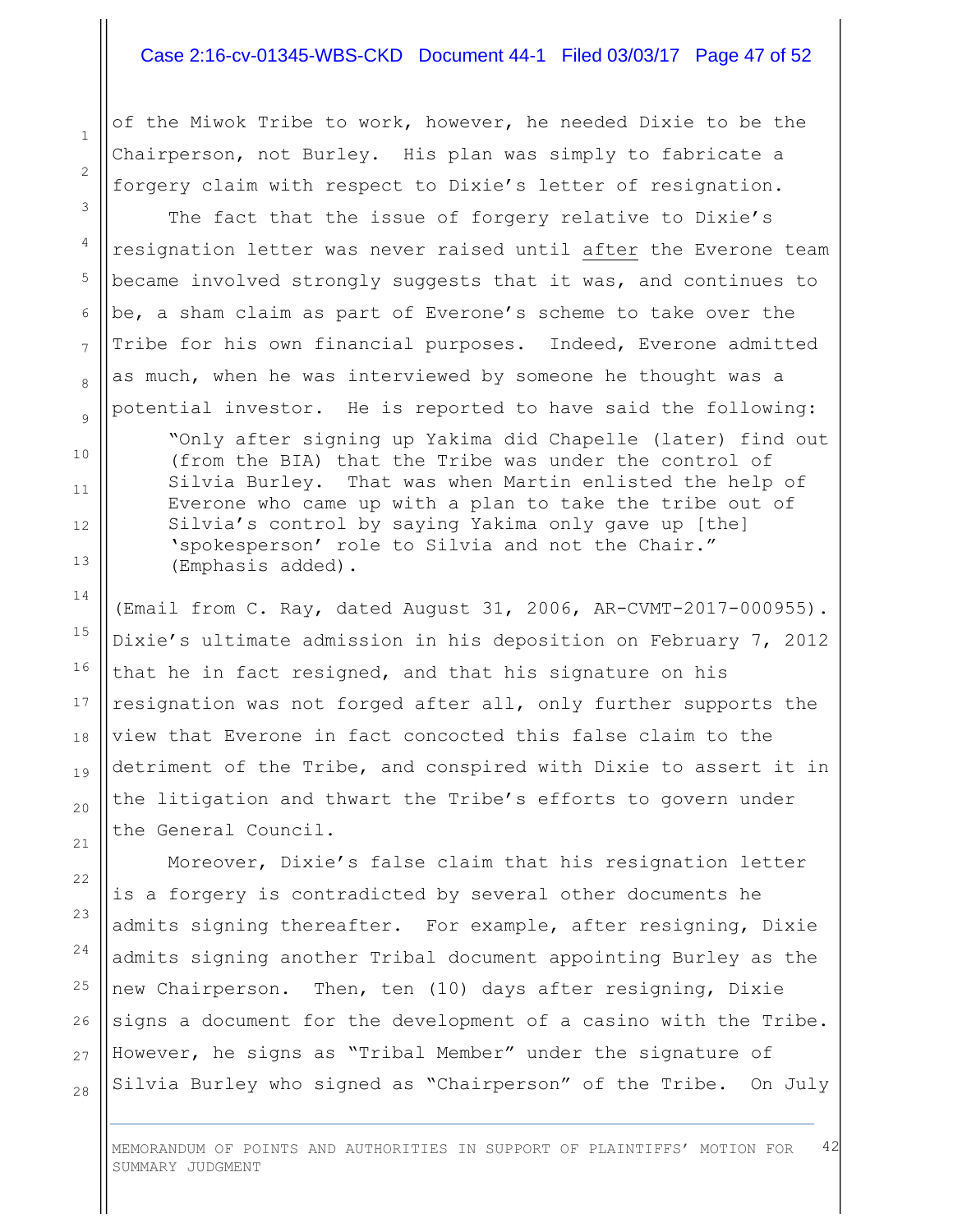#### Case 2:16-cv-01345-WBS-CKD Document 44-1 Filed 03/03/17 Page 48 of 52

7, 1999, Dixie wrote the BIA, through his attorney who had a power of attorney, and referred to himself as the "Vice President" of the Tribe, not the Chairman (RJN "33"). Later, on July 23, 1999, Dixie signed an Addendum to the Development Agreement. He again signed as "Tribal Member," not as Tribal Chairperson, under the signature of Burley who signed as "Chairperson" of the Tribe. (RJN "33"). Dixie obviously signed these documents before he met with Bill Martin and Everone who most likely convinced Dixie that he could develop a casino without Burley. It is also clear that he knew that Burley was signing as the Chairperson of the Tribe, since that her signature block appears directly above his, yet he signed these documents as a mere Tribal member, not as the Tribe's Chairman. The false notion that Dixie never resigned and that his resignation was forged were then concocted by Everone and Dixie, and that has been their "story," though false, up until February 2012, when Dixie ultimately recanted his story under oath at his deposition.

Thus, by the time Everone and his group came up with the false notion that Dixie's "resignation letter" could be claimed as a purported forgery in late 1999, Dixie had already confirmed Burley's right to be Tribal Chairperson by signing multiple documents to that effect from April 10, 1999 through the end of July 1999.

This forgery claim was carried over into the recent state court actions and against the California Gambling Control Commission by Dixie's litigation team controlled by Everone. In addition to the forgery claim being alleged in the Complaint in Intervention in the recent action against the Commission, Dixie submitted a false declaration in support of the motion to intervene, stating that his resignation letter from the Tribe was a purported "forgery."

MEMORANDUM OF POINTS AND AUTHORITIES IN SUPPORT OF PLAINTIFFS' MOTION FOR SUMMARY JUDGMENT 43

1

2

3

4

5

6

7

8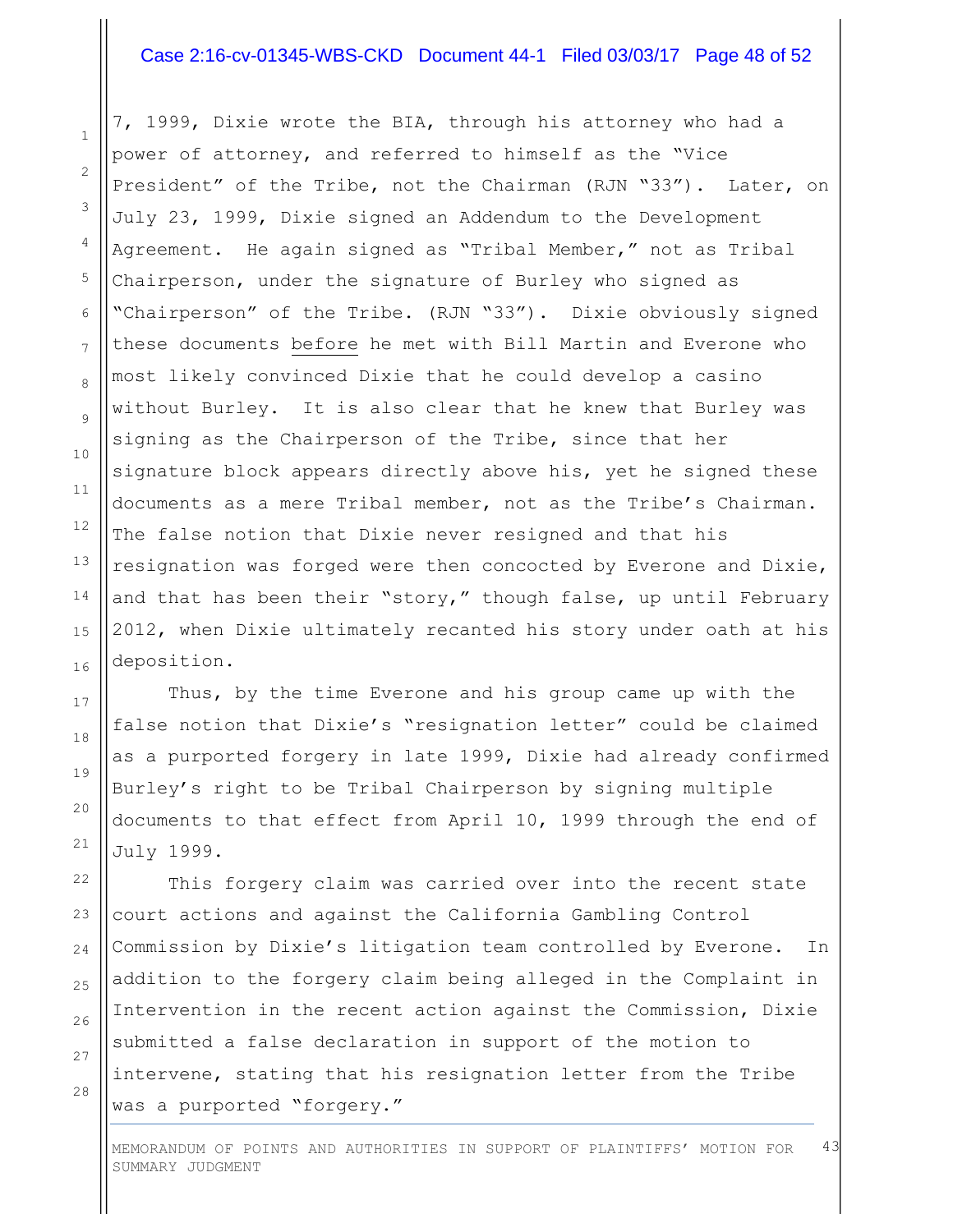#### **1. Dixie's Last Will and Testament.**

In an obvious attempt to protect his financial interests, in the event Dixie should die, Everone and his team arranged to have Dixie sign a "Will and Testament", wherein Dixie confirms his agreements with the Everone group to allow them to build a casino, in the event their scheme succeeds in stealing the Tribe away from Burley, after he dies. (AR-CVMT-2017-000957).

# **2. Everone's team sought to influence the Commission to "freeze" the Tribe's RSTF money.**

As part of his plan, Everone contacted and hired Arlo Smith, a former California Gambling Control Commissioner, and Pete Melnicoe, a former Chief Counsel for the Commission. (AR-CVMT-2017-000961). His plan was to get the Commission to stop paying Revenue Sharing Trust Fund ("RSTF") money to the Tribe under Burley's leadership, and to have the money paid to Dixie instead. (AR-CVMT-2017-000961). RSTF money are licensing payments made by Compact tribes which are shared with Non-Compact tribes. The Miwok Tribe is a non-Compact Tribe entitled to receive \$1.1 million per year from the Commission. Those payments have been suspended since 2005 because of the current Tribal leadership dispute. Everone is planning on using the Tribe's RSTF money "as security" to convince other non-Indians to invest in his scheme to take the Tribe away from Burley and place it under Everone's control with Dixie as the "puppet" Tribal Chairman. (Id.).

To this end, Everone wrote an Email boasting that his hired team was successful in "influencing" the then Chief Counsel for the Commission, Cyrus Rickards, to stop RSTF payments to the Tribe, beginning in 2005. He stated:

"I have hired Peter Melnicoe and Arlo Smith (the former Chief Counsel and the former Commissioner of that agency, respectively); and they were instrumental in getting the money frozen." (Emphasis added).

MEMORANDUM OF POINTS AND AUTHORITIES IN SUPPORT OF PLAINTIFFS' MOTION FOR SUMMARY JUDGMENT 44

1

2

3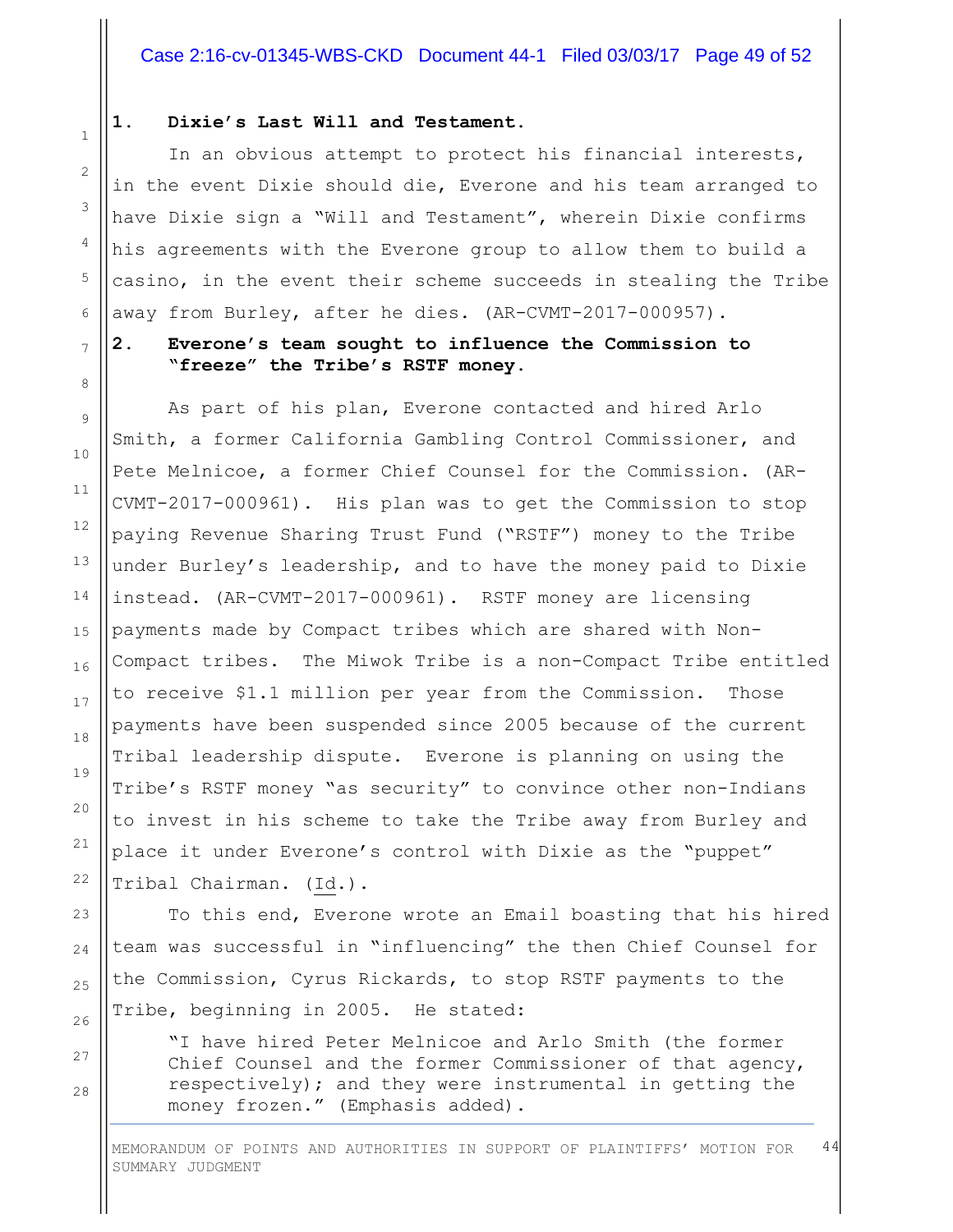Case 2:16-cv-01345-WBS-CKD Document 44-1 Filed 03/03/17 Page 50 of 52

(AR-CVMT-2017-000961, September 11, 2006 Email from Everone).

**3. Everone is soliciting "investment money" for the building of a casino, and is offering the Tribe's RSTF money as security.**

In connection with his strategy to solicit investment money from non-Indians to finance his scheme, Everone prepared a "Bridge-loan Agreement & Prospectus" in 2004, which states in pertinent part as follows:

"...[A]dministrative procedures and litigation are now in progress to return control of the tribe to Yakima so that he may receive about \$1.2 million in income that currently accrues to the tribe from the California Gambling Control Commission and so that the tribe can be position[ed] to create a casino.

"A sum, not to exceed \$250,000.00 is being sought, in the form of Bridge Loans, to pay for the expenses that are necessary to regain control of the tribe to Yakima, to reorganize the tribe, and to negotiate the location and financial backing for a casino..."

(AR-CVMT-2017-000957, Bridge Loan document, dated February 26, 2004). In addition, the prospective investors were promised a "bonus interest" which would be paid to them "from gambling revenue to the tribe...for a period of 5 years after the casino is created." The prospectus then adds that Burley is still the target, stating:

"This \$1.2 million royalty [RSTF money on deposit in 2004] presently goes to the tribe but is under the control of the Chairperson whose appointment we are attempting to nullify in administrative appeal and litigation." (Emphasis added).

(AR-CVMT-2017-000957, Bridge Loan prospectus). Thus, Everone and his group of investors are not concerned at all about membership or the welfare of other potential Tribal members. They are only concerned about "nullifying" Burley as Chairperson, and stealing the Tribe, so that they can build a

MEMORANDUM OF POINTS AND AUTHORITIES IN SUPPORT OF PLAINTIFFS' MOTION FOR SUMMARY JUDGMENT 45

27

28

1

2

3

4

5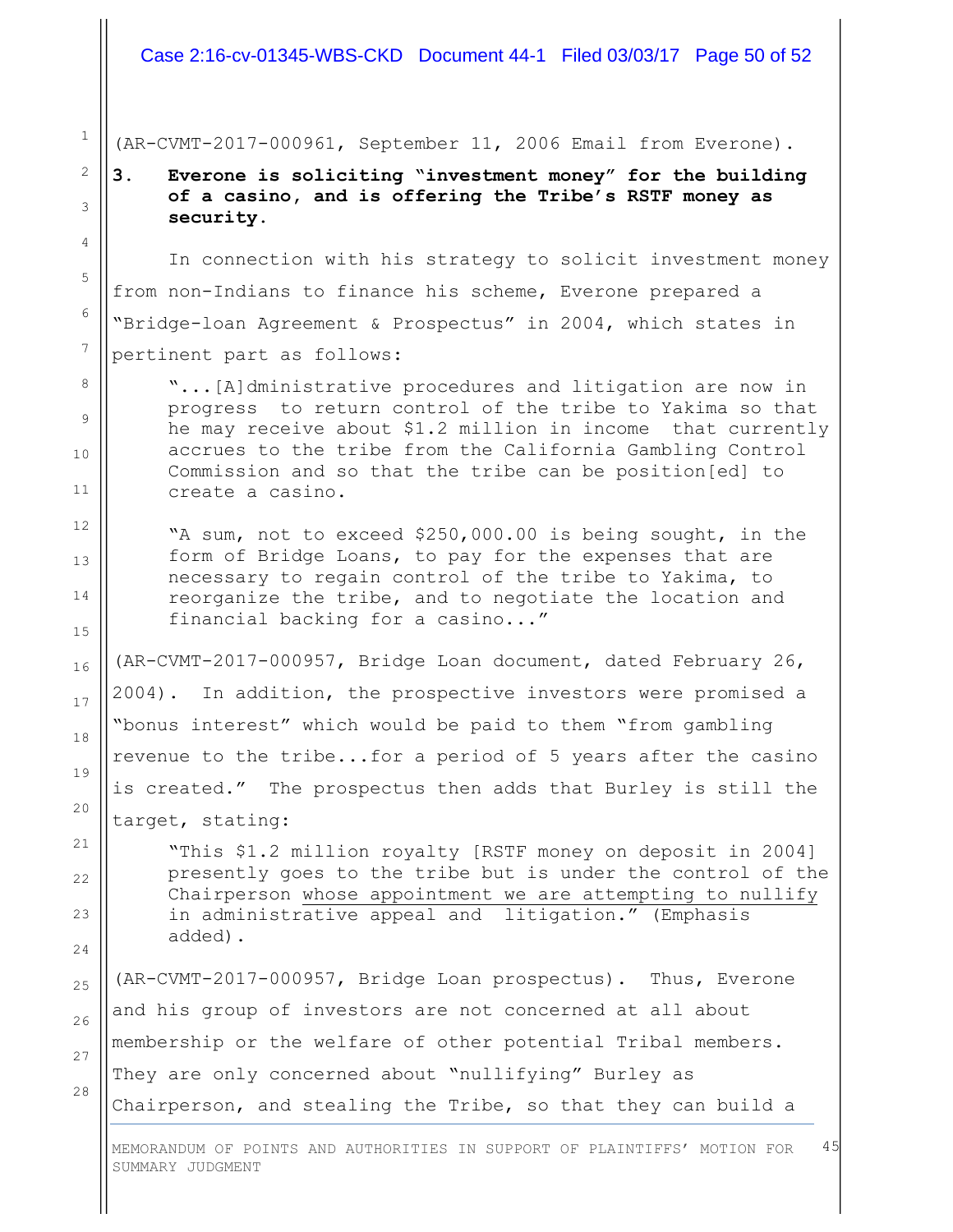#### Case 2:16-cv-01345-WBS-CKD Document 44-1 Filed 03/03/17 Page 51 of 52

casino for their own financial gain. Dixie is just a tool for their plans.

1

2

3

4

5

6

7

8

9

10

11

12

13

14

15

16

17

18

19

20

21

 $22$ 

23

24

25

26

27

28

In fact, the Dixie faction's claims that the Tribe consists of over 200 adults and their children is contradicted by statements made in Yakima Dixie's "Bridge-loan Agreement and Prospectus" under his letterhead purportedly on behalf of the Tribe, which states:

"'Sheep Ranch…' is a **very small (<10 members)**, longestablished (1916), federally recognized California Indian tribe that is qualified to receive benefits, including the right to establishment a Class III gambling facility..." (Emphasis added).

(Yakima Dixie "Bridge-loan Agreement & Prospectus, 2/26/2004, RJN "33"). The sign "<" means "less than." Thus, Dixie's statement here is that the Tribe consists of "less than 10 members," not "over 200 adults and their children" as falsely stated by him to the AS-IA and the courts.

Everone has made it clear that any outcome of the litigation favorable to Dixie means ultimate control of the Tribe for his group of investors, not any potential members of the Tribe. Getting control of the Tribe means, to Everone, control for him. For example, in 2006, he wrote in an Email the following:

"[Burley's] last two court maneuvers were dismissed; and the BIA is moving forward with its determination on the authority for the tribe, which almost certainly **will give control to Yakima's faction, and that means to us**." (Emphasis added).

(AR-CVMT-2017-000958, Everone Email dated September 29, 2006). In short, it is not about control of the Tribe for Dixie, but control of the Tribe for Everone and his investors bent on stealing the Tribe so they can build a casino. Finally, Everone puts it all in context, when he stated: